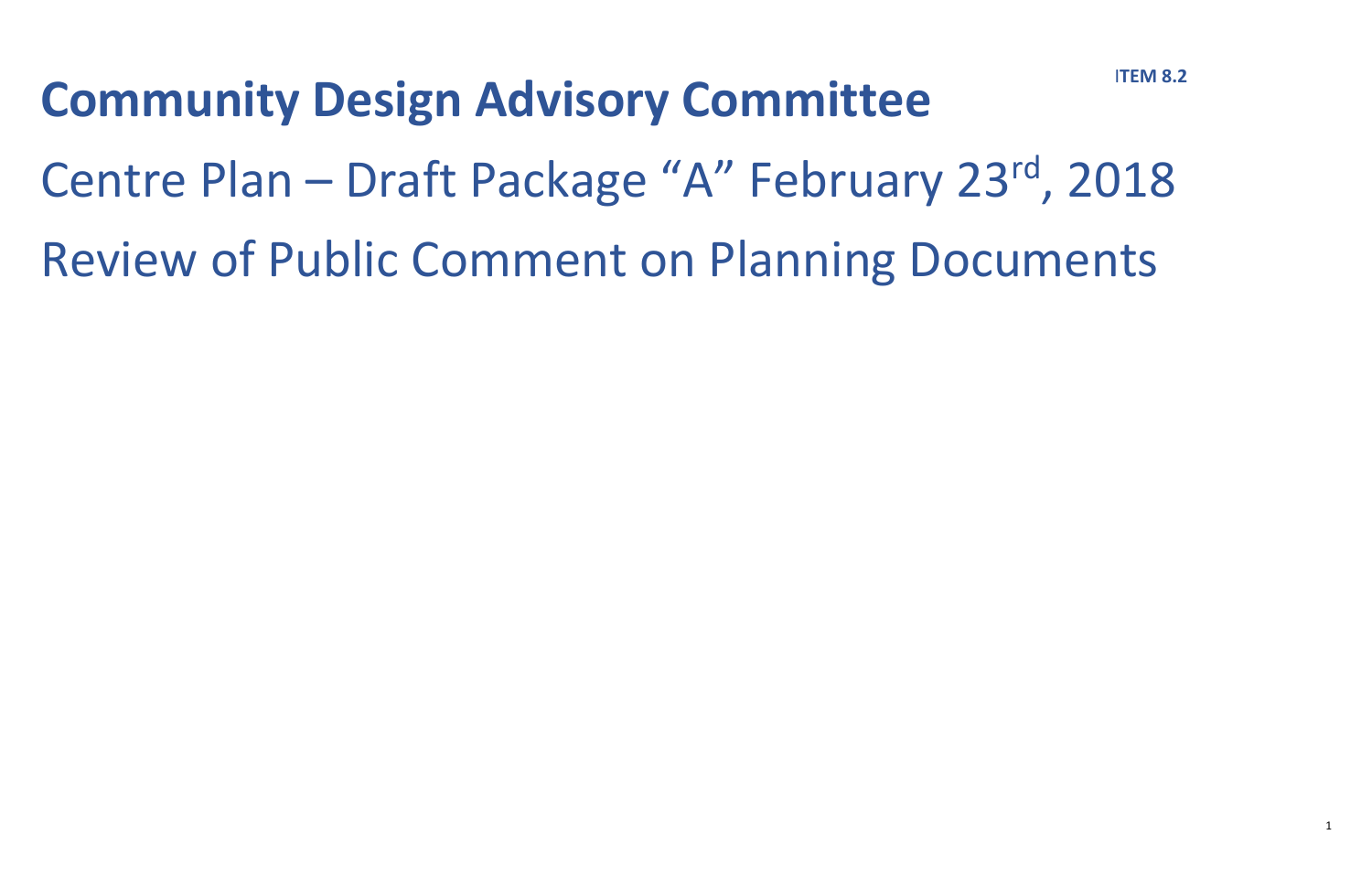### Note:

This document includes public and stakeholder comments received from all sources over the consultation period (Feb. 23- May 4, 2018), and received up until May 8<sup>th</sup>, 2018. They have been edited and organized for clarity to reflect key issues and concerns. Site specific requests are not summarized in this document, rather they are contained within the comprehensive correspondence packages (appendices).

### Attachments (provided electronically on USBs):

- 1. Package A Community Letters and Submissions Feb. 23 May 8 2018
- 2. Package A Residents Letters and Submissions Feb. 23 May 8 2018
- 3. Package A Development Industry Letters and Submissions Feb. 23 May 8 2018
- 4. Package A Elected Officials Letters Feb. 23 May 8 2018
- 5. Package A Letters and Submissions received post May 8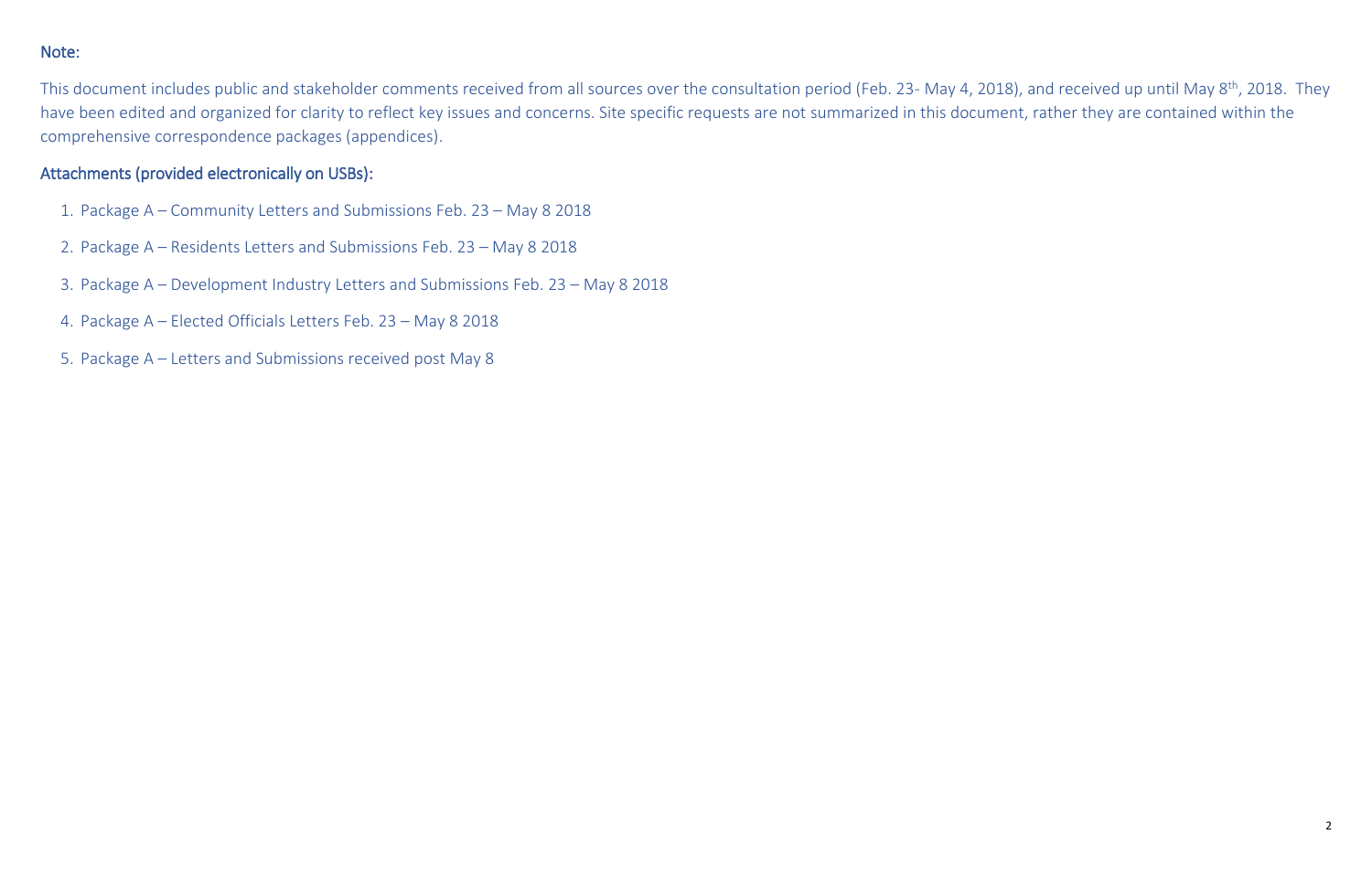3

# 1. Vision & Core Concepts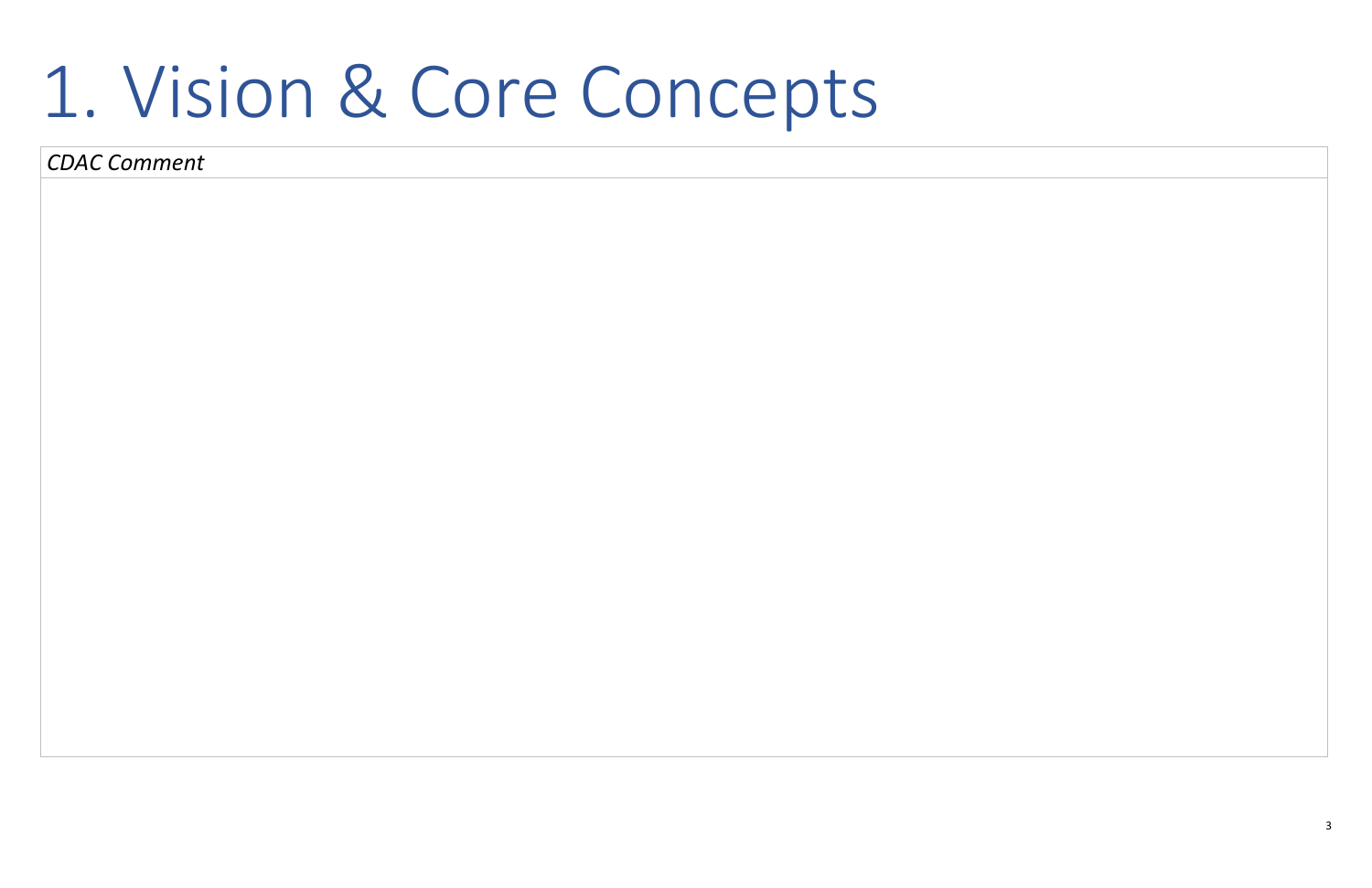**Change recommended –** Although the Centre Plan consultation has identified the and guiding principles first developed in 2008, staff are ed Plan and LUB closely align with the direction provided by I work to clearly articulate that alignment in updates to the

**Urban structure policies require more specific and detailed** 

**MPS policies will differentiate within and between Centres** ropriate.

 $-$  If required, wind studies for developments surrounding be guided by detailed performance standards and would need fied professional. In principle, evaluating the wind impacts of

| <b>Theme</b>                                                                                                                                 | <b>Sub-Theme</b>                   | <b>Comment</b>                                                                                                                                                                                                                                                                                                                                                                                                                                                                | <b>Response</b>                                                                                                                                            |
|----------------------------------------------------------------------------------------------------------------------------------------------|------------------------------------|-------------------------------------------------------------------------------------------------------------------------------------------------------------------------------------------------------------------------------------------------------------------------------------------------------------------------------------------------------------------------------------------------------------------------------------------------------------------------------|------------------------------------------------------------------------------------------------------------------------------------------------------------|
| 1.1 Vision & Core<br><b>Concepts</b>                                                                                                         | Plan Strength                      | Recommendation to expand and extrapolate the vision throughout the document to connect policy<br>recommendations to larger planning themes.                                                                                                                                                                                                                                                                                                                                   | Change recommended -<br>vision and the resultant re                                                                                                        |
| Sources: Letter - COM,<br>Letter - IND, Letter -<br>Public, Workshop - IND,<br>SYC, Social Media,<br>Workshop - COM,<br><b>Letter-Public</b> | <b>Pedestrians First</b>           | Map the planning walkshed for each community, the high street of those communities, and create a hierarchy<br>of streets. Each of these areas should then have specific street typologies that reveal how the street will be<br>used for pedestrian life. New street typologies that cater to pedestrian activity, such as shared streets and<br>woonerfs, should be introduced into community design and linked to areas where higher density<br>development is anticipated. | More discussion needed<br>Not clear on the p<br>High streets are io<br>Staff are not clear<br>policy support exi<br>through a streets<br>MPS could identif |
|                                                                                                                                              | Regional Centre Scale of<br>Vision | The effect of the regulations should be modelled or visualized at the Regional Centre scale. A potential birds<br>eye view of prospective development to 2031.                                                                                                                                                                                                                                                                                                                | Change recommended -<br>through the work to strer                                                                                                          |
|                                                                                                                                              | <b>Strategic Growth</b>            | There is concern that the growth of HRM will be slower than 1% a year, and that the population will continue<br>to choose suburban living, leaving the question of what impact the Centre Plan will have if less than 40% of<br>the growth of the Region is contained within the Centre Plan area.                                                                                                                                                                            | The overall growth of HRI<br>In 2016 and in 2017 HRM<br>continue to monitor this                                                                           |
|                                                                                                                                              |                                    | Alternatively, there is concern that the Region will continue to grow at a pace faster than 1% and the required<br>development to achieve 40% of development in the Regional Centre will not fit within the constructs of the<br>policy and regulations provided in the Draft Planning Documents.                                                                                                                                                                             | Over the past five years tl<br>majority in the form of m                                                                                                   |
|                                                                                                                                              | <b>Regional Plan</b>               | It was noted that Centre Plan Package "A" does not do a great job of responding to the stated aim of Chapter<br>6 of the Regional Plan.                                                                                                                                                                                                                                                                                                                                       | Change recommended -<br>need to update the vision<br>confident that the propos<br>the Regional Plan and will<br>SMPS.                                      |

| <b>Theme</b>                                                                                                                                                              | <b>Sub-Theme</b>   | <b>Comment</b>                                                                                                                                                                                                                                                                                                                                                                                                                                                                                                                                                                                                                                                      | <b>Response</b>                                                                  |
|---------------------------------------------------------------------------------------------------------------------------------------------------------------------------|--------------------|---------------------------------------------------------------------------------------------------------------------------------------------------------------------------------------------------------------------------------------------------------------------------------------------------------------------------------------------------------------------------------------------------------------------------------------------------------------------------------------------------------------------------------------------------------------------------------------------------------------------------------------------------------------------|----------------------------------------------------------------------------------|
| <b>1.2 Policy Requiring</b><br><b>Enhancement</b><br>Sources: Workshop -<br>IND, Letter - IND, SYC,<br>Social Media, Letter -<br>COM, Workshop - COM,<br>Letter - Public, | Designation policy | Provide greater specificity in Urban Structure polices respecting designations, to allow for<br>amendments within each designation based on detailed considerations.<br>Introduce policies that define what character elements a Designation is comprised of. For example for<br>Centres, there are the objectives CE 1-5, but no Policy offering definition, or character elements. Not<br>having these details will make it difficult to defend or refute a zoning amendment application.<br>Provide more details in policy respecting the rationale for designating certain areas as Higher-Order<br>Residential and not other, and respecting HR-2 versus HR-1. | Change recommended -<br>language.                                                |
| Workshop -<br>Landscaping                                                                                                                                                 | Local context      | Define and nurture unique neighbourhood areas patterns. Define Gottingen. Define Agricola. Define Windsor.<br>Define Quinpool. Define what a "Centre" is.<br>Provide more policy details respecting the following: spot zoning, one-sided streets, fragmented corridors,<br>complete communities, and fragmented heights and FARs within one block.                                                                                                                                                                                                                                                                                                                 | Change recommended -<br>and Corridors where appr                                 |
|                                                                                                                                                                           | Lake Banook Policy | In 2005 Regional Council wanted to adopt a measure to protect Banook lake and an 11m height limit<br>was suggested and adopted. However, there is no empirical basis illustrating that low-rise buildings of<br>11 m high would not affect the paddling course. To ensure development around Banook Lake is                                                                                                                                                                                                                                                                                                                                                         | More discussion needed<br>Lake Banook will need to<br>to be prepared by a qualif |

staff are working to articulate the connection between the egulations.

purpose of walksheds.

dentified as Pedestrian Oriented Commercial Streets

r on the purpose of street typologies within an MPS or LUB;

cists for complete streets but implementation is to follow scaping program.

fy priority streets more explicitly

Identifying potential future development will be explored igthen policy.

M population has been very steady, on average 1% per year. I as a whole has grown at an annual rate of 2% . HRM will growth, and will adjust the Centre Plan as required.

he trend has been of close to 40% of all housing starts, the nulti-unit dwellings.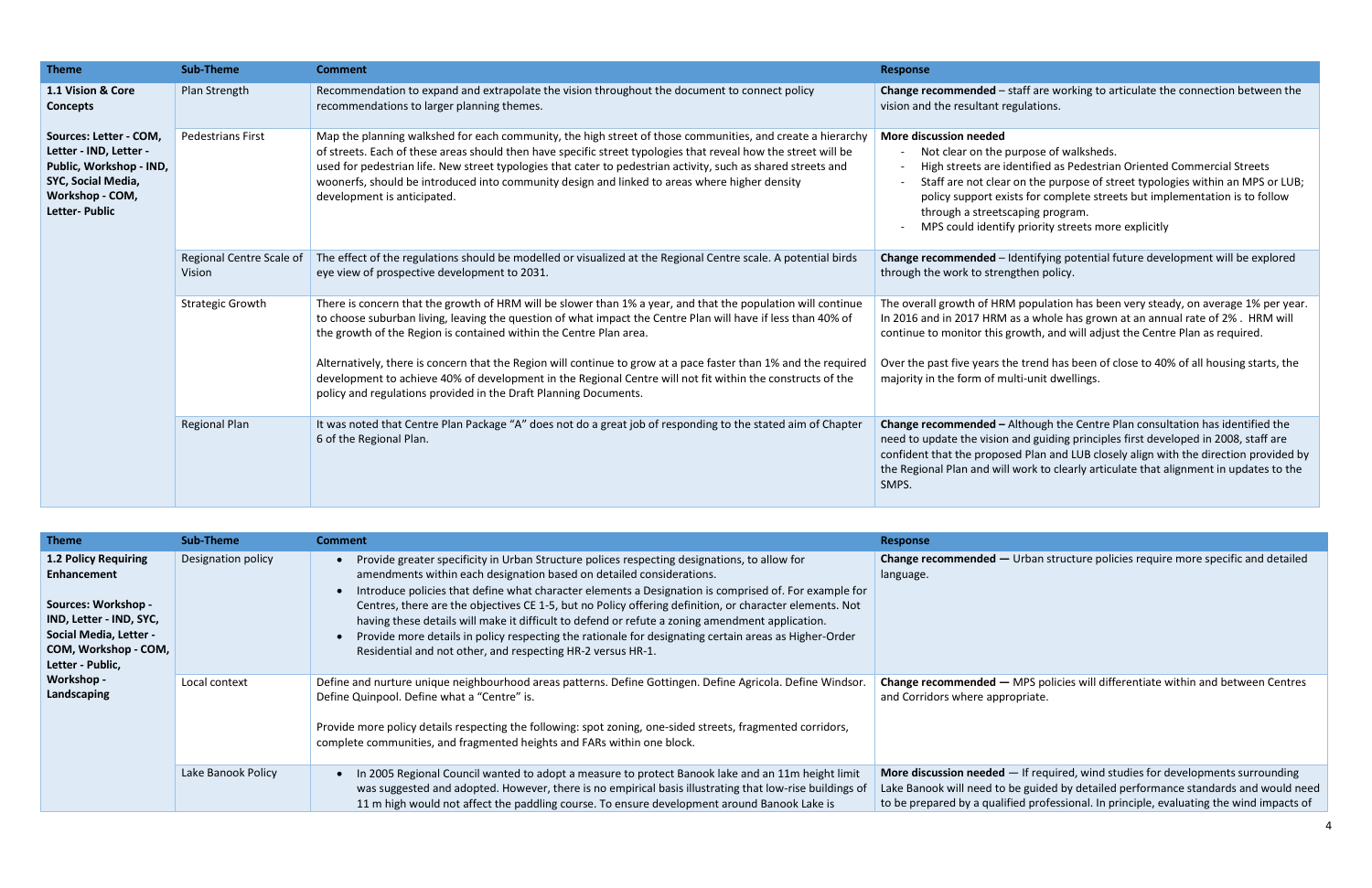|                               | approved based on evidence-based decision making, policy should require wind tunnel modelling and<br>testing for each proposal. This will allow for empirical assessment of the impact on the paddling<br>course, like pedestrian wind tunnel assessments sometimes required in Downtown Halifax.<br>Proposals for development which exceeds the draft 11m height limit should be considered through<br>$\bullet$<br>the DA process when backed-up by a detailed wind study. Current policy (H-16) is example policy that<br>recognizes the potential of for high-intensity development, and puts the onus on the developer to<br>show how a proposed site massing/configuration minimizes negative wind impacts. The proposed 11<br>m height district is based on untested height thresholds, whereas good design based on detailed wind<br>studies could result in built form that mitigate wind impacts.<br>Remove the height limit around Banook Lake and instead require all development proposals in<br>proximity to the lake to be subject to an extensive detailed wind study. To continue with this 11 m<br>height limit would, for example, restrict the redevelopment of the Braemar Superstore site. | each development propos<br>solution.                                                  |
|-------------------------------|------------------------------------------------------------------------------------------------------------------------------------------------------------------------------------------------------------------------------------------------------------------------------------------------------------------------------------------------------------------------------------------------------------------------------------------------------------------------------------------------------------------------------------------------------------------------------------------------------------------------------------------------------------------------------------------------------------------------------------------------------------------------------------------------------------------------------------------------------------------------------------------------------------------------------------------------------------------------------------------------------------------------------------------------------------------------------------------------------------------------------------------------------------------------------------------------------------------|---------------------------------------------------------------------------------------|
| Zoning boundaries             | Zoning boundaries should be changed to a depth that is appropriate for development, not limited to the<br>depths of specific properties.                                                                                                                                                                                                                                                                                                                                                                                                                                                                                                                                                                                                                                                                                                                                                                                                                                                                                                                                                                                                                                                                         | <b>Change not recommende</b><br>redevelopment of every p<br>properties nevertheless b |
|                               | Zoning Boundaries should follow the center line of the streets and not property boundaries.                                                                                                                                                                                                                                                                                                                                                                                                                                                                                                                                                                                                                                                                                                                                                                                                                                                                                                                                                                                                                                                                                                                      | <b>Change not recommende</b><br>rights-of-way.                                        |
|                               | Corridors should be contiguous and not fragmented. Fragmented Corridors contradict complete communities<br>narrative. Corridors should be assigned to both sides of a street. One-sided corridors Fragmented Corridors do<br>not make sense.                                                                                                                                                                                                                                                                                                                                                                                                                                                                                                                                                                                                                                                                                                                                                                                                                                                                                                                                                                     | Change not recommende<br>nodes and enable their fu                                    |
| Density framework             | Identify an appropriate rationale and framework for height and density.                                                                                                                                                                                                                                                                                                                                                                                                                                                                                                                                                                                                                                                                                                                                                                                                                                                                                                                                                                                                                                                                                                                                          | Change recommended -<br>and density, including key                                    |
|                               | Ensure Plan does not unnecessarily downzone sites.                                                                                                                                                                                                                                                                                                                                                                                                                                                                                                                                                                                                                                                                                                                                                                                                                                                                                                                                                                                                                                                                                                                                                               | Change recommended -                                                                  |
| <b>Transition regulations</b> | Respecting Future Growth Nodes, incorporate a general policy statement to buffer residential developments<br>from high traffic areas. Proposal: Reintroducing the language in the Purple Plan: "Encourage the use of<br>buffers, buildings or landscape design to limit and/or mitigate negative air quality impacts to building users<br>and residents, particularly in areas near highways, regional truckways, high traffic streets and other sources of<br>air pollution" (policy 2.1.2 aq).                                                                                                                                                                                                                                                                                                                                                                                                                                                                                                                                                                                                                                                                                                                 | Change recommended -<br>100 series highways.                                          |
| Designation rationale         | Add more specific Policies with regards to LINK or PLACE to differentiate differing Centers and Corridors. This<br>specificity will help to qualify each Centre or Corridor's deficiencies and/or advantages. Where this is covered<br>by the IMP, explicit reference should be made so that the reader can draw connections between the Centre<br>Plan and the IMP. These policies could also include future plans for streetscaping projects and reference to<br>what elements are important in maintaining the current transportation functions of differing Centres and<br>Corridors.                                                                                                                                                                                                                                                                                                                                                                                                                                                                                                                                                                                                                        | Change recommended -<br>including planned connec                                      |
|                               |                                                                                                                                                                                                                                                                                                                                                                                                                                                                                                                                                                                                                                                                                                                                                                                                                                                                                                                                                                                                                                                                                                                                                                                                                  |                                                                                       |

sal within the Lake Banook Special Area may be a possible

**ed** — Centre Plan is not intended to promote the property in every Centre/Corridor. "Less developable" penefit from new land use permissions.

**ed —** The Land Use By-law applies to private lands, not public

**ed —** The current designations reflect the existing commercial urther development.

- Updated policy will define the overall framework for height  $\alpha$  nodes and area of transition.

- any change to rights is done to achieve the goals of this Plan.

- The policy can be strengthened to address buffers from the

- the Plan will make a stronger link the concepts of the IMP, ctions.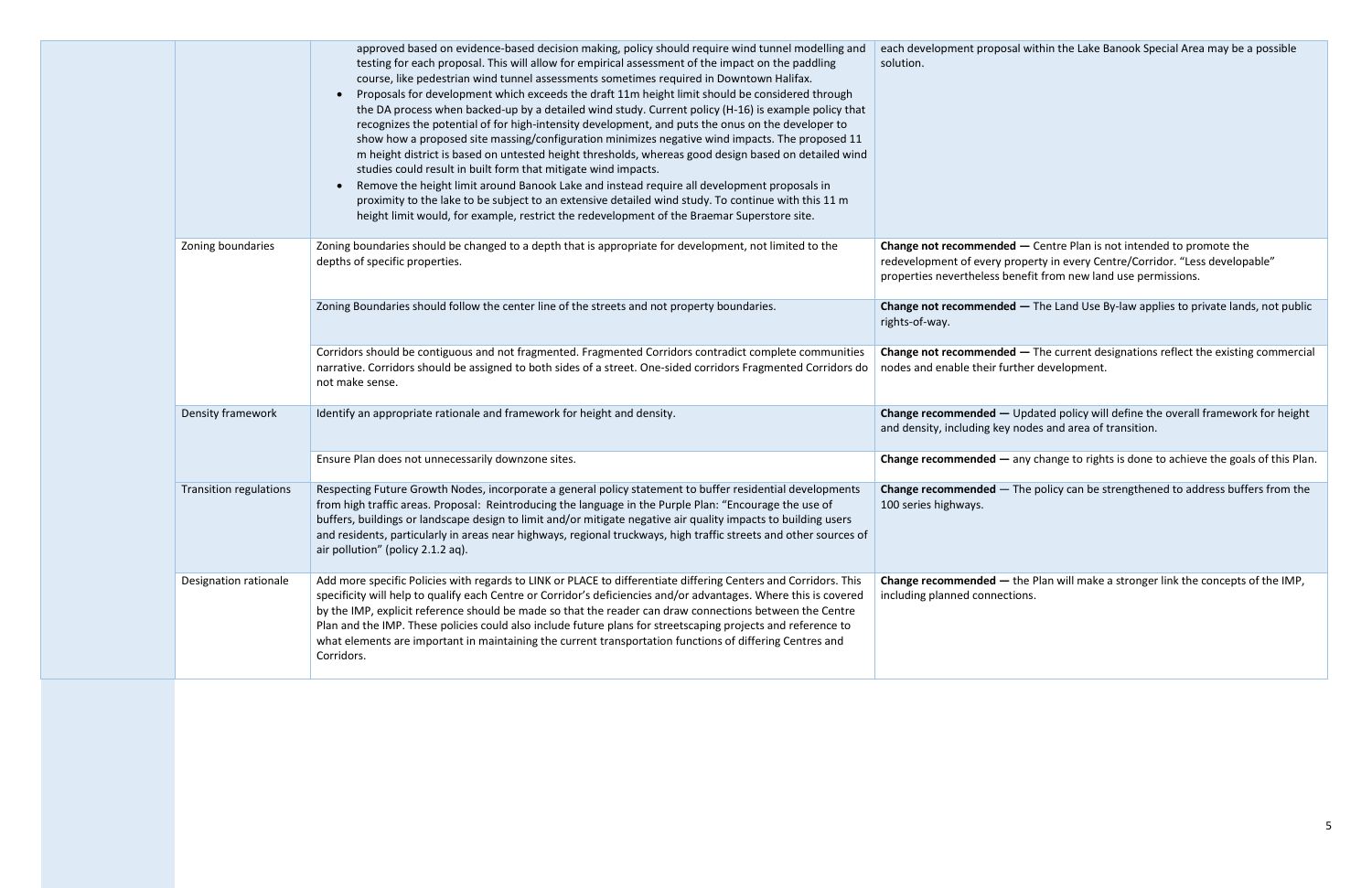| <b>Theme</b>                                                                 | <b>Sub-Theme</b>                     | <b>Comment</b>                                                                                                                                                                                                                                                     | <b>Response</b>                                                                                                          |
|------------------------------------------------------------------------------|--------------------------------------|--------------------------------------------------------------------------------------------------------------------------------------------------------------------------------------------------------------------------------------------------------------------|--------------------------------------------------------------------------------------------------------------------------|
| 1.3 Community Well-<br>being<br>Sources: Letter - IND,<br>Letter - COM, SYC, | Attracting and retaining<br>families | Dwelling unit mix requirements are not the way to attract families — instead, provide the amenities that<br>families need, such as daycares, pocket parks, and secondary suites.                                                                                   | Change not recommended -<br>planning policy to ensure lor<br>continuum. Staff does suppo<br>to the unit mix requirements |
| <b>Workshop - COM</b>                                                        | Smoke-free places                    | Ensure 100% of multi-unit residential buildings are smoke-free.                                                                                                                                                                                                    | <b>Out of scope.</b> Could be dea                                                                                        |
|                                                                              | Accessible buildings                 | Strengthen the Centre Plan's support for universal accessibility, particularly in the context of affordable<br>housing.                                                                                                                                            | More discussion needed -<br>may be an opportunity to sti<br>accessibility.                                               |
|                                                                              | Traffic patterns                     | The impacts of the Centre Plan on shifting traffic patterns must be considered. Incorporate policy on the<br>importance of safe active transportation routes to school.                                                                                            | Change recommended - Th<br>Integrated Mobility Plan                                                                      |
|                                                                              | Equity                               | Reintroduce the equity analysis review requirement from the "Purple Plan". Moreover, HRM should establish<br>a community consultation process based on principles of access and equity, to ensure that the voices of the<br>vulnerable and marginalized are heard. | More discussion needed -<br>scope of equity analysis.                                                                    |
|                                                                              | Food security                        | Ensure that everybody in the Regional Centre has access to a grocery store as well as spaces for food<br>production/urban agriculture.                                                                                                                             | Change not recommended -<br>can only support and remov                                                                   |

**Change 1** Unit mix requirements are an important component of plong-term supply of diverse housing stock within the housing pport consideration of other options as noted here in addition ents.

Smokester places and alties that the statential buildings and setting and the dealt with under a non-land use by-law.

 $\blacksquare$  Currently regulated by the NS Building Code but there strengthen Centre Plan policy support for universal

**The Centre Plan will strengthen the connection with the** 

**More discussion needed —** More discussion needed to determine the purpose and

**ed** — Grocery stores are a permitted use. The municipality nove barriers but not require the use.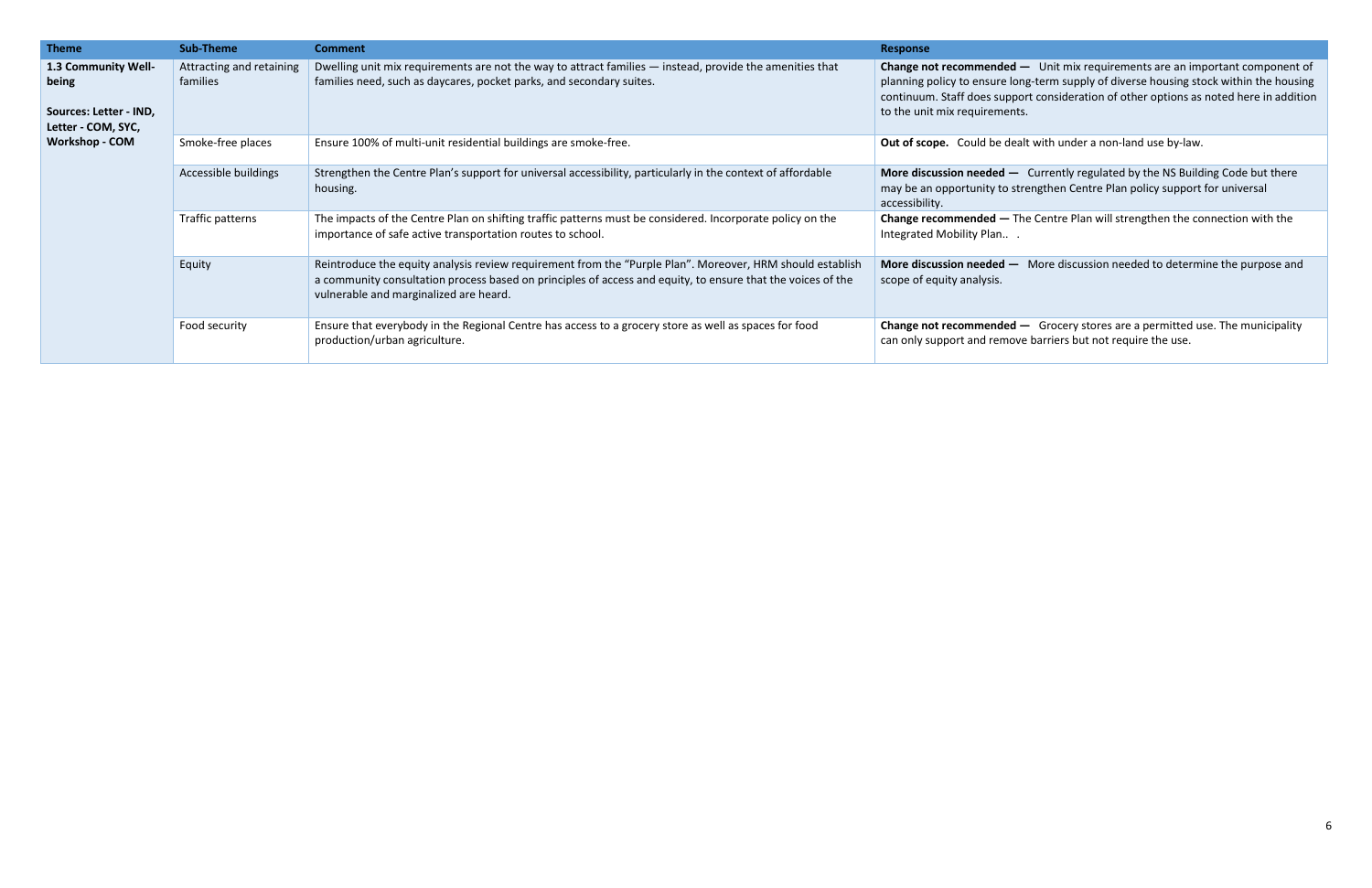7

### 2.Local Context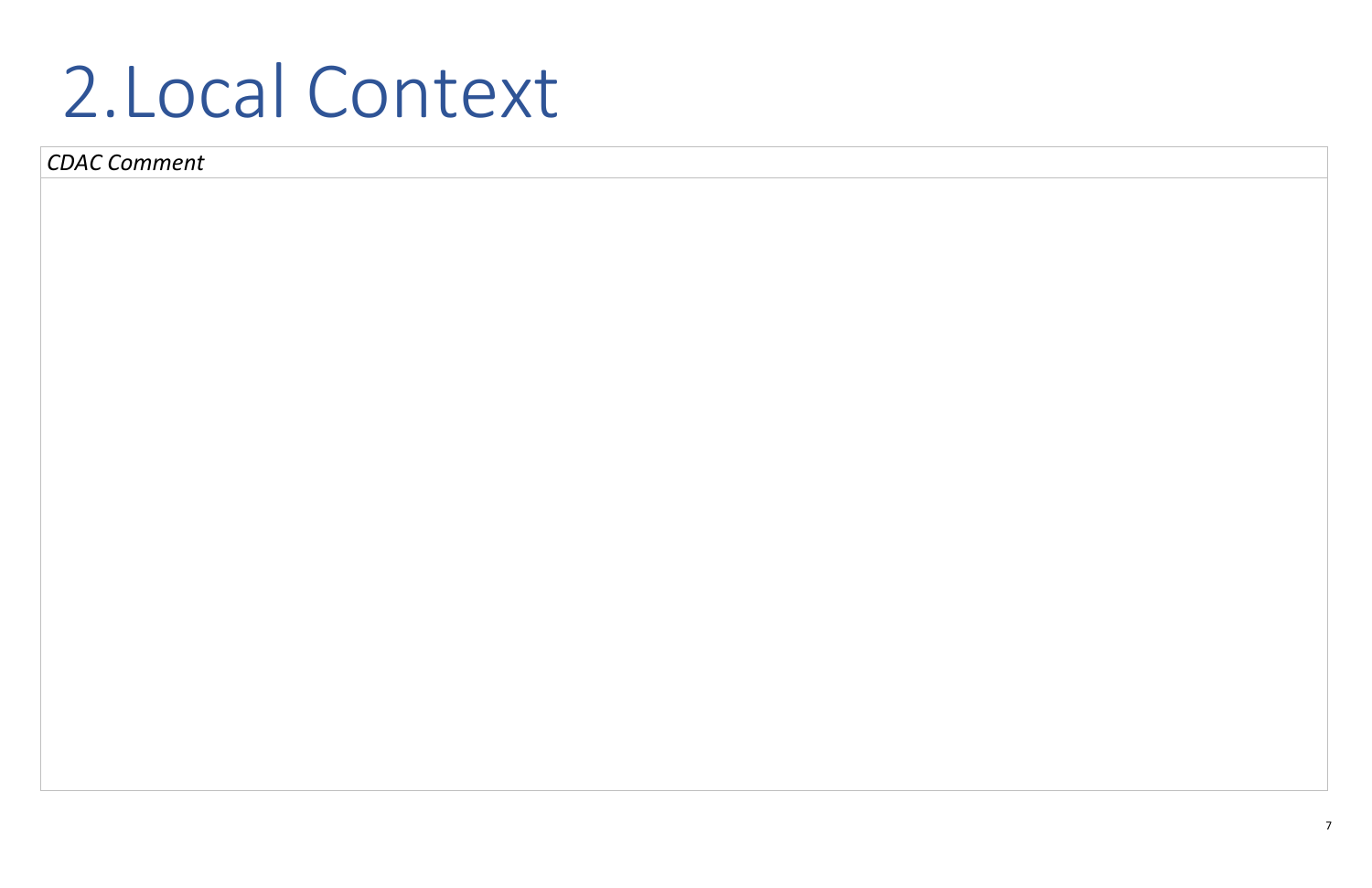**More discussion needed —** More textured policy language may be required but the Plan does provide s, setbacks and design guidelines etc. Extensive additional al codes and additional area specific standards are not

- aracter Area Plan could include:
- Zones
- stics within Centres & Corridors
- and what needs to be strengthened to achieve desired vision

**Drk with other departments to determine the best approach for** egional Centre SMPS.

loring the need for an additional HR zone to reflect the

luating boundaries and variations within the designations.

ent of the studies may help inform the Centre Plan but it is not n the SMPS.

**Lange require additional policy language to help inform future** ss for LUB and Plan amendments over time.

t draft tries to balance allowing for development, and preserve

**Change recommended —** The proposed regulations support creativity, but are being refined based on rs in these Corridors and Centres particularly.

regulations address large sites, future growth nodes, transition ection with transportation and mobility.

| <b>Theme</b>                                                                                                                        | <b>Sub-Theme</b>                                | <b>Comment</b>                                                                                                                                                                                                                                                                                                                                                                                                                                                             | <b>Response</b>                                                                                                                                                                                                                                                                                     |
|-------------------------------------------------------------------------------------------------------------------------------------|-------------------------------------------------|----------------------------------------------------------------------------------------------------------------------------------------------------------------------------------------------------------------------------------------------------------------------------------------------------------------------------------------------------------------------------------------------------------------------------------------------------------------------------|-----------------------------------------------------------------------------------------------------------------------------------------------------------------------------------------------------------------------------------------------------------------------------------------------------|
| 2.1 Character Areas<br>Sources: SYC, Letter -<br>COM, Letter - IND,<br>Workshop - COM,<br>Workshop - IND, Letter -<br><b>Public</b> | <b>SMPS Vision</b>                              | Local character would be lost without more textured vision for local areas in the SMPS.<br>Additionally, a suggestion for a Character Area Plan to possibly be included in the SMPS vision<br>that would identify neighbourhoods and outline a strategy for ensuring that local health<br>facilities, daycares, recreation centers and educational facilities will be provided within a<br>walkable neighbourhood.                                                         | More discussion needed - More textu<br>a textured approach to heights, densities<br>character studies leading to architectura<br>recommended. Options to address a Cha<br>Clear intent of Designations and<br>Description of unique characteri<br>Identification of what is missing<br>and outcomes |
|                                                                                                                                     | Neighbourhood<br>Character -<br>Investment      | Suggestion that local neighbourhood studies be prioritized with capital plans for projects that<br>could be advanced for addressing public infrastructure needs in each of the areas.                                                                                                                                                                                                                                                                                      | More discussion needed - Staff will wo<br>including capital planning detail in the Re                                                                                                                                                                                                               |
|                                                                                                                                     | Higher Order<br>Residential                     | The application of the Higher Order Residential designation does not reflect the variety of places<br>where this was applied. North Dartmouth and South End Halifax have individual characters that<br>are not the same, zones within HR should be drafted to reflect this.                                                                                                                                                                                                | <b>Change recommended <math>-</math></b> Staff are $exp$<br>diversity of HR lands.                                                                                                                                                                                                                  |
|                                                                                                                                     | Corridor / Centre<br>Penetration                | Further granularity is required in the Corridors. Not all Corridors are the same and differentiation<br>should be provided.                                                                                                                                                                                                                                                                                                                                                | Change recommended - Staff are eval                                                                                                                                                                                                                                                                 |
|                                                                                                                                     | Neighbourhood<br>Planning                       | Local area community groups have created plans for areas in Dartmouth & Halifax. There were<br>requests to have that information included in the SMPS rather than simply being used as "input"<br>to the Centre Plan process.                                                                                                                                                                                                                                              | Change not recommended - The cont<br>recommended to embed those studies in                                                                                                                                                                                                                          |
|                                                                                                                                     | Today's Character or<br>Tomorrow's<br>Character | The comment was made that the plan both tries to protect the existing state and encourage<br>change at the same time. This may be opening the policy to conflict in the future without a well-<br>defined framework for how these decisions are being made.                                                                                                                                                                                                                | <b>Change recommended</b> $-$ The Plan may<br>requests for re-zonings as well as proces                                                                                                                                                                                                             |
|                                                                                                                                     | Character studies                               | More emphasis is needed on nuance, improving the streetscape, and ensuring that new<br>buildings are good neighbours. The proposed requirements for streetwall height, stepbacks, and<br>setbacks are too broad to be applied across all zones and rights-of-way without considering the<br>character of the street and prevailing lot depths. Think long and hard about where you draw<br>your zone boundaries and how you set your streetwall and overall height limits. | More discussion needed - The current<br>the abutting established community.                                                                                                                                                                                                                         |
|                                                                                                                                     |                                                 | You need to find a way to protect the vernacular architecture and unique character of streets<br>like Agricola and Gottingen. They require a mixture of infill, demolition, renewal, and adaptive<br>re-use & preservation, but the Centre Plan doesn't address this. HCDs may be one tool for<br>discouraging the typical raze-and-rebuild mentality in these areas.                                                                                                      | <b>Change recommended</b> $-$ The proposed<br>feedback from residents and land owner                                                                                                                                                                                                                |
|                                                                                                                                     |                                                 | The Centre Plan also fails to consider properties with other unique characteristics such as large<br>size, brownfield contamination, and proximity to industrial uses and/or transportation<br>infrastructure.                                                                                                                                                                                                                                                             | Change not recommended - Proposed<br>to industrial uses (Package B), and conne                                                                                                                                                                                                                      |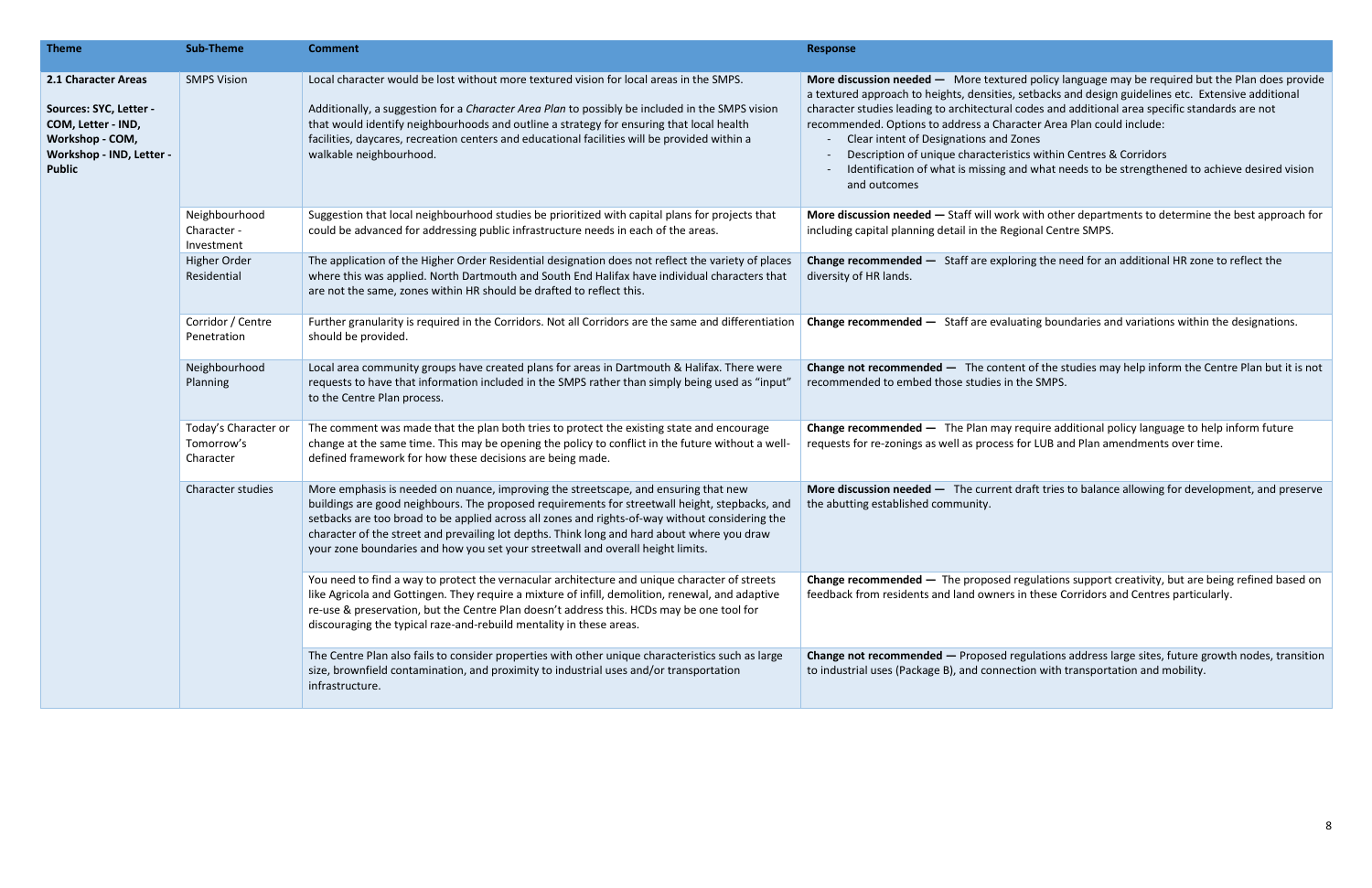| <b>Theme</b>                                                           | Sub-Theme         | <b>Comment</b>                                                                                                                                                                                                                                                   | <b>Response</b>                                                     |
|------------------------------------------------------------------------|-------------------|------------------------------------------------------------------------------------------------------------------------------------------------------------------------------------------------------------------------------------------------------------------|---------------------------------------------------------------------|
| 2.2 Heritage<br><b>Conservation Districts</b><br>Sources:              | Westmount         | Proposed Boundaries are not extensive enough, the proposed boundary does not physically coincide with the<br>actual memorial and heritage extent of the neighbourhood, nor does it coincide with what a resident of the<br>area does consider to be "Westmount". | Change not recommende<br>will require a detailed bad<br>initiation. |
| SYC, Letter - IND, Letter -<br>Public, Workshop - COM,<br>Letter - COM | Implementation    | Plan should be developed now to implement all the HCD's at once, to ensure protection of heritage assets will<br>then be secured by policy                                                                                                                       | Change not recommende<br>Heritage Property Act.                     |
|                                                                        | New HCD's Desired | Maynards Lake, Gorsebrook Park, Falkland Street. Expand the Historic Properties proposed district to the<br>Merrill's block, and potentially to Province House, Dennis Building.                                                                                 | More discussion needed                                              |

| <b>Theme</b>                                                                                     | <b>Sub-Theme</b>          | <b>Comment</b>                                                                                                                                                                                                                                                                                                                      | <b>Response</b>                                                                        |
|--------------------------------------------------------------------------------------------------|---------------------------|-------------------------------------------------------------------------------------------------------------------------------------------------------------------------------------------------------------------------------------------------------------------------------------------------------------------------------------|----------------------------------------------------------------------------------------|
| 2.3 Heritage & Cultural<br><b>Resources</b><br>Letter - COM, Workshop<br>- COM, Letter - Public, | <b>Built Form</b>         | The 11 m height assigned to registered heritage properties should be seen as a tool to prevent the demolition<br>of heritage properties, not as the starting point in the negotiations of a development agreement. There can be<br>heights beyond 11 metres that are still acceptable and these should be allowed to be considered. | <b>Change not recommende</b><br>additions or alterations th                            |
| Letter - IND, SYC,<br>Workshop - IND, Letter-<br><b>Public</b>                                   |                           | Remove or increase the lot coverage maximum clause on Heritage properties. We feel this is too restrictive for<br>development in an urban context; this is especially true if the intent is to incentivise retention of heritage<br>assets.                                                                                         | Change recommended -<br>is possible to reduce the<br>currently.                        |
|                                                                                                  | Development<br>Agreements | There needs to be a mechanism to negotiate an increase in GFAR through the DA process, if not, it will result in<br>a lack of investment and restoration of existing heritage properties.                                                                                                                                           | Change recommended -<br>Agreement. Staff will reva                                     |
|                                                                                                  | Protection                | Will there be incentives for preservation/maintaining heritage buildings further than just the façade.                                                                                                                                                                                                                              | Change recommended -<br><b>Heritage Conservation Dis</b><br>sees them as a valuable to |
|                                                                                                  |                           | Remove the Corridor Designation from Robie to maintain the historical homes and not incentivize land owners<br>to sell their lots to developers.                                                                                                                                                                                    | <b>Change not recommende</b><br>will be mediated to scale                              |
|                                                                                                  |                           | Culture and Heritage should clarify what types of future programs will incentivize heritage conservation.                                                                                                                                                                                                                           | Change recommended -<br>The development of new                                         |
|                                                                                                  | Culture                   | Narrative should be added at the outset of the plan that both illuminates and acknowledges the First Nations,<br>African Nova Scotian and Acadian stories of the HRM.                                                                                                                                                               | Change recommended -                                                                   |

**d** – before any Heritage Conservation District is considered it kground study, including delineation of boundaries prior to

**cd** — that is not feasible considering the requirements in the

- these will be reviewed with the Heritage Planning team.

**ed** — the DA process will determine the appropriate form of hat exceed the prescribed height.

**to further incentivize redevelopment of Heritage Properties it** coverage limits. Coverage can be varied under the charter

- the GFAR is not meant to be alterable through Development aluate current GFAR assignments on Heritage Properties.

Beritage protection is controlled in the Heritage Property Act. istricts are the strongest level of protection and the Centre Plan tool for maintaining more than facades.

**ed** — The corridor designation will remain on Robie and form with the local character. The corridor allows a variety of uses.

Fifture CHPP will make recommendations on cultural programs. HCDs is a primary response to protection in the Centre Plan.

- narrative in the SMPS will be strengthened.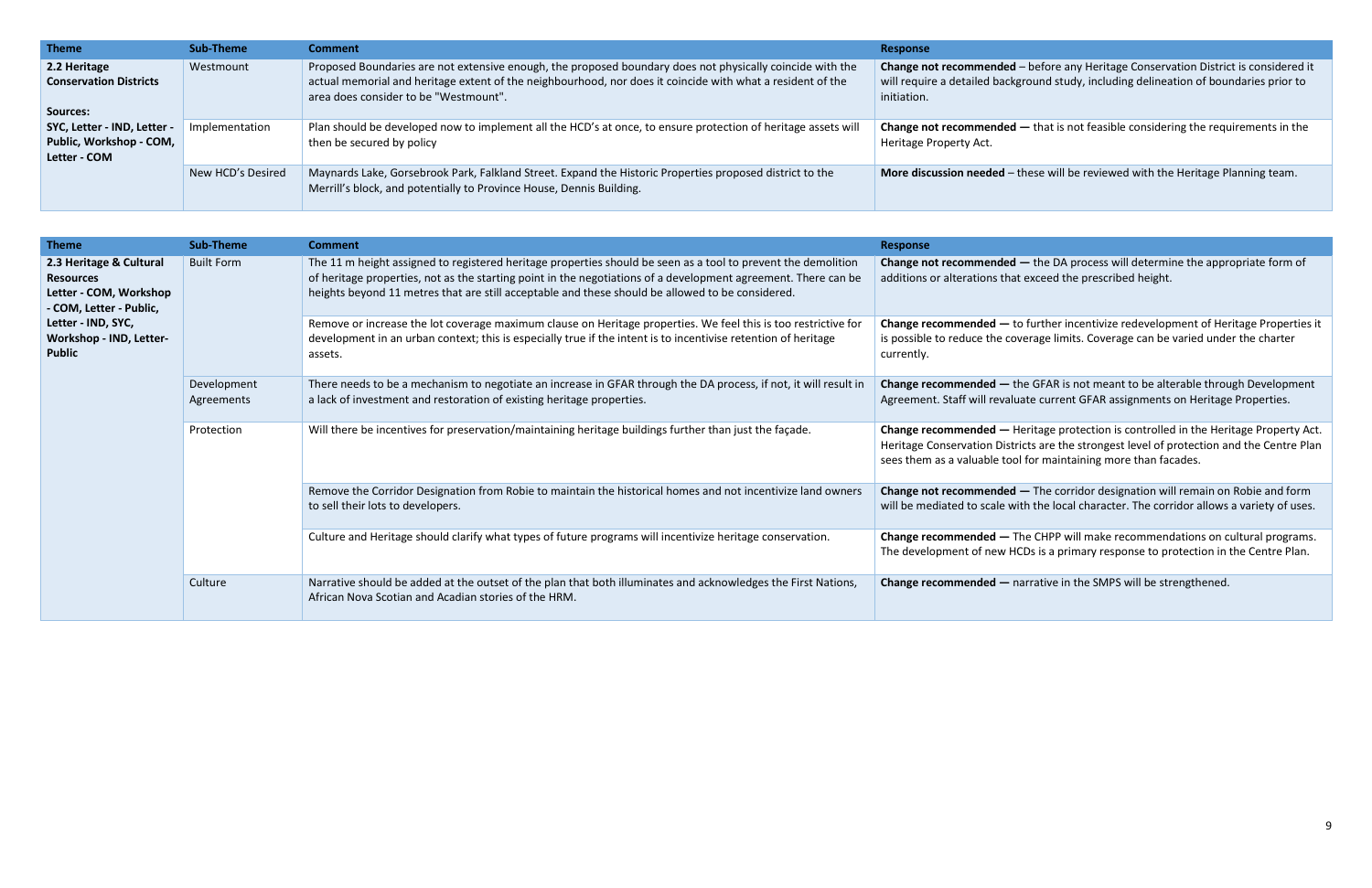| <b>Theme</b>                                                                                               | Sub-Theme             | <b>Comment</b>                                                                                                                                                                                                                                                                                                                  | <b>Response</b>                                                                     |
|------------------------------------------------------------------------------------------------------------|-----------------------|---------------------------------------------------------------------------------------------------------------------------------------------------------------------------------------------------------------------------------------------------------------------------------------------------------------------------------|-------------------------------------------------------------------------------------|
| 2.4 Pedestrian-Oriented<br><b>Streets</b>                                                                  | <b>Additional POS</b> | Why were more pedestrian-oriented commercial streets not identified? Amend Schedule 6 to include Wyse<br>Road and Robie Street Centres as Pedestrian-Oriented Commercial Streets. Prince Albert Road has the<br>capability to become pedestrian-oriented commercial street; commercial uses should be required at grade         | Change not recommende<br>assigned to those portion<br>strong concentration of a     |
| Source: Workshop - COM,<br>Letter - COM, Letter -<br>IND, Workshop - IND,<br><b>Workshop - Landscaping</b> |                       | along the street within the Grahams Corner Corridor.                                                                                                                                                                                                                                                                            | CEN or COR with active gr<br>designated as Pedestrian-<br>and may not be able to su |
|                                                                                                            | Uses in POS           | Amend LUB Section 41 to allow ground floor residential units in a percentage of each new development on<br>Pedestrian-Oriented Commercial Streets. Work-Live Units?                                                                                                                                                             | Change not recommende<br>some streets become con<br>grade.                          |
|                                                                                                            | Glazing in POS        | Ground Floor Requirements (pg 58): It is unclear why at least 60% of the buildings total ground floor frontage<br>along all streetlines shall consist of clear glass glazing. This may be inconsistent with the existing character of<br>the street, and the character of the street should be used as the guiding determinant. | <b>Change recommended -</b>                                                         |

**ed —** Pedestrian-oriented commercial streets were purposely is of Centres or Corridors that are already able to support a ictive, at-grade uses. Although other areas are designated as round-floor uses in mind, Wyse Road and other streets are not -Oriented Commercial Streets because they are still in transition apport extensive retail and ground oriented commercial uses.

**Ed —** This approach contradicts the overall approach of ensuring mplete community streets with mandatory commercial uses at-

Staff will be proposing changes to this requirement.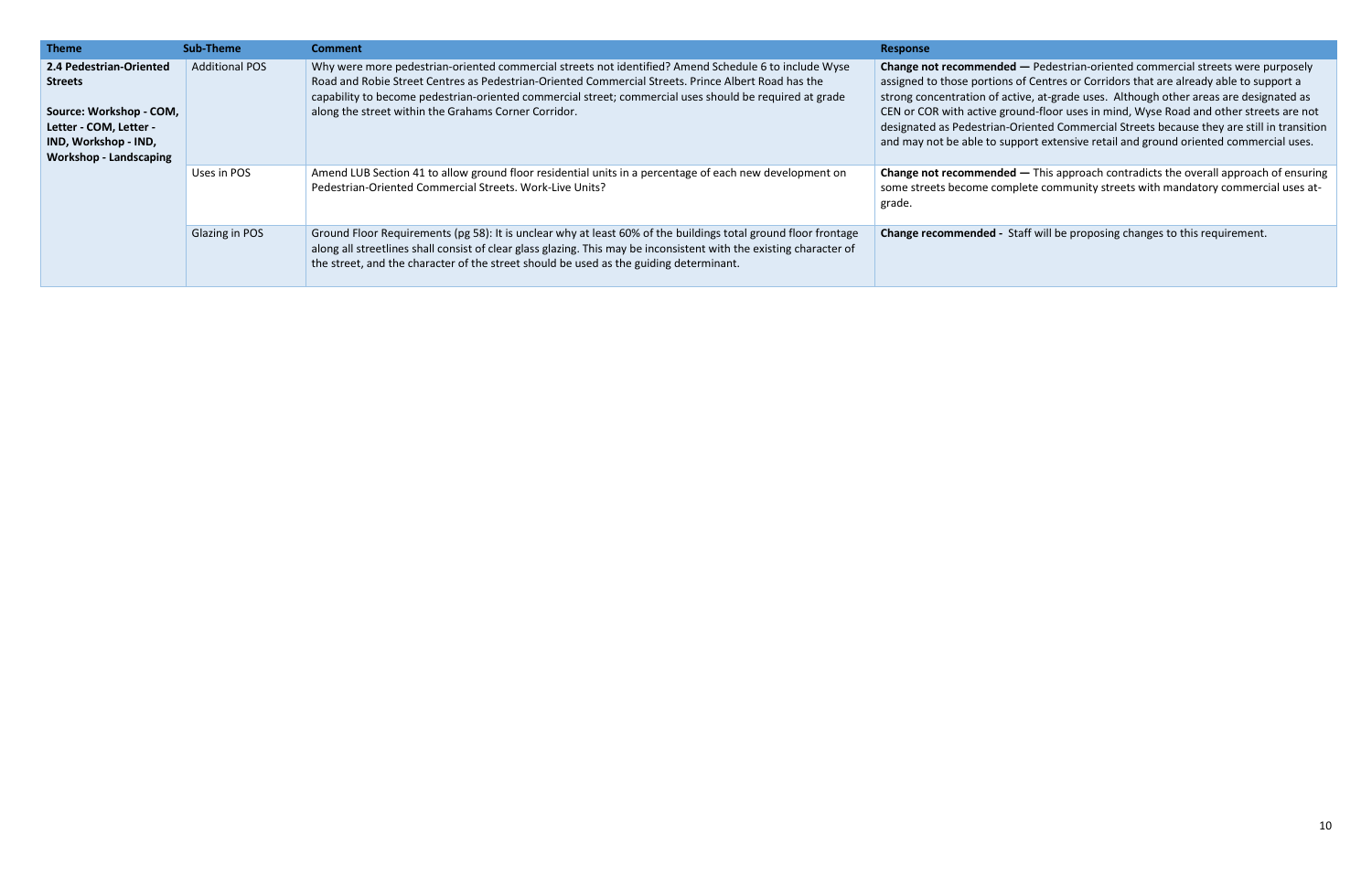## 3. Strategic Growth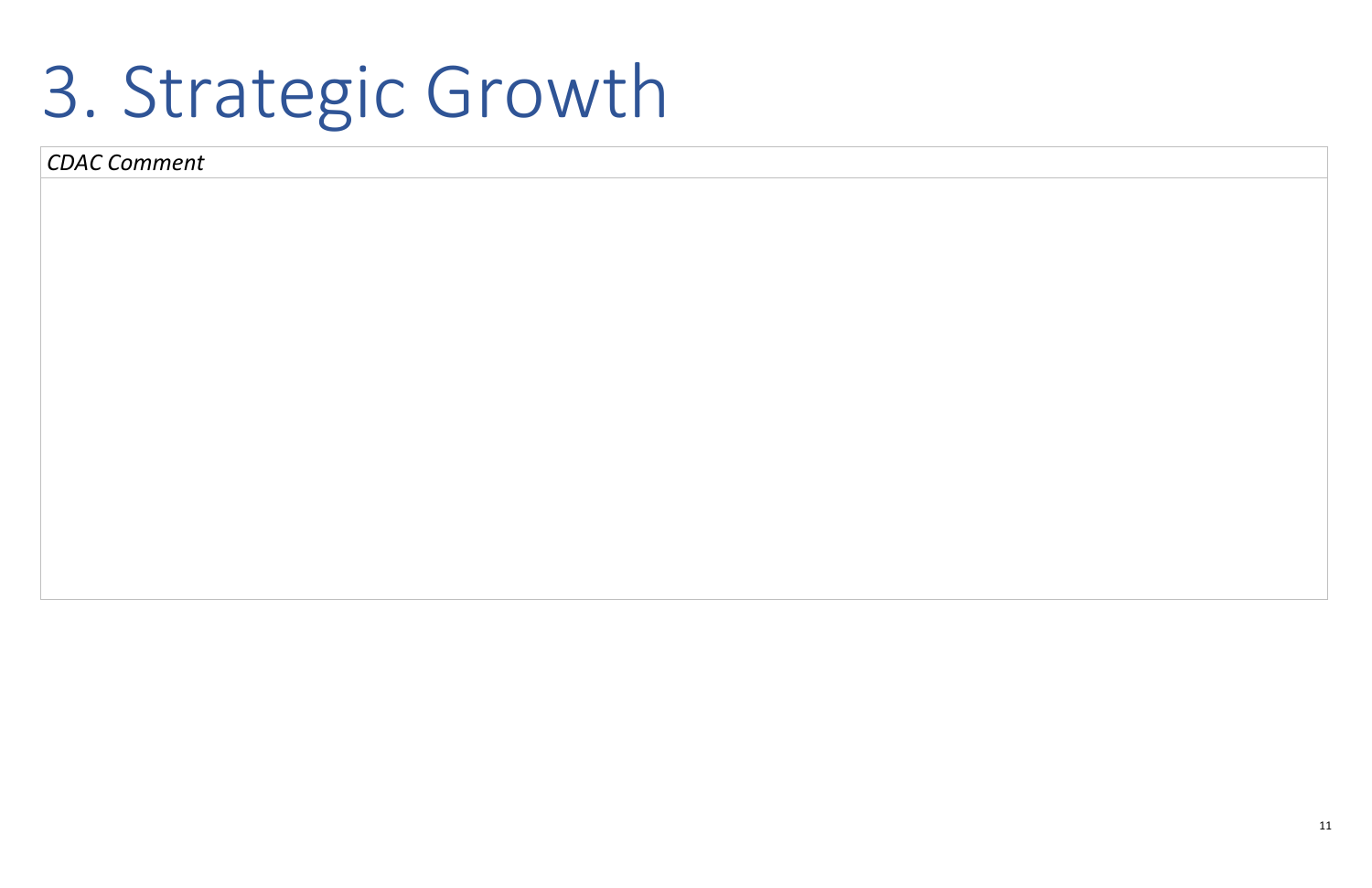| <b>Theme</b>                                                | <b>Sub-Theme</b>           | <b>Comment</b>                                                                                                                                                  | <b>Response</b>                                                                                                                          |
|-------------------------------------------------------------|----------------------------|-----------------------------------------------------------------------------------------------------------------------------------------------------------------|------------------------------------------------------------------------------------------------------------------------------------------|
| 3.1 Existing Rights<br>Sources: Letter - IND,<br><b>SYC</b> | Downzoning                 | Height and Floor Area is reduced from what is permitted today when all the Centre Plan Built form regs are use<br>in combination (Example Gottingen Street)     | Change recommended -<br>will result in some existing<br>successful development if                                                        |
|                                                             | <b>Development Permits</b> | Grandfather development permits that have been issued.                                                                                                          | <b>Change not recommende</b><br>permit issued under curre                                                                                |
|                                                             | Development<br>Agreements  | Proposed heights and GFARs should reflect current Development Agreements.                                                                                       | <b>Change not recommende</b><br>to be built within an expe                                                                               |
|                                                             | Non-Conformance            | Incentives should be made to re-invest into non-conforming structures by allowing additions or expansions.                                                      | Change recommended - I<br>in the Halifax Regional Mu<br>relaxed by allowing them<br>not made worse. Non-cor<br>Halifax Regional Municipa |
|                                                             |                            | Non-conforming uses created under the Centre Plan will mean property owners will lose the ability to invest in<br>the properties that they conform under today. | <b>Change not recommende</b><br>continuation and renovat<br>uses is not supported.                                                       |

| <b>Theme</b>                                                                              | <b>Sub-Theme</b>            | <b>Comment</b>                                                                                                                                                                                                                                                                                                                                                                                  | <b>Response</b>                                                                            |
|-------------------------------------------------------------------------------------------|-----------------------------|-------------------------------------------------------------------------------------------------------------------------------------------------------------------------------------------------------------------------------------------------------------------------------------------------------------------------------------------------------------------------------------------------|--------------------------------------------------------------------------------------------|
| 3.2 Re-zoning Requests<br>Workshop - COM,<br>Letter - IND, Social<br>Media, Letter - COM, | <b>Centre Designation</b>   | Extend the Quinpool Centre to Connaught                                                                                                                                                                                                                                                                                                                                                         | <b>Change not recommende</b><br>collective goals of the cer<br>and residential uses in otl |
| SYC, Letter - POL, Letter<br>- Public, Workshop -<br><b>IND</b>                           | <b>CEN Designation</b>      | Concern over some [CEN1/2] designation/zone boundaries such as through block Gottingen to Creighton -<br>these blocks should be half way unless already compromised [consolidated] like Salvation Army or Vimy.                                                                                                                                                                                 | <b>More discussion Needed</b><br>considered as part of the                                 |
|                                                                                           | <b>Corridor Designation</b> | Concern with the up-zoning (Corridor Designation) of Robie between Spring Garden and Quinpool because it<br>will endanger the nice old homes on a tree lined street and replace it with 4 to 5 story wood boxes. The lots<br>aren't deep enough for major development. This will limit access to light for the adjacent properties.                                                             | <b>Change not recommende</b><br>additional uses, not speci<br>portions of this corridor t  |
|                                                                                           | <b>Corridor Designation</b> | Concern that the designation of Pleasant Street as a Corridor will make it a thoroughfare.                                                                                                                                                                                                                                                                                                      | <b>Change not recommende</b><br>edge is to promote a ped<br>traffic speeds.                |
|                                                                                           | <b>Corridor Designation</b> | Support for Grahams Corner to be selected as a Corridor for higher residential density. Opportunity for area<br>residents in the development of 6 acres surrounding NAPA, as well as redevelopment of the Ultramar lands and<br>Walker Funeral Home Sites as per Centre Plan recommendations.                                                                                                   | Change recommended -                                                                       |
|                                                                                           | <b>Corridor Designation</b> | Policy is not clear about the zone (e.g., COR) being not just about redevelopment, but also about enabling reuse<br>of existing buildings. Policy is needed to address when somebody comes in asking for a rezoning, staff or a<br>client representative can point to policy saying "in your case, it's not about being able to build a six-storey<br>building - it's about enabling new uses." | Change recommended -<br>of designations.                                                   |
|                                                                                           | <b>Corridor Designation</b> | Comment that lot depth of about 40m (130ft) would be the bare minimum to allow for architecturally feasible<br>midrise typologies that include double loaded corridors and adequate transitioning measures to ER-zones. It                                                                                                                                                                      | More discussion needed<br>respect to viable built for                                      |

**Rew standards aimed at overall change to the regional centre** g flexibilities being reduced but where current zoning is seeing t is not the intent to make substantial change to these areas.

ed — Most development permits have a sunset timeframe. Any ent standards will be grandfathered until its expiration date.

**Proposed Agencer** contracts and Gerarage not Development agreements are not all are meant cted timeframe.

In any CEN-2, CEN-1, COR, HR-2, or HR-1 zone, the restrictions unicipality Charter respecting non-conforming structures are ito be extended, enlarged, or altered if the non-conformance is nforming structures in all other zones are regulated by the ality Charter, as amended from time to time.

**Ed** — The draft non-conforming standards allow for tion of buildings, however, the expansion of non-conforming

**ed —** The extents of this Centre accommodate the goals of the ntre, including the allocation of commercial uses in some areas hers.

**M**-the extents of Corridors and Centres is being further coverall review.

**ed** - The up-zoning for this area is intended to enable ifically new buildings. Further, heights have been kept lower on to dis-incentivize demolition.

**ed —** The intent of enabling more density close to the street lestrian realm that can result in more uses and a reduction in

- Subject sites are already designated as COR (Corridor)

- Staff intend to include more detailed policies about the intent

 $-$  Staff is further evaluating the depth/extent of corridor with rm.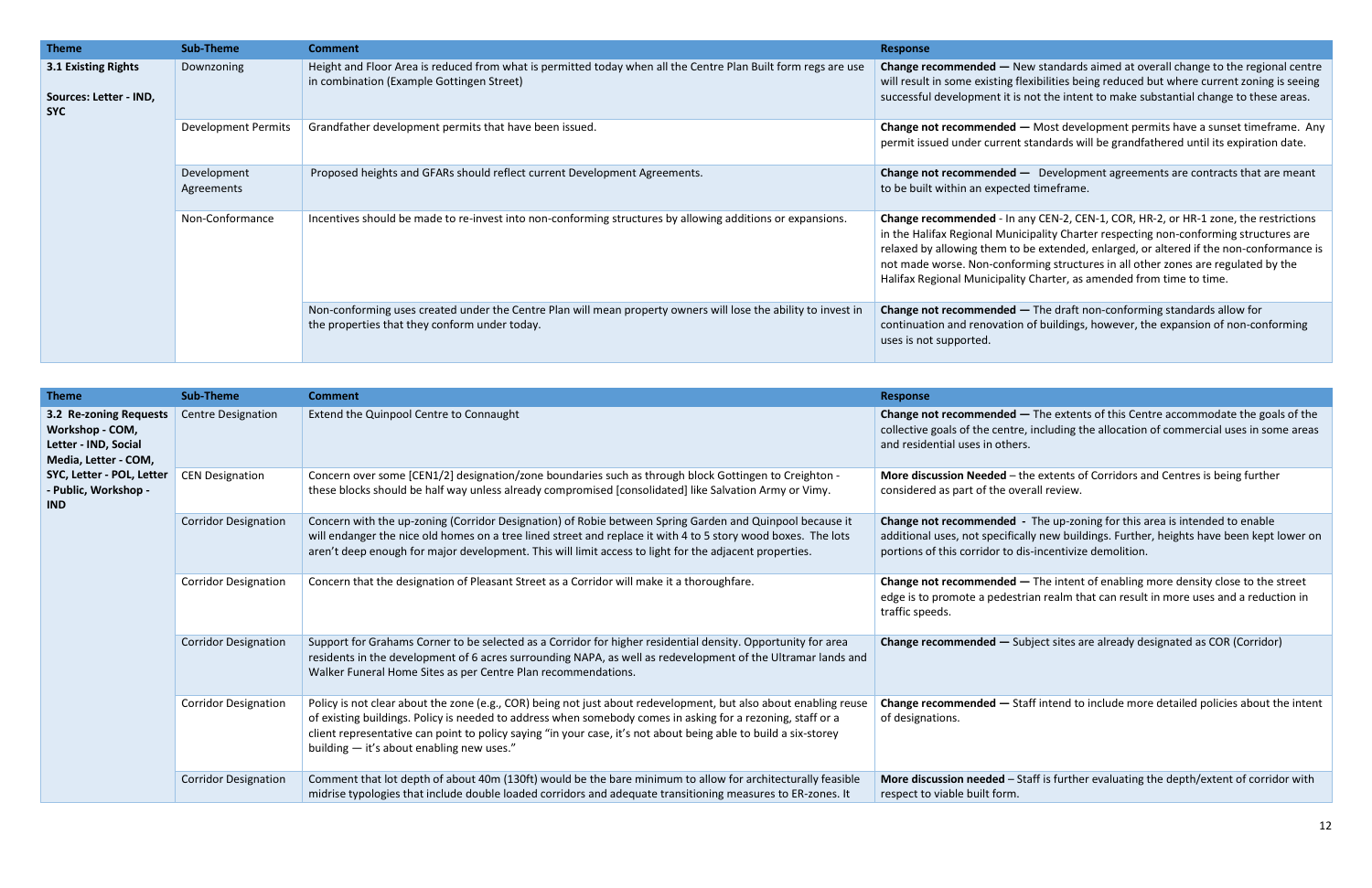|  |                               | appears that COR boundaries are consistently one lot deep throughout the structure map and we strongly<br>recommend extending zoning boundaries to the next lot boundary to meet a 40-meter minimum.                                                                                                                                                                                                                                                                                                                                                                                                                                                                                     |                                                                                                                               |
|--|-------------------------------|------------------------------------------------------------------------------------------------------------------------------------------------------------------------------------------------------------------------------------------------------------------------------------------------------------------------------------------------------------------------------------------------------------------------------------------------------------------------------------------------------------------------------------------------------------------------------------------------------------------------------------------------------------------------------------------|-------------------------------------------------------------------------------------------------------------------------------|
|  | <b>Corridor Designation</b>   | Concern over Corridor designations infringing on established residential - example of access to COR uses from<br><b>Established Residential areas.</b>                                                                                                                                                                                                                                                                                                                                                                                                                                                                                                                                   | Change recommended - I<br><b>Established Residential zon</b>                                                                  |
|  | <b>Corridor Designation</b>   | Concern over the planned rezoning of the north side of Pepperell Street.<br>Concern that proposed changes would fundamentally alter the character of Pepperel as a residential,<br>$\bullet$<br>low-rise area.<br>Both sides of Pepperell Street are seen as part of the residential neighbourhood area that extends<br>$\bullet$<br>south of Pepperell and are not part of the Quinpool Road corridor (except maybe the parking lot<br>opposite the former Ben's bakery).<br>Strongly opposed to changing the existing height and zoning restrictions for the residential properties<br>$\bullet$<br>on Pepperell Street and want to see the character of this neighbourhood preserved. | <b>Change not recommended</b><br>the CEN-1 zone to the Estal<br>Centre. There are also conf<br>local residential support fo   |
|  | <b>HOR-X Designation</b>      | Support for allowing the south end area from South Park Street East and South Street south to Inglis Street to<br>have certain locations, possibly 20, classified as Higher Order Residential (HOR) rather than an area of<br>contiguous Established Residential (ER) zoning has some validity given the current mixed housing<br>neighbourhood.                                                                                                                                                                                                                                                                                                                                         | <b>More Discussion Needed-</b><br>residential development.                                                                    |
|  | <b>HOR-X Designation</b>      | Request to add two blocks to the Higher Order Residential areas - 1. Tower / Inglis / South Park/Victoria. 2,<br>Victoria / South Park / Tower / South. A lot of the dwellings contain various forms of multi-s now, with only a<br>few single and 2 unit dwellings.                                                                                                                                                                                                                                                                                                                                                                                                                     | <b>More Discussion Needed-</b><br>residential development                                                                     |
|  | HR/ER Designation             | Repeated request for the west side of Wellington Street as identified in the Centre Plan should remain HOR<br>while the east side would be ER with the exception of the non-conforming Wellington South, a 5 storey condo<br>building on the east side of Wellington Street. This would avoid the prospect of a tunnel of six multi-storied<br>buildings on both sides of this short two block neighbourhood street.                                                                                                                                                                                                                                                                     | <b>More Discussion Needed-</b><br>residential development                                                                     |
|  | <b>HR Designation</b>         | In contiguous HR areas, it makes no sense to mix HR-1 and HR-2 zones, because why would some properties on<br>a street be allowed to have a grocery store but not others? Need to rationalize the HR zones so each<br>contiguous block is either all HR-2 or all HR-1.                                                                                                                                                                                                                                                                                                                                                                                                                   | <b>More Discussion Needed -</b>                                                                                               |
|  | <b>Industrial Designation</b> | Dartmouth has more tolerance for mixed-use (i.e., industrial uses in residential neighbourhoods) than Halifax.<br>Consider having special Dartmouth zones for this purpose.                                                                                                                                                                                                                                                                                                                                                                                                                                                                                                              | <b>Change not recommended</b><br>broadly, staff feel that indu<br>defined in the draft LUB) ar<br>where heavier industrial us |
|  | <b>FGN Designation</b>        | Why are the lands outside (west of) the railroad tracks in the Mumford FGN                                                                                                                                                                                                                                                                                                                                                                                                                                                                                                                                                                                                               | Change recommended - 1<br>than Future Growth Node.                                                                            |

**Package B will ensure that COR uses cannot be accessed via** nes.

**Red —** Staff feel that this designation provides a transition via ablished Residential uses on either side of the Quinpool Road nflicting opinions resulting from the consultation submissions – or this centre has been received.

this entire area is being further evaluated for multi-unit

**Morgor this entire area is being further evaluated for multi-unit** 

this entire area is being further evaluated for multi-unit

- HR designations are being further evaluated.

**Change 1** While the Centre Plan is promoting mixed-use zones dustrial uses (with the exception of local manufacturing as are not compatible with residential uses. Package B will outline uses are permitted.

Fand Designation This are the further evaluated for alternate designation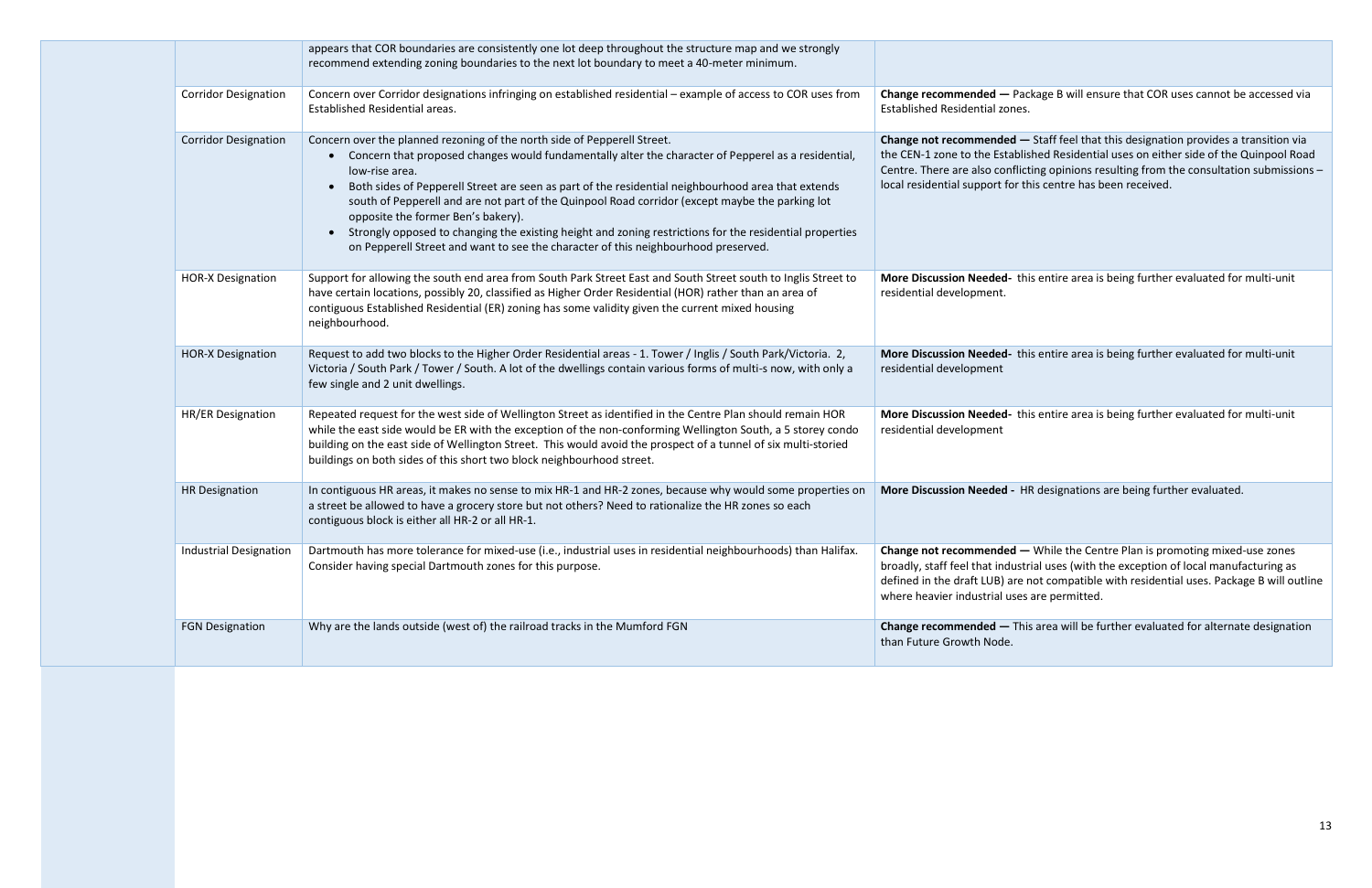| <b>Theme</b>                                                                                                                                                          | <b>Sub-Theme</b> | <b>Comment</b>                                                                                                                                                                                                                                                                                                                                                                                                                                                                                                                                                                                                                                                                                                                                                                                                                                                 | <b>Response</b>                                                                                       |
|-----------------------------------------------------------------------------------------------------------------------------------------------------------------------|------------------|----------------------------------------------------------------------------------------------------------------------------------------------------------------------------------------------------------------------------------------------------------------------------------------------------------------------------------------------------------------------------------------------------------------------------------------------------------------------------------------------------------------------------------------------------------------------------------------------------------------------------------------------------------------------------------------------------------------------------------------------------------------------------------------------------------------------------------------------------------------|-------------------------------------------------------------------------------------------------------|
| 3.3 Strategic Growth &<br>Incentivizing<br><b>Development</b><br>Source: Letter - Public,<br>Workshop - IND,<br>Workshop - COM,<br>Letter - COM, Letter -<br>IND, SYC | Urban Structure  | Seeing Urban Structure as a transect, the Centre Plan typologies are not clearly defining the variety of<br>proposed neighbourhood structures, or built-form typologies, that I understand you want to encourage.<br>For example, a typical new-urbanist transect approach would recognize the Regional Centre being<br>composed of: T6-Urban Core; T5-Urban Centre; T4-General Urban; and, T3-Suburban.<br>The transect is effective.<br>It is still hard to read the Centre Plan Package A Urban Structure policies and determine what areas<br>should be designated a Centre, Corridor, or Higher-Order Residential. For example, what makes<br>Gottingen Street a Centre as opposed to a Corridor? In my reading of the policy and the built forms<br>the Land Use Bylaw encourages, it suggests all of the Regional Centre is having a T-5 applied to it. | Change recommended - I<br>the intent and rationale fo                                                 |
|                                                                                                                                                                       |                  | The historical norm of single family dwellings in the blocks from Young north is systematically being<br>compromised from all sides.                                                                                                                                                                                                                                                                                                                                                                                                                                                                                                                                                                                                                                                                                                                           | <b>Out of Scope - Low-density</b>                                                                     |
|                                                                                                                                                                       |                  | The Centre Plan proposal has, so far, left many neighbourhoods undisturbed. This is a good thing. There are<br>many areas in the city that can suffer more development - examples include Young Street - between Robie<br>and Windsor which has seen significant construction recently; the north side of Almon Street in same block,<br>some of the grocery store parking lots where the streetscape could be improved with some townhouse like<br>buildings tto screen large parking lots (or at least a tree screen).<br>There are areas on Kempt Road and over to Massachusetts Avenue which could bear some infill, there are<br>even quasi-industrial areas in the south end suitable for medium height residential buildings.                                                                                                                           | <b>More Discussion Needed</b><br>proposed designations.                                               |
|                                                                                                                                                                       |                  | Balance density between Halifax & Dartmouth and distribute density across the regional centre.                                                                                                                                                                                                                                                                                                                                                                                                                                                                                                                                                                                                                                                                                                                                                                 | Change recommended -<br>Designations in the SMPS.                                                     |
|                                                                                                                                                                       |                  | Don't agree with Young and Robie and down Young St towards Windsor as being zoned highrises. I don't<br>agree with that design. Those that have been approved or built should be an exception, not set the tone for<br>that area. We should be creating live/work areas that are walkable and friendly. Highrises don't do that and<br>they are not needed to reach the density we would like to see.                                                                                                                                                                                                                                                                                                                                                                                                                                                          | Change not recommende<br>growth is appropriate and                                                    |
|                                                                                                                                                                       |                  | Compensation should be give to low density homeowners abutting lands designated Corridor or Centre.                                                                                                                                                                                                                                                                                                                                                                                                                                                                                                                                                                                                                                                                                                                                                            | <b>Change not recommende</b><br>abutting new developmer<br>established residential are<br>imposition. |
|                                                                                                                                                                       |                  | Not in support of increased heights limits along Gottingen, Agricola, and Falkland.                                                                                                                                                                                                                                                                                                                                                                                                                                                                                                                                                                                                                                                                                                                                                                            | Change not recommende<br>strategic growth, and staft<br>be appropriate for the cor                    |
|                                                                                                                                                                       |                  | "Intensification" is making the Peninsula less attractive to families and will lead to a further reduction in the<br>proportion of owner-occupied homes. The new construction on Quinpool Road is an example of what is<br>wrong with the planning process - it is too large and occupies too much of the lot on which it is situated.                                                                                                                                                                                                                                                                                                                                                                                                                                                                                                                         | <b>Change not recommende</b><br>by enabling development                                               |
|                                                                                                                                                                       |                  | Overlaying growth areas (Centres, Corridors, even HR) on existing public housing and low-rent areas will<br>threaten affordability for the people who live there today. Need to find a way to encourage new growth<br>without hurting people with low incomes. Best way would be to encourage redevelopment of vacant lots,<br>rather than tear-downs.                                                                                                                                                                                                                                                                                                                                                                                                                                                                                                         | <b>Change not recommende</b><br>through density bonus cor<br>the overall challenge of af              |
|                                                                                                                                                                       | Urban Fabric     | Building sites like the Margueretta occupy 10 or more original lots in the Schmidtville urban fabric. Can you do<br>more in your LUB or Design Manual, beyond the "6 metre articulation" requirement, to require developers to                                                                                                                                                                                                                                                                                                                                                                                                                                                                                                                                                                                                                                 | <b>More Discussion Needed</b><br>and LUB standards in this                                            |

Efforts will be made to provide more detailed policy respecting or the Urban Structure.

ity dwellings in this area are being addressed in Package B.

 $-$  Staff will continue to evaluate the appropriateness of all

Balance density between distribute density and the feels this this has been achieved in the proposed

**Cd** — The Plan has identified these areas as locations where l can be accommodated.

**cd** — The Municipality does not compensate property owners nt. The Plan enables strategic growth and mixed-uses abutting eas as an overall benefit to the Regional Centre and not an

 $\mathbf{ed}$   $\mathsf{I}$  in general, proposed heights are intended to enable ff feel that the proposed heights for these locations, are felt to ntext.

**cd** — One of the defining goals of the plan is to increase density that accommodates more people living in the Regional Centre.

**cd** –The Centre Plan does address affordability in one respect, nsiderations, however the Centre Plan is not intended to solve ffordability in HRM without support from other projects.

**-** Staff are further evaluating changes to the Design Manual respect.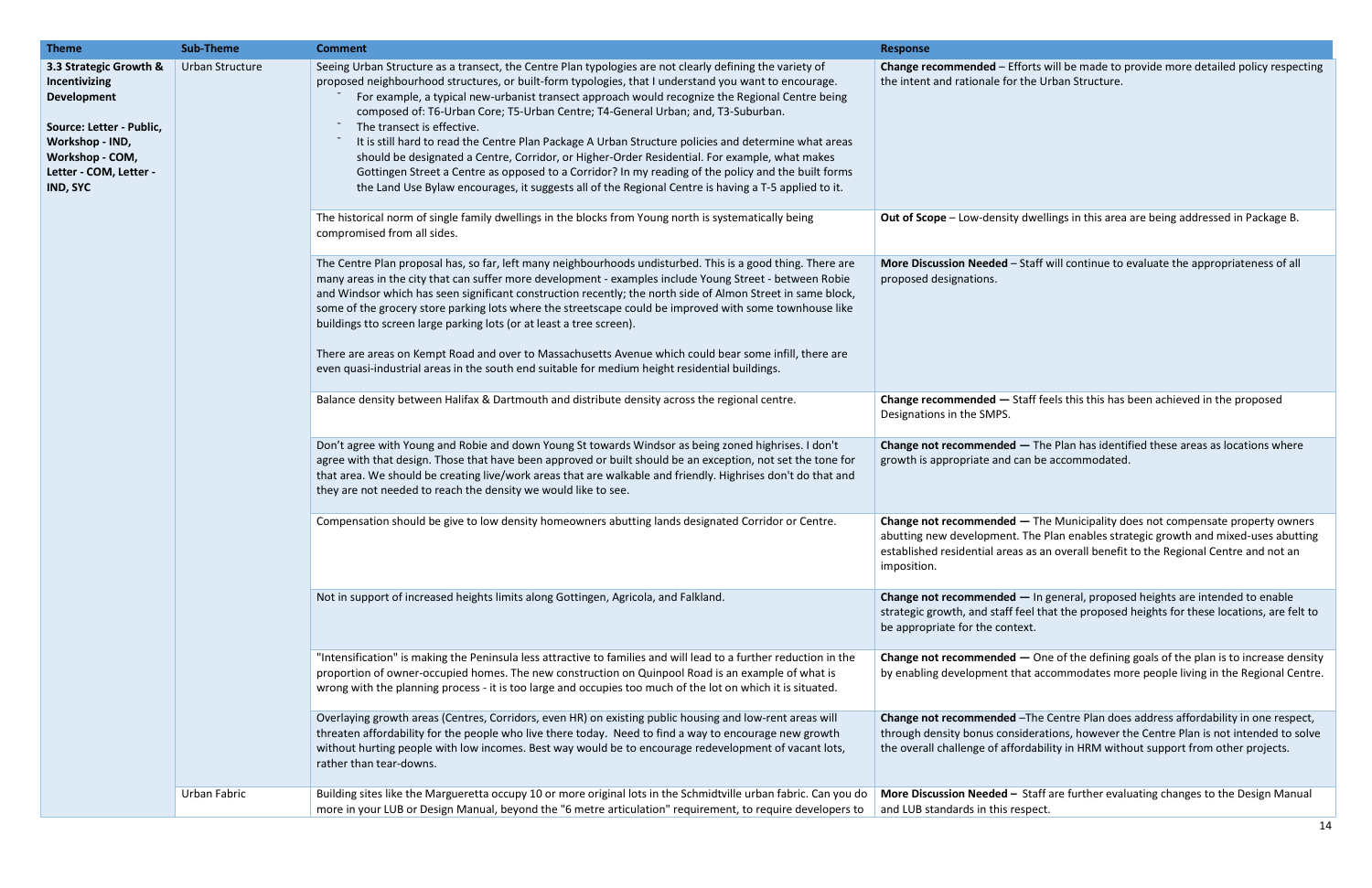|                         | create "10 experiences" on the lot? We need stricter rules so that we don't just get more plate glass and<br>mullions masquerading as "articulation".                                                                                                                                                                                                                                                                                                                                                |                                                                                                                                             |
|-------------------------|------------------------------------------------------------------------------------------------------------------------------------------------------------------------------------------------------------------------------------------------------------------------------------------------------------------------------------------------------------------------------------------------------------------------------------------------------------------------------------------------------|---------------------------------------------------------------------------------------------------------------------------------------------|
|                         | Encourage more architectural styles, not just small storefronts.                                                                                                                                                                                                                                                                                                                                                                                                                                     | Change not recommende                                                                                                                       |
| Cost                    | Consider the cost of requiring high quality materials and designs, and the implication of diving development<br>elsewhere. May need to provide more height to compensate for the costs.                                                                                                                                                                                                                                                                                                              | Change not recommende                                                                                                                       |
| <b>Strategic Growth</b> | Consider the impacts of growth on the school system.                                                                                                                                                                                                                                                                                                                                                                                                                                                 | Change recommended -<br>under capacity and may be<br>Discussion with the Schoo<br>plan.                                                     |
|                         | Growth "options" (Centres, Corridors, FGNs, etc.) are not prioritized. Your plan could include policy that HRM<br>will help you get your project approved if you're building adjacent to a BRT station. There should be some<br>resistance if somebody's trying to rezone ER to COR along Agricola.                                                                                                                                                                                                  | Change not recommende<br>Centre.                                                                                                            |
|                         | Extend the planning timeframe beyond 2031 and consider different growth scenarios (high, medium and low).<br>Consider a slow growth, and decline scenario and ensure the Plan can respond to such scenarios.                                                                                                                                                                                                                                                                                         | Change not recommende<br>horizon planning. The next<br>which could be carried to<br>be prone to losing emphas                               |
|                         | Consider a more realistic ratio of 10:1 or even 20:1, meaning, a land inventory of 10 or 20 sites approved with<br>zoning criteria would be required to meet the development targets above.                                                                                                                                                                                                                                                                                                          | More discussion needed -<br>assist in discussing land in<br>suggests that there is mor                                                      |
|                         | The wide application of site plan approval with a design review by a volunteer committee and an appeal<br>process is of concern. While the uncertainty of a DA process does discourage development to some degree,<br>reducing allowable heights and imposing arbitrary GFAR that together slash achievable density will do nothing<br>to spur development in such areas. Instead these areas will continue to underperform as land owners wait for<br>rents to increase or for the rules to change. | More discussion needed -<br>enable growth in key area<br>development approval pro<br>the scale of development<br>with respect to processing |
| Incentives              | The theoretical development capability allocated by Centre Plan simply does not provide enough real world<br>incentive to redevelop, and that HRM has not undertaken a meaningful analysis of the impacts of its proposed<br>limits. Undertake some meaningful feasibility studies on key sites to understand development economics.                                                                                                                                                                 | More discussion needed -<br>knowledge gained over ap<br>financial viability of propo<br>amend the planning docur                            |

 $\mathbf{Id}$  – The Plan does not prescribe specific architectural styles.

**Colange 1** High quality design should be the goal at any height.

**Most of the schools in the Regional Centre have long been** enefit from the density enabled through the Centre Plan. I system planners will continue to ensure they are aware of this

**Change 1** The Plan accommodates balanced growth across the

**Cohange 1** There is a role for long term planning and shorter time t Regional Plan will determine outlooks for the whole Region Secondary Plans. Long-range Plans (greater than 20 years) can sis on growth and other targets.

 $-$  Analysis of the full build out potential will be completed to ventory. The work done on land inventory in building this plan re capacity allowed than is implied by this comment.

 $-$  The draft Plan is in line with supported Council directives to as with a reduction in development agreements to expedite the ocess. There will be consideration of changes to process and that requires Site Plan Approval in an effort to allay concerns g times.

While incentive to redevelop was considered through pplications and financial analysis, staff remains willing to discuss ised projects with applicants or other interested parties as we ments.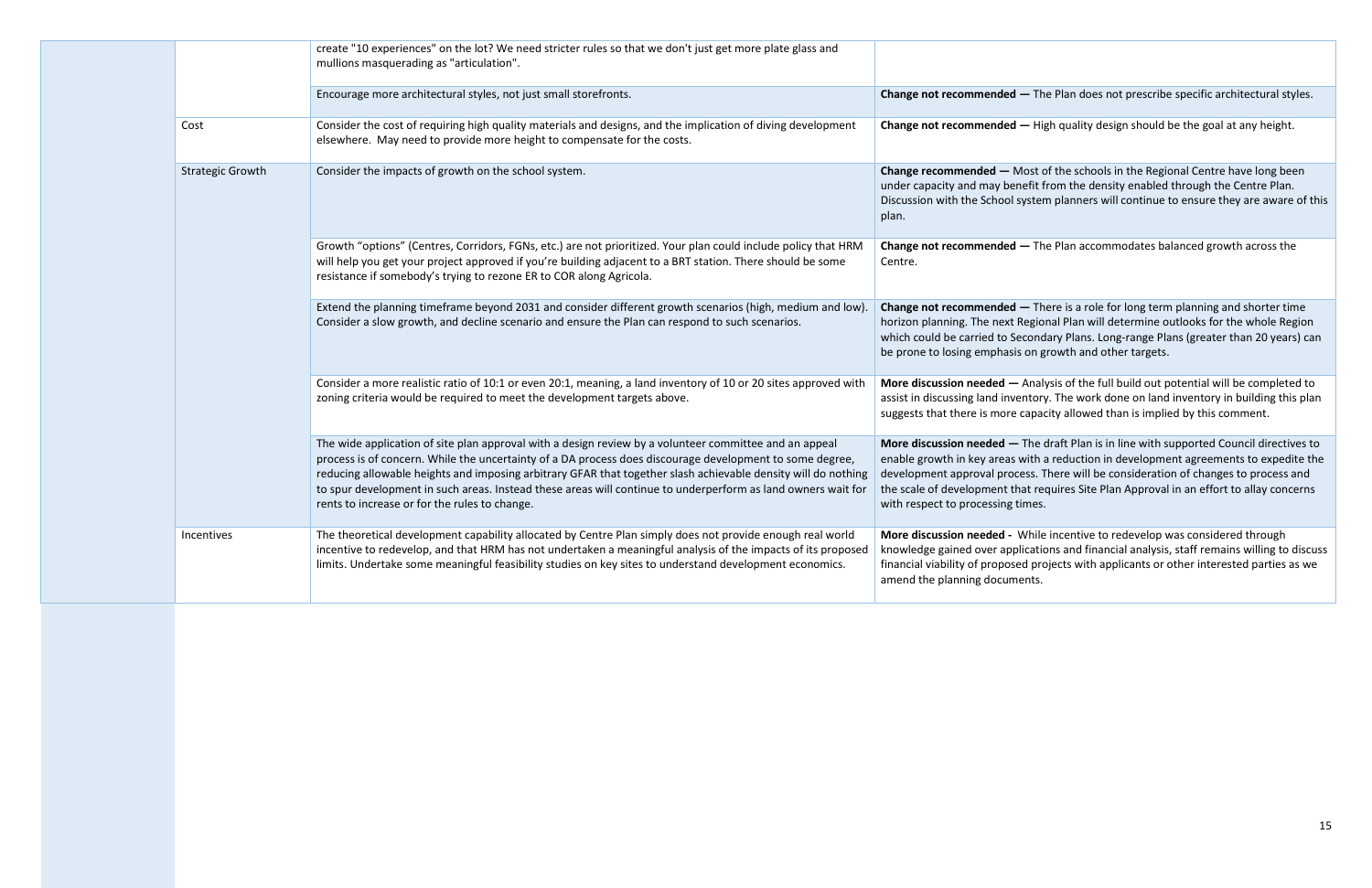16

# 4.Built Form – Buildings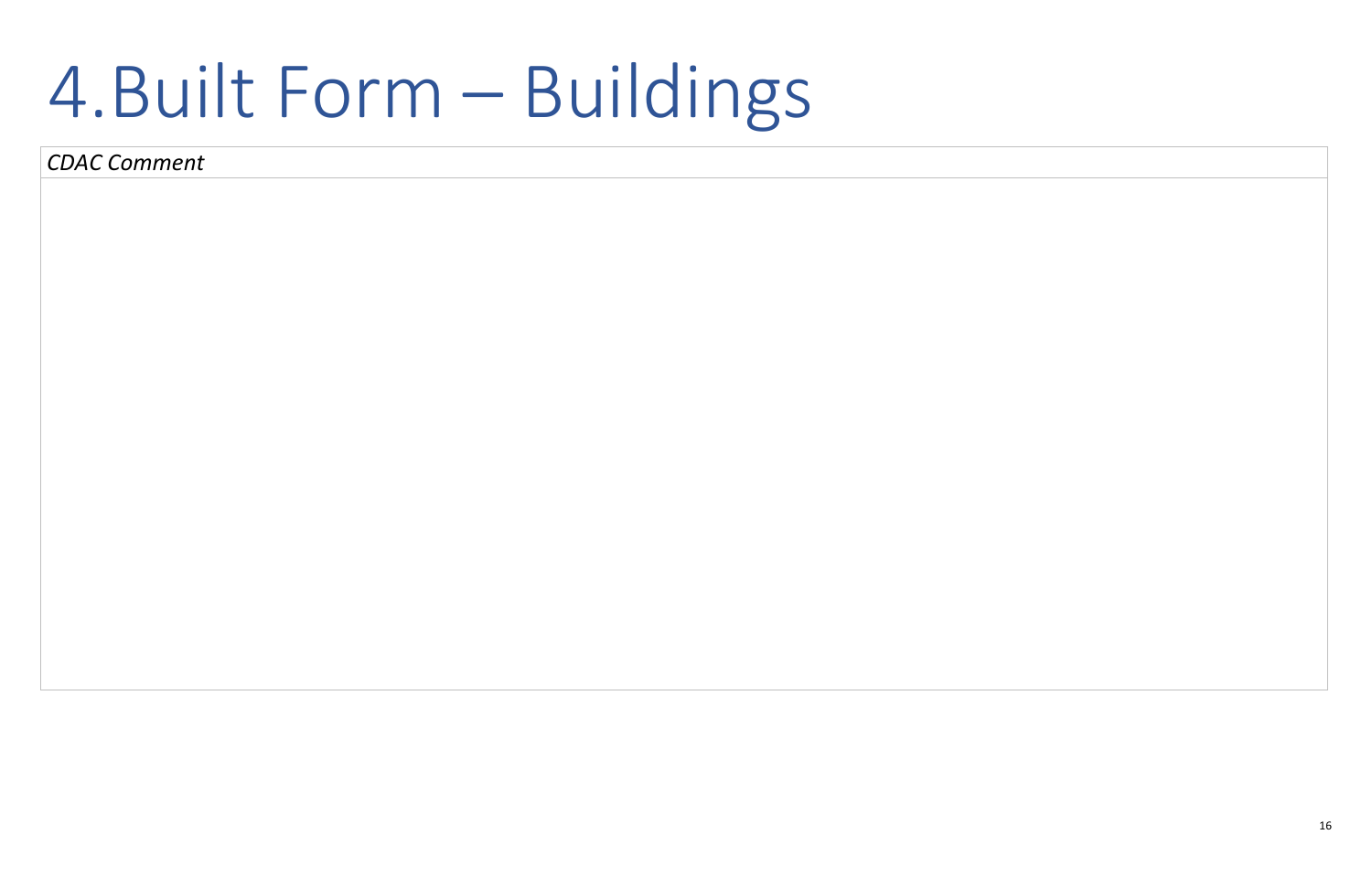| <b>Theme</b>                                                                                                                                                | <b>Sub-Theme</b>                       | <b>Comment</b>                                                                                                                                                                                                                                                                                                                                                                                                                                                                                                                                                                                                                                                                                                                                                                                                                                                                                                                              | <b>Response</b>                                                                                                                                                                           |
|-------------------------------------------------------------------------------------------------------------------------------------------------------------|----------------------------------------|---------------------------------------------------------------------------------------------------------------------------------------------------------------------------------------------------------------------------------------------------------------------------------------------------------------------------------------------------------------------------------------------------------------------------------------------------------------------------------------------------------------------------------------------------------------------------------------------------------------------------------------------------------------------------------------------------------------------------------------------------------------------------------------------------------------------------------------------------------------------------------------------------------------------------------------------|-------------------------------------------------------------------------------------------------------------------------------------------------------------------------------------------|
| 4.1 Built Form - Density<br>Sources: SYC, Letter -<br>IND, Letter - Public,<br>Letter - COM,<br>Workshop - COM,<br>Workshop - IND, Letter-<br><b>Public</b> | <b>GFAR</b>                            | • If you're using GFAR, eliminating height requirements is essential to provide clarity on site and architectural<br>design.<br>• Even on many non-challenging sites, heights plus setback requirements plus coverage limits often prevent<br>maximum GFAR from being achieved, which defeats the purpose.<br>• GFAR may be sufficient to regulate built form on its own, even in the absence of any other built form control.<br>• [Conversely, if you are going to keep a height maximum, relax your other built form requirements<br>somewhat.]<br>. On sloping sites, height limits are awkward to administer and may not result in optimal built forms.<br>• Habitable (non-mechanical) penthouses can be a desirable way to provide rooftop amenity space, but are<br>currently prohibited. A pure GFAR system would address this.<br>• GFAR does not work well with restrictive lot coverage requirements (like 50% in the HR zones) | More discussion needed<br>achieved on all sites whe<br>which requirements can<br>Centre Plan. Options incl<br>Model and consid<br>consider impact<br>Remove heights i<br>Investigate remo |
|                                                                                                                                                             | Exterior cladding and<br>glazing       | The list of prohibited cladding materials is arbitrary and is not consistent with policy objectives encouraging<br>design innovation. In some instances, plywood or concrete blocks might be used as a design element.                                                                                                                                                                                                                                                                                                                                                                                                                                                                                                                                                                                                                                                                                                                      | <b>Change not recommende</b>                                                                                                                                                              |
|                                                                                                                                                             | Privacy                                | In many areas, a new building will potentially have some balconies overlooking backyards in an established<br>residential neighbourhood. Restrict where balconies can overlook depending on what is around the building -<br>and find ways to limit privacy impacts generally.                                                                                                                                                                                                                                                                                                                                                                                                                                                                                                                                                                                                                                                              | <b>Change not recommende</b><br>their use would not addr                                                                                                                                  |
|                                                                                                                                                             | Definitions of low-<br>/mid-/high-rise | HRM needs a more realistic definition for these building typologies than 3-storey low-rise, 6-storey mid-rise,<br>and "high-rise" for anything 7 storeys and up.                                                                                                                                                                                                                                                                                                                                                                                                                                                                                                                                                                                                                                                                                                                                                                            | <b>Change not recommende</b><br>storeys is to encourage e<br>typology is aligned with t<br>defining different require                                                                     |
|                                                                                                                                                             | Density bonusing                       | A density bonusing threshold of 3.5 GFAR is effectively a development tax on taller buildings (i.e., anything<br>above 6 storeys). Do you really want to do this?                                                                                                                                                                                                                                                                                                                                                                                                                                                                                                                                                                                                                                                                                                                                                                           | More discussion needed<br>Maintain a flat th<br>Centres<br>Introduce a pre a<br>areas, or smaller<br>Increase the thre<br>Maintain the thre                                               |
|                                                                                                                                                             | Form-based code                        | Your regulations do not consider the block as a whole, but rather encourages one-off designs on a parcel-by-<br>parcel basis. There is no legible block structure; the predictability of a form-based code has been lost.                                                                                                                                                                                                                                                                                                                                                                                                                                                                                                                                                                                                                                                                                                                   | <b>Change not recommende</b><br>address this with specific<br>scope of the project and                                                                                                    |
|                                                                                                                                                             | "Important<br>Structures"              | Introduce a designation for "important structures" (i.e., those with significant cultural or heritage importance)<br>that exempts them from built form requirements as long as the structure is protected and any additions are<br>sensitive to the existing building and surrounding area.                                                                                                                                                                                                                                                                                                                                                                                                                                                                                                                                                                                                                                                 | Change recommended -<br>properties through a DA<br>Package B will seek to ad                                                                                                              |
|                                                                                                                                                             | Flexibility                            | Different areas need differing amounts of regulation. Gottingen Street has benefited from leniency (generous<br>height limit, no setbacks, full coverage, permissiveness in land use), which promotes innovation and rebirth.<br>In general, given the wide range of property sizes, shapes, and contexts across the Regional Centre, developers<br>need the ability to adapt to unique conditions. "One size fits all" rules are unworkable.                                                                                                                                                                                                                                                                                                                                                                                                                                                                                               | <b>Change not recommende</b><br>best practices to realize r<br>stepbacks are crucial in tl<br>areas to realize strategic                                                                  |
|                                                                                                                                                             | Height mapping                         | On larger sites, HRM should vary the maximum heights map across the site, to encourage height in the middle<br>of the site that transitions to lower forms elsewhere on the same property, thereby guaranteeing protection                                                                                                                                                                                                                                                                                                                                                                                                                                                                                                                                                                                                                                                                                                                  | More discussion needed                                                                                                                                                                    |

 $-$  It is recognized that currently GFAR cannot be fully n other built form regulations are applied. Discussion is needed be removed or modified to still achieve the overall goals of lude, but are not limited to:

der increasing heights in specific locations to realize GFAR but on mid-rise, high-rise typology;

in Centres but protect other built form dimensions;

val of heights in corridors;

**Ed** — The list of prohibited materials is not arbitrary,

**ed** — Balconies provide important amenity space and limiting ess privacy issues.

**ed** — The intent of setting a threshold for a high-rise form at 7 ither short and wide, or tall and slender built forms. The the goals of the Plan and delineations in the building code for ements for buildings. A hybrid model is not supported.

 $\rightarrow$  Options may include: Inteshold to direct density bonusing at tall buildings, largely in

Ind post GFAR that bonuses 30% across the board in Package A post-bonus for Corridors and HOR areas

shold for GFAR

eshold but reduce the coefficient value from 67%

**ed**. An architecturally form-based code would be required to themes for different areas. This was not identified within the would require a significantly different approach.

**-** Package A provides flexibility for registered heritage policy.

Idress flexibility for prominent institutional buildings.

**Ed** — The built form requirements were developed based on more human scaled developments. Minimum setbacks and his respect. Staff are exploring options to refine options for all growth.

**More discussion 1 Some larger sites include a distribution of height & GFAR.**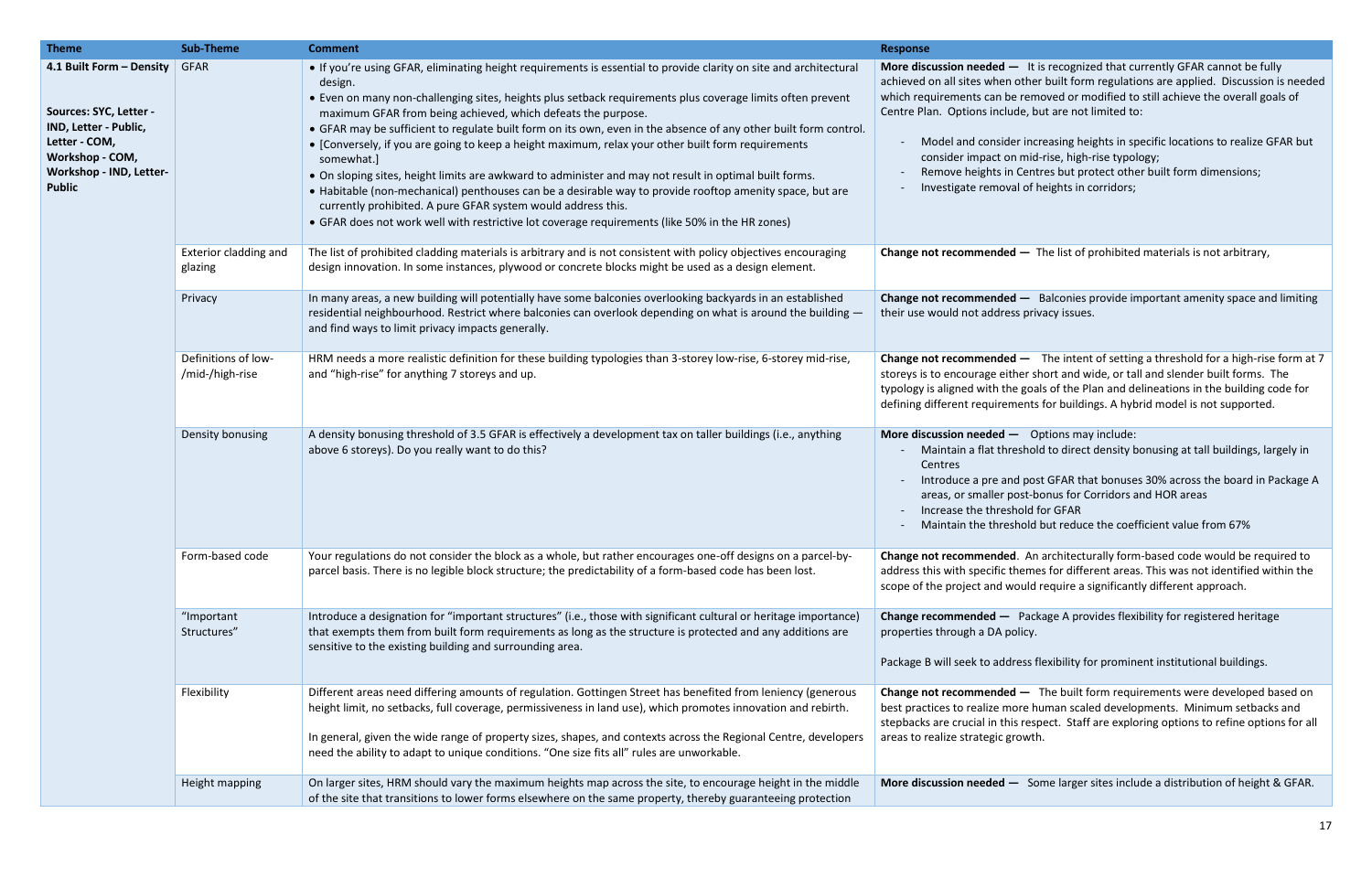|                   | for adjacent lower-density neighbourhoods and streetscapes. At the very least, allow flexibility in maximum<br>heights so that an appropriate design response can be developed in response to local conditions.                                                                                                                                                                                                                                                                                   |                                                                                                                    |
|-------------------|---------------------------------------------------------------------------------------------------------------------------------------------------------------------------------------------------------------------------------------------------------------------------------------------------------------------------------------------------------------------------------------------------------------------------------------------------------------------------------------------------|--------------------------------------------------------------------------------------------------------------------|
| Tower floorplates | Various comments:<br>• For buildings under 10 storeys, a 750-square-metre tower floorplate requirement is too small.<br>• 750 sq. m is appropriate for taller buildings.<br>. 750 sq. m significantly reduces the yield of a site/is not buidable; 950 sq. m is more feasible.<br>• 750 sq. m is too small for a commercial high-rise.<br>• Larger floor plates are more energy-efficient.<br>Or use wind and shade studies to determine a suitable tower floorplate on a site-by-site basis.     | <b>Change not recommende</b><br>commercial uses are desir<br>podiums throughout the<br>access to light, and proted |
| Tower separation  | • Requiring 25 metres between towers will significantly limit what is possible on many sites<br>• 25 metres is too little; 40 metres would be better<br>• Only require the 12.5-metre internal property line setback where the adjacent property might conceivably<br>also have a tower on it.                                                                                                                                                                                                    | <b>Change not recommende</b><br>based on best practices a                                                          |
| Viewing triangles | Please show some data to justify viewing triangles, because otherwise they are expensive for developers and<br>unsuited to urban environments (and especially small lots). Allowing drivers to turn faster is counter-productive<br>when the objective is "pedestrians first". This requirement should be removed; they compromise architectural<br>design at corners, they undermine objectives to activate ground floors, and over time they will make all major<br>intersections look generic. | More discussion needed<br>or eliminating the require                                                               |

| <b>Theme</b>                                                                      | <b>Sub-Theme</b>                                               | <b>Comment</b>                                                                                                                                                                                                                                                                                     | <b>Response</b>                                                          |
|-----------------------------------------------------------------------------------|----------------------------------------------------------------|----------------------------------------------------------------------------------------------------------------------------------------------------------------------------------------------------------------------------------------------------------------------------------------------------|--------------------------------------------------------------------------|
| 4.2 Built Form -<br>Setbacks/<br><b>Stepbacks/Coverage</b>                        | Crime prevention<br>through<br>environmental design<br>(CPTED) | Review your requirements for parking garage doors and other setbacks through a CPTED lens. Required<br>setbacks are going to be used for garbage storage and driveway lanes - was that the intention?                                                                                              | More discussion needed<br>Reduction of the requiren                      |
| Sources: Workshop -<br>IND, Workshop - COM,<br>Letter - IND, SYC, Letter<br>- COM | <b>Structural constraints</b>                                  | Review your requirements for driveway widths, side yards, stepbacks, etc. through an engineering lens so you<br>are not unintentionally creating situations that require expensive solutions [or aesthetic downsides like<br>columns in the middle of units].                                      | <b>Change not recommende</b><br>downtown.                                |
|                                                                                   | Lot coverage                                                   | Be aware of where you are increasing lot coverage permissions significantly from what's there today — this<br>might incentivize redevelopment even if heights are kept low.                                                                                                                        | <b>Change not recommende</b>                                             |
|                                                                                   |                                                                | Why bother with lot coverage when you are imposing such stringent yards/setbacks on all sides anyway?                                                                                                                                                                                              | More discussion needed<br>the maximum eliminated;<br>buildings on a lot. |
|                                                                                   | Lot coverage - Higher-<br><b>Order Residential</b>             | The 50% maximum lot coverage [as well as the other built form requirements] is too limiting in the HR zones; it<br>promotes a very suburban (towers-in-a-park) and pedestrian-unfriendly built form and will inhibit<br>redevelopment. What is the rationale for the 50% number? It should be 80%. | More discussion needed                                                   |
|                                                                                   | Transition<br>requirements too<br>onerous                      | In HR zones in particular, properties are often subject to standard 3.0-metre front setbacks as well as 6.0-metre<br>rear setbacks due to their adjacency to established residential areas. This eats up quite a lot of development<br>potential.                                                  | More discussion needed                                                   |

**ed** — Larger tower plates are allowed in the downtowns where ired. Commercial uses can be accommodated within the Regional Centre. The slim towers are mandated to provide ect public realm from shadow and wind impacts.

**Ed** — Staff recommend maintaining the proposed regulations across North America.

 $-$  May only be required within the ground floor of buildings ement.

 $-$  This was recommended by engineering for safety reasons. nent will be evaluated.

**Ed** — Similar provisions have been implemented in the

**Cd** — The intent of Package A zones is to encourage growth.

 $-$  In some areas increased lot coverage may be considered or the matimum other mattase; other built form in the positioning of

 $\blacksquare$  Lot coverage increases are being considered in HR areas.

 $-$  All setbacks are being further evaluated.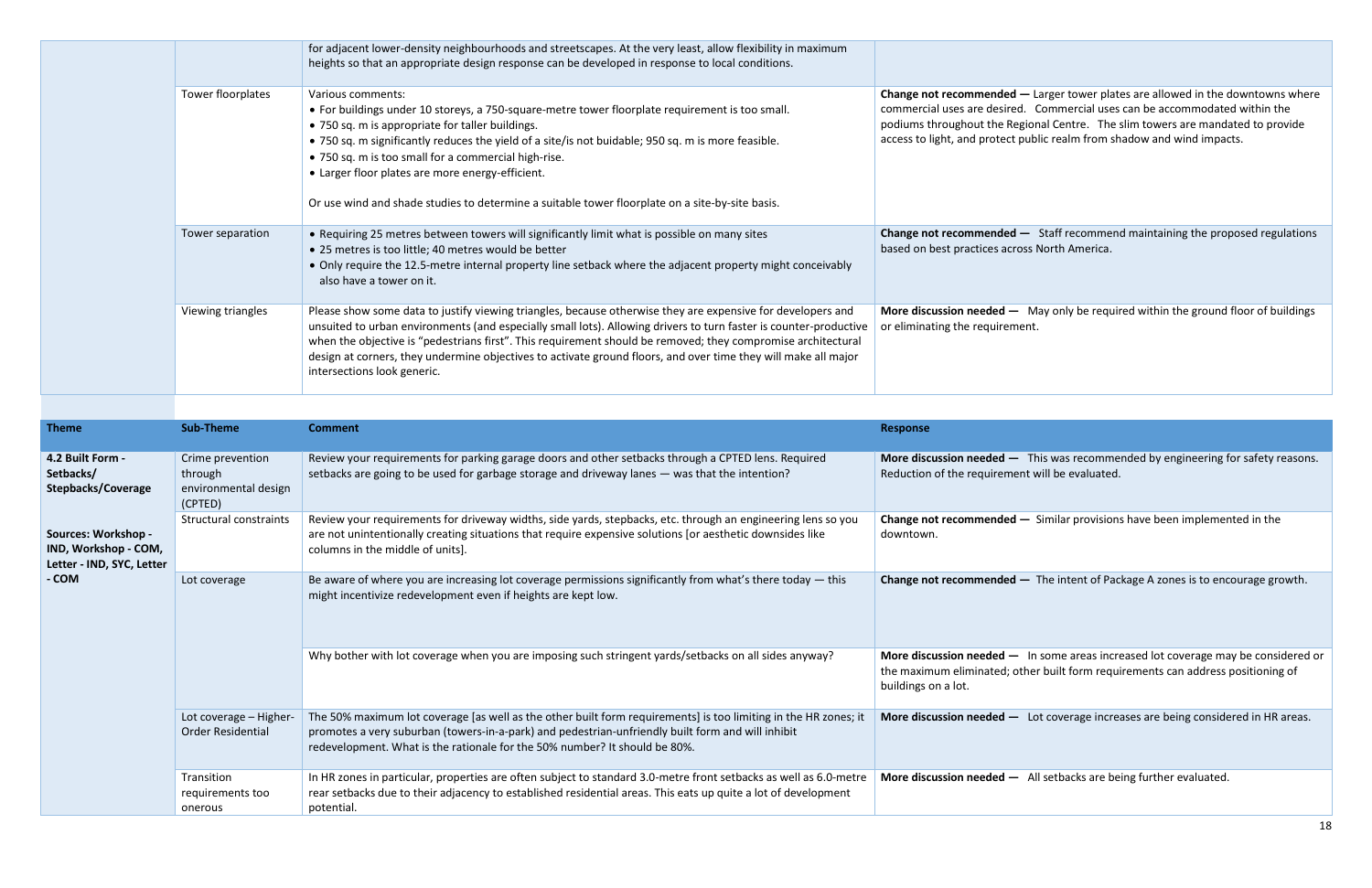| Heights should be<br>aligned with lot depth | On Agricola, the same height limit is applied to both sides of the corridor. But while one side has deep lots and<br>can achieve the maximum height permitted, the other side has shallow lots and cannot. Heights should set<br>realistically based on the lot fabric.                                                                    | <b>Change not recommende</b><br>heights are established in                        |
|---------------------------------------------|--------------------------------------------------------------------------------------------------------------------------------------------------------------------------------------------------------------------------------------------------------------------------------------------------------------------------------------------|-----------------------------------------------------------------------------------|
| Streetline setbacks                         | Eliminate the 1 -metre streetline setback requirement on Gottingen Street; it is not in keeping with existing<br>buildings.                                                                                                                                                                                                                | <b>Change not recommende</b><br>pedestrian environment o                          |
|                                             | There needs to be more of a setback between buildings and front property lines, which will allow for sidewalk<br>cafes, more landscaping and street trees, and benches and seating areas                                                                                                                                                   | Change not recommende<br>the existing streetline and                              |
| Setbacks too onerous                        | In general, the setbacks and stepbacks on all sides are substantial and have significant implications for the<br>resulting building. To ensure that the built form requirements are "buildable", please take into consideration<br>elements such as hallways and stairwells, and find a way to accommodate small or unusually shaped lots. | More discussion needed -<br>right balance, but further                            |
|                                             | Consider allowing buildings to build back out to the front property line on the second storey and above.                                                                                                                                                                                                                                   | Change not recommende<br>streetwall to be exempt fr<br>intent of a human scaled a |
| Mid-rises                                   | A streetwall stepback is not necessary on a four-storey mid-rise building.                                                                                                                                                                                                                                                                 | Change recommended -<br>buildings.                                                |

| <b>Theme</b>                                                                                                                         | <b>Concerns related to</b>                                   | <b>Comment</b>                                                                                                                                                                                                                                                                                                                                                                                                                                                                                                                                                                                                                                                                                                                                                                                                                                                                                                                                                                                                                                                                                                                                                                                                                                                                          | Response                                                              |
|--------------------------------------------------------------------------------------------------------------------------------------|--------------------------------------------------------------|-----------------------------------------------------------------------------------------------------------------------------------------------------------------------------------------------------------------------------------------------------------------------------------------------------------------------------------------------------------------------------------------------------------------------------------------------------------------------------------------------------------------------------------------------------------------------------------------------------------------------------------------------------------------------------------------------------------------------------------------------------------------------------------------------------------------------------------------------------------------------------------------------------------------------------------------------------------------------------------------------------------------------------------------------------------------------------------------------------------------------------------------------------------------------------------------------------------------------------------------------------------------------------------------|-----------------------------------------------------------------------|
| 4.3 Built Form -<br><b>Streetwall</b><br>Sources: Letter - IND,<br>Letter - Public, SYC,<br>Workshop - COM,<br><b>Workshop - IND</b> | 8-Metre Streetwall<br>Height                                 | A number of concerns related to 8 m streetwalls:<br>does not relate to street widths and are not context sensitive.<br>architecturally speaking, 8-metre streetwalls for both mid-rise and high-rise forms are too low of a<br>"base" and ill-balanced volumetrically.<br>do not relate to pre-existing fabric with as-of-right 3-storey buildings.<br>would not allow sloped roofs on three-storey buildings.<br>does not account for all structural elements necessary, including insulation and guard heights for<br>patios, and will not result in a two-storey streetwall as intended.<br>not all elements of a building need to align to the existing adjacent fabric to be comfortable<br>contextually.<br>8-metre streetwall in combination with shallow lot depths and low FAR values are resulting in<br>unfeasible developments for many areas (mainly COR and HR areas).<br>all major transit corridors like Robie Street, Agricola Street, Windsor Street, Gottingen Street, Cunard<br>Street, and Quinpool Road merit a base-line of 3 storeys for these building typologies with further<br>neighbourhood specific consideration for increased heights based on envisioned growth.<br>Suggestion to establishing the minimum streetwall height at 11 metres (3 storeys). | Change recommended -<br>context and will ensure th<br>regular floors. |
|                                                                                                                                      | Streetwall Height -<br>Correlate with Right-of-<br>Way Width | Proposed streetwall heights are too generalized.<br>Rather than prescribing similar streetwall heights, it would be more appropriate to be context<br>specific.<br>Streetwall heights should be set based on street hierarchy, right-of-way widths, and existing contexts,<br>with possibly more shadow studies needed in order to refine the streetwall heights map.                                                                                                                                                                                                                                                                                                                                                                                                                                                                                                                                                                                                                                                                                                                                                                                                                                                                                                                   | <b>Change not recommende</b><br>based on street right of w            |

**Change 3** and  $\mathbf{C} = \mathbf{A}$  deeper lot can support a greater floor area. In general this area to respect existing local character/built form.

**ed** — This modest setback is intended to create an improved pver the long term.

**Change 3** Larger setbacks could be too much of a departure from t could discourage development potential in this area.

 $-$  Staff feel there overall the proposed regulations strike the refinements are being considered.

**Combild build back on the front property and above. Proposed regulations already exempt 25% of the** rom stepback. Further exemption would compromise the and pedestrian oriented design.

This will be revised in revised documents for four storey

**Conaige Staff will pursue increased streetwall heights depending on** at the streetwall maximums are determined to fit whole

**Ed —** Streetwall heights will be adjusted, but not necessarily ay.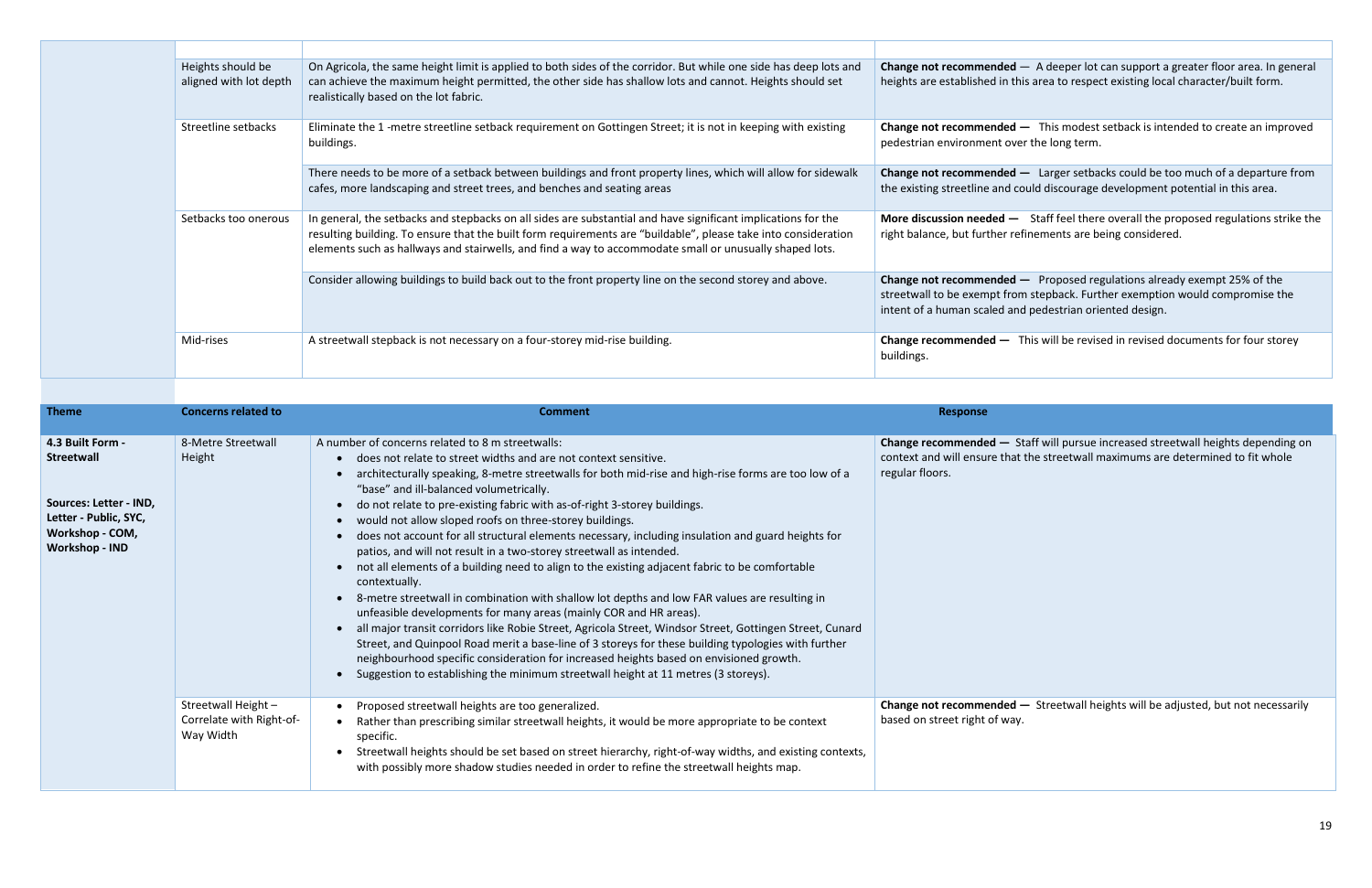|  | Items to be Exempt<br>from Streetwall Height<br>Calculations                                  | The following items should be exempt from streetwall height calculations:<br>Parapets; and<br>Guards, such as glass guard railings.                                                                                                                                                                                                                                                                                                                                                                                                                                                                                                                                                                                                                                                                                                                                                                                       | <b>More discussion needed</b><br>exempt, up to a maximur                      |
|--|-----------------------------------------------------------------------------------------------|---------------------------------------------------------------------------------------------------------------------------------------------------------------------------------------------------------------------------------------------------------------------------------------------------------------------------------------------------------------------------------------------------------------------------------------------------------------------------------------------------------------------------------------------------------------------------------------------------------------------------------------------------------------------------------------------------------------------------------------------------------------------------------------------------------------------------------------------------------------------------------------------------------------------------|-------------------------------------------------------------------------------|
|  | Streetwall Width -<br><b>Prioritizing Consistency</b><br>and Maximizing Building<br>Frontages | 6-metre rear yard setback parameter for corner lots in transitionary areas to ER zones are<br>inconsistent with pre-existing tighter urban fabrics.<br>context would dictate the interior lot-line with reduced sideyards between 2.5 and 3 metres vs a 6-<br>metre rear yard that would result in excessively large holes in the urban fabric and in many cases<br>compromise development feasibility.<br>Protect pre-existing rear yard green belts in ER-zones by somehow restricting the transitionary<br>conditions to allow for mid-rise buildings with multiple street frontages to take on L-shaped footprints<br>(for 2 street frontages) or C-shaped footprints (for 3 street frontages) with a 6-metre rear yard<br>setback within its core, and reduced setbacks at streetscape conditions. This could be controlled by<br>introducing minimum building depth parameters for transitionary areas to ER zones. | More discussion needed<br>being re-evaluated.                                 |
|  | Definition of Side Yard<br>vs Rear Yard                                                       | It is unclear how a side yard versus a rear yard is defined when it comes to the transition rules. This is<br>especially difficult for L-shaped lots. Suggest harmonizing, i.e. keeping the setbacks the same on all sides.                                                                                                                                                                                                                                                                                                                                                                                                                                                                                                                                                                                                                                                                                               | Change recommended -<br>feedback.                                             |
|  | <b>Transition Regulations</b><br>vs Landscaped Buffers                                        | Harmonize built form transition regulations with landscaped buffer requirements.                                                                                                                                                                                                                                                                                                                                                                                                                                                                                                                                                                                                                                                                                                                                                                                                                                          | Change recommended -                                                          |
|  | <b>Buffer Requirements</b>                                                                    | Should the landscape buffers have a width requirement? What are the goals, and can they be achieved in a<br>variety of ways? For example, what are the goals of landscaping in surface parking lots - like reducing heat<br>island effect, shade, increased tree canopy cover, etc. Current requirements are based on Urban Forest<br>Master Plan.                                                                                                                                                                                                                                                                                                                                                                                                                                                                                                                                                                        | Change recommended -<br>may depend on the inten<br>function, not just aesthet |

**Change recommended —** Staff are working on new definitions for yards based on

Harmonized (2.5 m). **The regulations are harmonized (2.5 m).** 

**—** Policy can clarify the intent of various landscape buffers. This nt of the buffers. Landscaping requirements should be driven by tics.

**Moreor Staff is of the opinion that the ground floor height** I in Centres and on Pedestrian Oriented Commercial Streets to also further testing the actual numerical standard. This re-evaluated in Corridors and HR areas.

 $-$  The over-arching intent of Centres is to provide access to port complete and walkable communities.

 $\overline{\phantom{a}}$  See above.

 $-$  See above.

| <b>Code</b><br><b>Theme</b><br><b>Sources</b>                                                                                                                    | <b>Sub-Theme</b>                                                                                     | <b>Comment</b>                                                                                                                                                                                                                                                                                                                                                                                                                                                                                                                                       | <b>Response</b>                                                                                                   |
|------------------------------------------------------------------------------------------------------------------------------------------------------------------|------------------------------------------------------------------------------------------------------|------------------------------------------------------------------------------------------------------------------------------------------------------------------------------------------------------------------------------------------------------------------------------------------------------------------------------------------------------------------------------------------------------------------------------------------------------------------------------------------------------------------------------------------------------|-------------------------------------------------------------------------------------------------------------------|
| 4.4 Built Form - Ground<br><b>Floor Height</b><br>Sources: Letter - COM,<br>Workshop - COM,<br>Letter - IND, Letter -<br><b>Public, SYC, Workshop</b><br>$-$ IND | <b>Ground Floor Height</b><br>Requirement                                                            | A required ground floor height of 4.5 metres may be too prohibitive, cutting into the overall height. It also<br>creates significant problems with regards to sloping conditions. A ground floor height of 4 metres would be<br>more appropriate and would align better with the code requirement for stair landings.                                                                                                                                                                                                                                | More discussion needed -<br>requirement is warranted<br>encourage retail. Staff is a<br>requirement is also being |
|                                                                                                                                                                  |                                                                                                      | Apply a required ground floor height of 4.5 metres only along Pedestrian-Oriented Commercial Streets, since<br>these streets are the only ones that have a requirement for ground floor commercial uses.                                                                                                                                                                                                                                                                                                                                             | More discussion needed -<br>commercial uses that supp                                                             |
|                                                                                                                                                                  |                                                                                                      | Apply a required ground floor height of 4.5 metres only in Centres and Corridors. It ought to be focussed, not<br>dispersed given retail trends downward.                                                                                                                                                                                                                                                                                                                                                                                            | More discussion needed -                                                                                          |
|                                                                                                                                                                  | <b>Ground Floor Height</b><br>Requirement-<br>Neighbourhood Specific<br><b>Context Sensitivities</b> | Suggesting flexibility in the ground floor height requirement to allow for neighbourhood specific context<br>sensitivities where 4.5 metres would be out of scale for smaller building typologies, residential uses, and<br>narrower street widths (e.g. Agricola Street). A lower height around 3.7 to 3.9 metres on Agricola Street<br>would allow for a finished ceiling height of +/- 3m after accommodating allowances for mechanical/electrical<br>systems. A 3-metre finished ceiling height is in keeping with the street scale of Agricola. | More discussion needed -                                                                                          |

**Mark 2018 More discussion and guards are already exempt. Parapets could be** m as some parapets may be extensive.

**Morgo Transition regulations are a key aspect of this Plan but are**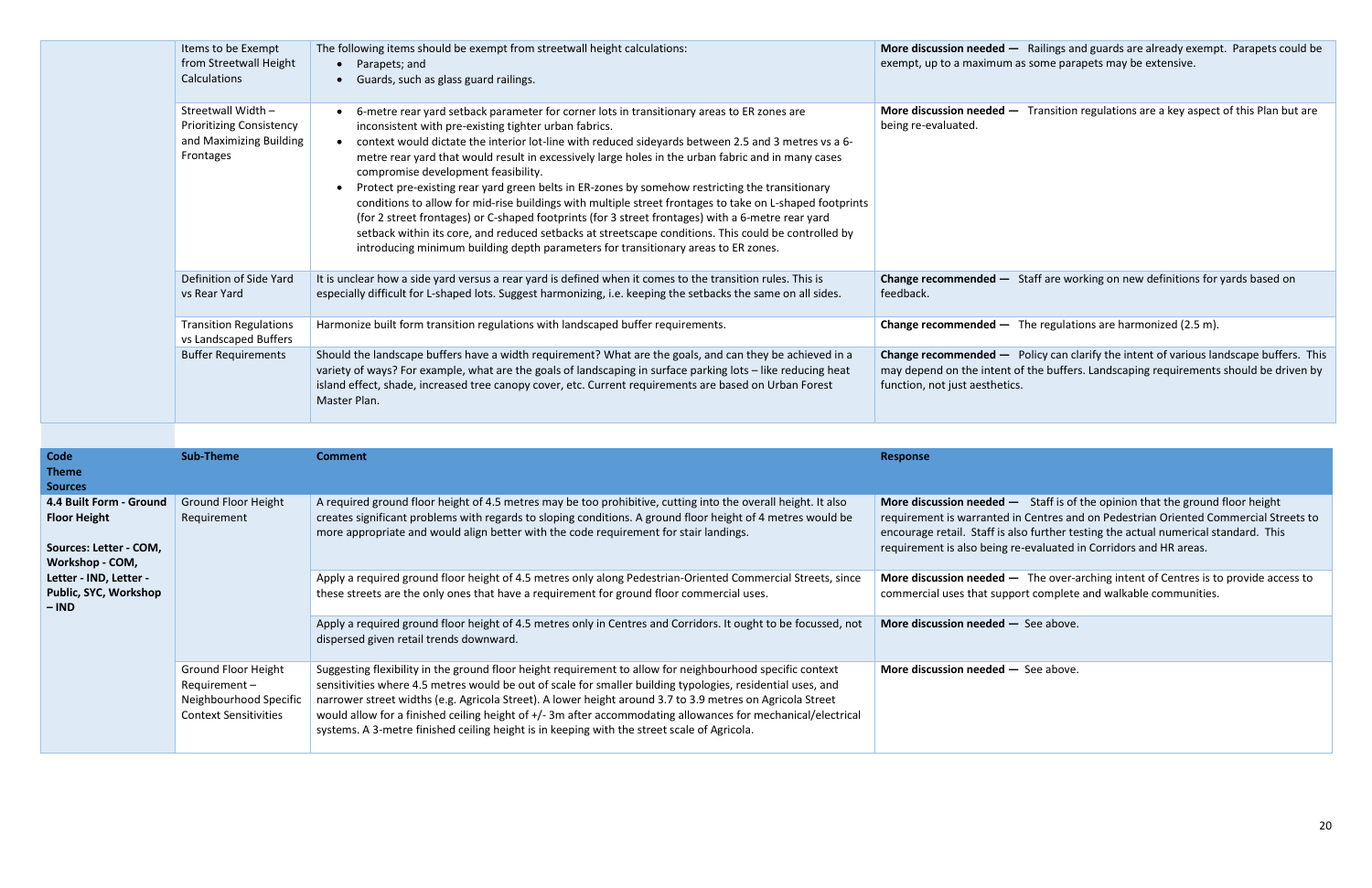**Change recommended —** Height maximums are being evaluated as part of other built

**20 metal For allow for allange is allow for a 6-storey buildings are possible. Where a 4.5 m ground** an additional metre of height may address the issue.

Hed – The modulated heights are intended to protect existing of the streetscape.

**Led** — The built form regulations will ensure a human scaled and elopment in the east part of Quinpool while accommodating

**Ied —** Some sites within Corridors are suitable for 7 or 8 storeys.

**Led** — The proposed height standard on Agricola, between m to encourage development.

**Hed —** Prominent sites have been already allowed additional flexionay infringe into established residential areas.

| <b>Theme</b>                                                                                                                                                 | <b>Sub-Theme</b>                                            | <b>Comment</b>                                                                                                                                                                                                                                                                                                                                                                                  | <b>Response</b>                                                                                                     |
|--------------------------------------------------------------------------------------------------------------------------------------------------------------|-------------------------------------------------------------|-------------------------------------------------------------------------------------------------------------------------------------------------------------------------------------------------------------------------------------------------------------------------------------------------------------------------------------------------------------------------------------------------|---------------------------------------------------------------------------------------------------------------------|
| 4.5 Built Form -<br><b>Heights</b><br>Sources: Letter -<br>Public, SYC, Social<br>Media, Workshop -<br>COM, Letter - IND,<br>Workshop - IND,<br>Letter - COM | Features to be Added to<br>the List of Height<br>Exemptions | The following items should be exempt from maximum height requirements:<br>1. Parapets;<br>2. Guards, such as glass guard railings;<br>Non-habitable spaces, so that peaked roofs will not be penalized (recommended to check the Calgary<br>LUB);<br>Common amenity spaces (e.g. rooftop clubhouse);<br>4.<br>Architectural expression in rooftop design;<br>Pitched roofs of 6-7 metres;<br>6. | <b>Change recommended (1</b><br><b>Change not recommende</b><br>Relaxations for architectu<br>Common amenity spaces |
|                                                                                                                                                              | Height Exemptions -<br>Refine                               | The height and height exemption requirements are forcing or assuming a box form at the top of the structure,<br>which the building may or may not be. It may also lead to a poor design outcome.                                                                                                                                                                                                | Change not recommende<br>they are used. They will at<br>systems.                                                    |
|                                                                                                                                                              |                                                             | Remove parapets from the maximum 30% area calculation of height exempted volumes.                                                                                                                                                                                                                                                                                                               | <b>Change recommended</b>                                                                                           |
|                                                                                                                                                              |                                                             | Height exemptions under the LUB to a maximum height is a problem (example would be elevator enclosures,<br>mechanical penthouses) because you cannot determine what the size of these structures will be in the future.<br>Standards change over time.                                                                                                                                          | More discussion needed -                                                                                            |
|                                                                                                                                                              | Height - Refine                                             | If there is going to be a height maximum, then the other requirements need to be more relaxed to achieve<br>buildable buildings. Heights are too prescriptive for each area, and need to be more general.                                                                                                                                                                                       | Change recommended -<br>form considerations.                                                                        |
|                                                                                                                                                              |                                                             | 20 metres will not allow for a 6-storey building.                                                                                                                                                                                                                                                                                                                                               | <b>Change not recommende</b><br>floor height is required, a                                                         |
|                                                                                                                                                              |                                                             | Heights along Robie Street north of Quinpool - 20 storeys, 6 storeys, and then 20 storeys. Why? Seems weird.                                                                                                                                                                                                                                                                                    | <b>Change not recommende</b><br>character and built form o                                                          |
|                                                                                                                                                              |                                                             | On Quinpool Road, the east end would receive a half-kilometre stretch of high-rises (like Brunswick between<br>Duke and Cogswell; a miserable street), while the rest of Quinpool would remain in its current underdeveloped<br>state. Lowering the east end of Quinpool would spread development more evenly and make a better street for<br>pedestrians.                                      | <b>Change not recommende</b><br>pedestrian oriented devel<br>strategic growth.                                      |
|                                                                                                                                                              |                                                             | To encourage walkable and commercially attractive corridors, existing sunlight exposure should not be<br>sacrificed to height.                                                                                                                                                                                                                                                                  | Change recommended -                                                                                                |
|                                                                                                                                                              | Maintain Heights as<br>Proposed                             | I agree with the height limitations put in place to restrict corridors to 6 storeys.                                                                                                                                                                                                                                                                                                            | <b>Change not recommende</b><br>based on context.                                                                   |
|                                                                                                                                                              |                                                             | Keep heights to 2 storeys on the Agricola corridor from North down to Cunard. The uniqueness of this<br>commercial area is its "shop like" atmosphere and feel. Many new small businesses have created a great<br>walkable area at a lower 2 storey height.                                                                                                                                     | <b>Change not recommende</b><br>North and Cunard, is 14 m                                                           |
|                                                                                                                                                              | Height Increase -<br>Generalized                            | Higher heights should be allowed on corners. Sites at end of corridors need additional height.                                                                                                                                                                                                                                                                                                  | <b>Change not recommende</b><br>flexibility. Some corners r                                                         |
|                                                                                                                                                              |                                                             | The COR and HR height limits are too low to entice development. 14 metres is too low in the HR zones; it will<br>not encourage development. The 20-metre is workable.                                                                                                                                                                                                                           | <b>Change not recommende</b><br>range of housing stock an                                                           |

**(1-2).** Parapets, guards are already exempt.

led (3-6). Peaked and pitched roofs can be habitable spaces. Intelaxation are addressed in the Design Manual relaxations. s are part of the gross floor area.

led - height limits should only allow for moderate flexibility if attempt to account for overrun of mechanical / elevator

**H** – Regulations will be updated as necessary from time to time

**Change 1** Variation is encouraged in COR and HR zones to provide a range of housing stock and density based on local context.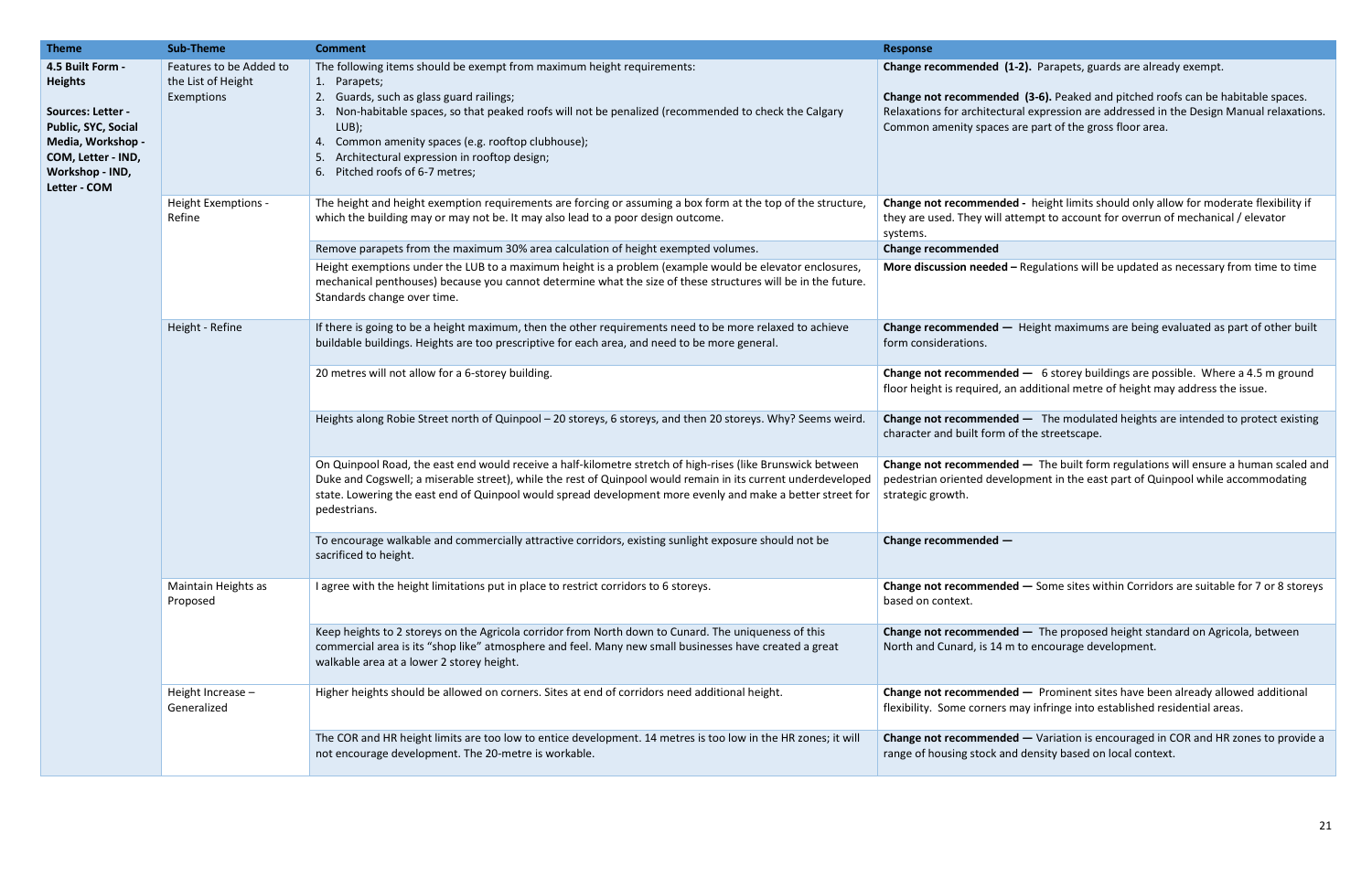|                                          | Height restrictions are way too low for the growth areas. In spirit, this plan is excellent, but putting height<br>restrictions of 15-20 storeys in place for high density areas is just too restrictive. A 15-20 storey building is a<br>medium-rise at best. We should be looking at 25+ storeys as a starting point for these areas.<br>There is a strong bias against height that will result in many sites being left in their current state due to<br>resulting lack of economic redevelopment viability. | <b>Change not recommende</b><br>throughout the Regional (<br>context of GFAR, density a |
|------------------------------------------|-----------------------------------------------------------------------------------------------------------------------------------------------------------------------------------------------------------------------------------------------------------------------------------------------------------------------------------------------------------------------------------------------------------------------------------------------------------------------------------------------------------------|-----------------------------------------------------------------------------------------|
|                                          | With shorter buildings this means more land and lots are required to meet the city's targets. One of the best<br>things about Halifax is the abundance of trees, green spaces, parks and open areas, this makes Halifax<br>walkable. With taller buildings in the right locations, we would have a much better city, more efficient, more<br>walkable, and far better communities with 100 buildings accomplishing the same targets for total units.                                                            | <b>Change not recommende</b><br>locations. Council provid                               |
| Height Reduction -<br>Generalized        | Drop the height along Agricola, from North to Cunard, to 11 metres to protect the funky look of the<br>neighbourhood (reduce height from 14 to 11 metres).                                                                                                                                                                                                                                                                                                                                                      | <b>Change not recommende</b>                                                            |
|                                          | In Portland Street Corridor near Rodney Road and Maynard Lake, recommend that the maximum height of a<br>building is limited to 3-4 storeys, not 6 or sometimes 8 storeys as currently identified in the plan. Lower<br>buildings (townhouses, buildings 3-4 storeys) are more aligned with the existing character of the<br>neighbourhood.                                                                                                                                                                     | More discussion needed<br>and heights may be adjust<br>frequency transit corridor       |
|                                          | Pleasant Street - We would like the plan to encourage low rise 3-4 storey wood frame construction for infill<br>lots in corridor areas.                                                                                                                                                                                                                                                                                                                                                                         | Change not recommende<br>lot depths that can accom<br>designation.                      |
| Height Reduction -<br>Generalized        | Building heights on Wyse Road should be limited to no more than 8 storeys.                                                                                                                                                                                                                                                                                                                                                                                                                                      | <b>Change not recommende</b><br>Additional density may be<br>utilized sites.            |
|                                          | Corridors should be capped at 4 or 6 storeys, not 8 storeys.<br>Lower heights along the proposed Windsor Street Corridor. Lower heights along the proposed Chebucto Road<br>Corridor from 6 to 4 storeys.                                                                                                                                                                                                                                                                                                       | Change not recommende<br>Additional density may be<br>utilized sites.                   |
| Heights and their Impact<br>on Shadowing | HRM staff have mislead the public by saying that the shadows from thin towers move more quickly than the<br>shadows from short stubby buildings. That is false, as all shadows move at the same pace.                                                                                                                                                                                                                                                                                                           | <b>Change not recommende</b><br>forms move at different s                               |
| <b>Measuring GFAR</b>                    | With GFAR as a tool we would have a simple calculation for the GFAR, but it may have unintended<br>consequences with respect to what gets "cut" from building design to maximize leasable space in the building.<br>If we allow some space to be exempted we will be moving from Gross Floor Area Ratio (GFAR) to a New Floor<br>Area Ratio calculation (more commonly communicated as FAR).                                                                                                                    | More discussion needed<br>ensure that GFAR or Net F<br>continue to improve the s        |
|                                          | The following features were suggested as being potentially excluded from the FAR calculation:<br>Cultural spaces<br>1.<br><b>Recreational spaces</b><br>Above grade parking<br>Internal amenity space                                                                                                                                                                                                                                                                                                           |                                                                                         |
|                                          | Ground Floor commercial space<br>5.<br>Internal circulation (hallways)<br>6.<br>Mechanical / service rooms<br>All non-leasable space<br>8.<br><b>Exterior wall thickness</b><br>9.                                                                                                                                                                                                                                                                                                                              |                                                                                         |

**ed** — The Plan seeks to distribute growth strategically Centre. While the heights framework is being evaluated in the and growth will be distributed.

**ed —** The Plan does provide for tall buildings in the right led direction to distribute growth across the Regional Centre.

**Ed** — See above.

 $-$  The depth of the corridor in this area is being evaluated ted in certain areas. However. Portland Street is a high frand density is encouraged.

**ed** — Pleasant Street is a high frequency transit corridor with nmodate the proposed density and height within the Corridor

**ed —** Parts of Wyse Road can support more than 6 storeys. e required to encourage redevelopment of vacant or under-

**ed** — Parts of some Corridors can support more than 6 storeys. exequired to encourage redevelopment of vacant or under-

**Ed** — Staff modelled this and shadows from different built speeds.

**Moreon Staff are evaluating GFAR vs. Net FAR. Staff also want to** FAR continue to be a robust measure of density are help service delivery on application timelines.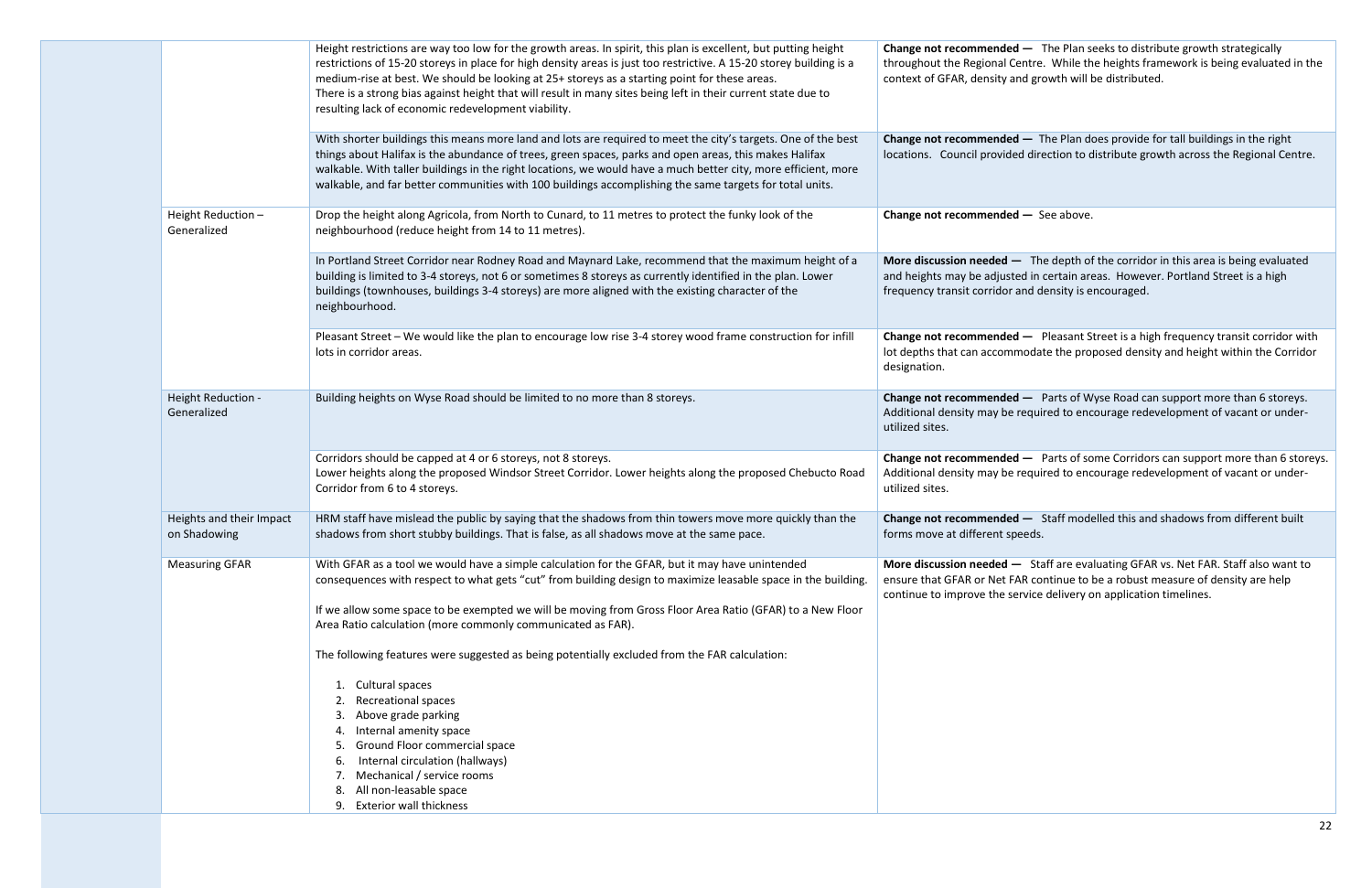|                             | 10. Void space (double height floors)<br>11. Mezzanine                                                                                                                                                   |                                                           |
|-----------------------------|----------------------------------------------------------------------------------------------------------------------------------------------------------------------------------------------------------|-----------------------------------------------------------|
|                             | 12. All non-leasable space                                                                                                                                                                               |                                                           |
|                             | Consideration for ease of calculation and repeatability / consistency in determining FAR was discussed<br>throughout the workshops.                                                                      |                                                           |
| <b>Altering GFAR Values</b> | Requests were made by individual property owners for increased GFAR on several sites within Centres,<br>Corridors, and Higher Order Residential designations.                                            | <b>More discussion needed</b><br>Increases to proposed GF |
|                             | More general concerns with the combination of GFAR and height resulting in buildings that represent lower<br>GFAR and would push potential development into the realm of being less economically viable. |                                                           |
|                             | Additional comments suggested that GFAR should be applied with a more broad brush and not applied on a<br>parcel by parcel basis.                                                                        |                                                           |
|                             |                                                                                                                                                                                                          |                                                           |

**More discussion needed —** The heights framework is being re-evaluated (see above). Increases to proposed GFAR need to be carefully evaluated.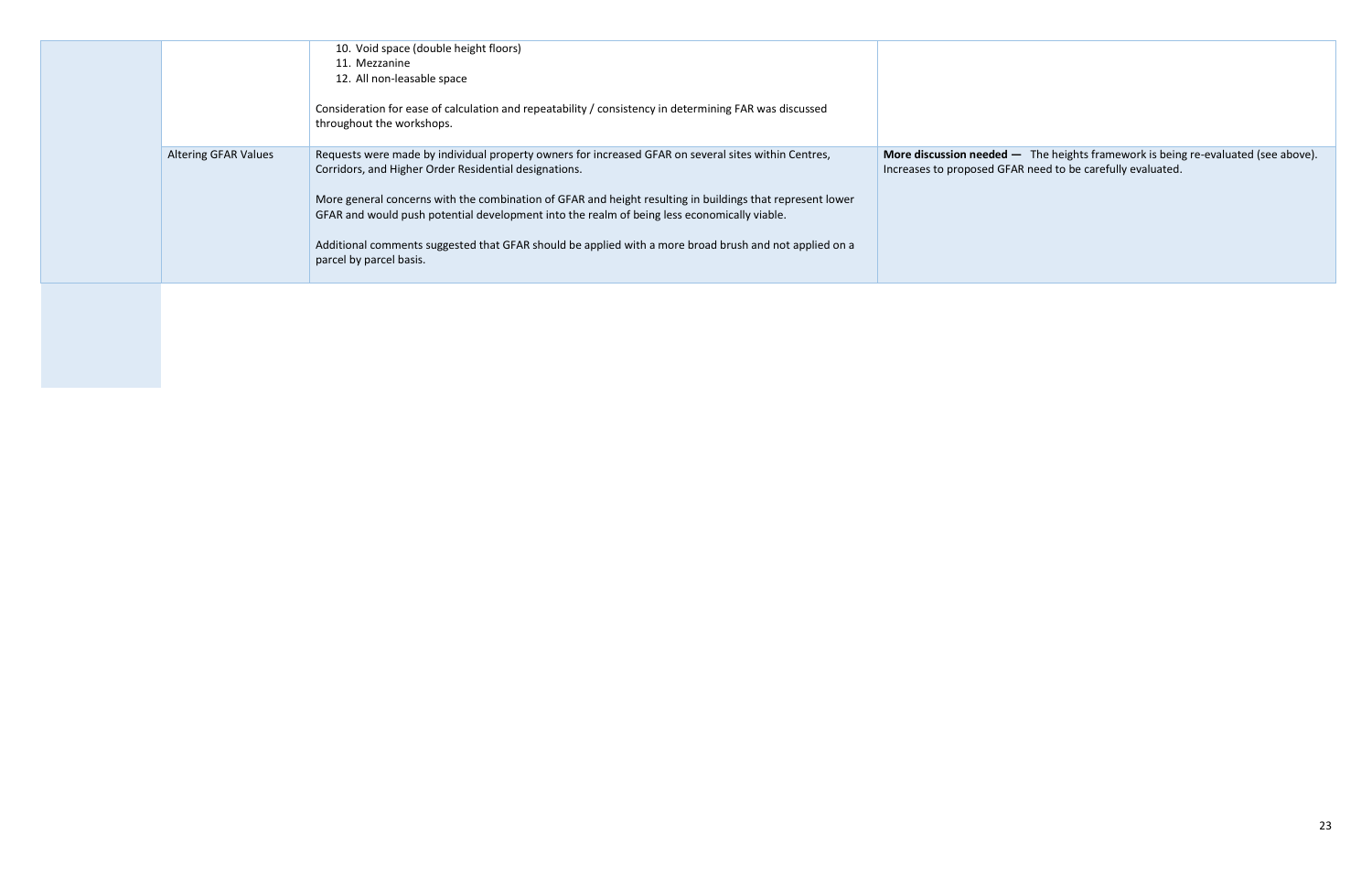| <b>Theme</b>                                                                     | <b>Sub-Theme</b>                                | <b>Comment</b>                                                                                                                                                                                                                                                                                                                                                                                                                                                                                                                                                                                                                                                                                                                                 | <b>Response</b>                                                                        |
|----------------------------------------------------------------------------------|-------------------------------------------------|------------------------------------------------------------------------------------------------------------------------------------------------------------------------------------------------------------------------------------------------------------------------------------------------------------------------------------------------------------------------------------------------------------------------------------------------------------------------------------------------------------------------------------------------------------------------------------------------------------------------------------------------------------------------------------------------------------------------------------------------|----------------------------------------------------------------------------------------|
| 4.6 Built Form - Design<br><b>Guidelines</b>                                     | Design Manual                                   | The new plan will disincentivize development in the core.                                                                                                                                                                                                                                                                                                                                                                                                                                                                                                                                                                                                                                                                                      | <b>Change not recommende</b><br>suburban growth.                                       |
| Sources: Letter - IND,<br>Workshop - IND,<br>Workshop -<br>Landscaping, Letter - |                                                 | Establish a maximum timeframe for Site Plan Approval of 4 months.                                                                                                                                                                                                                                                                                                                                                                                                                                                                                                                                                                                                                                                                              | <b>Change not recommende</b><br>are approximately 60 day<br>submission requirements    |
| Public, SYC, Letter-<br><b>Public</b>                                            |                                                 | Focus on the feedback rather than public image by requiring no public involvement meetings for the SPA<br>applications process and having applicants submit only to the Development Officer and DRC. Public meetings<br>create extensive delays in the process and restrict true committee responses as members' clients are the<br>public.                                                                                                                                                                                                                                                                                                                                                                                                    | <b>Change not recommende</b><br>important part of the plar                             |
|                                                                                  |                                                 | Incorporate City of Toronto's tree protection standards in the Design Manual.                                                                                                                                                                                                                                                                                                                                                                                                                                                                                                                                                                                                                                                                  | Change recommended -<br>Master Plan implementat                                        |
|                                                                                  |                                                 | Use images that better relate to section objective or intent.                                                                                                                                                                                                                                                                                                                                                                                                                                                                                                                                                                                                                                                                                  | Change recommended -                                                                   |
|                                                                                  |                                                 | Reduce number of Relaxation (Variance) options and include a percentage provisions for variations to clarify<br>what is a minor versus major variation. For example, include a minor variation provision of 10%.                                                                                                                                                                                                                                                                                                                                                                                                                                                                                                                               | Change not recommende<br>in Downtown Halifax, and<br>purpose. However, staff v         |
|                                                                                  | Design review - more<br>HRM resources<br>needed | Expand numbers of DRC members to address increase in applications resulting from new Plan                                                                                                                                                                                                                                                                                                                                                                                                                                                                                                                                                                                                                                                      | Change recommended -<br>and a more detailed discu                                      |
|                                                                                  | Flexibility - Height                            | The manual needs to provide more situations where height may be varied.                                                                                                                                                                                                                                                                                                                                                                                                                                                                                                                                                                                                                                                                        | <b>Change not recommende</b><br>considered (addressed els<br>remain an important built |
|                                                                                  | Methods                                         | The method section should be more instructive and not prescriptive. Proposal: Change the methods to<br>"suggested methods", "methods to consider", or "examples".<br>The language should change to identify the objective as the only clear requirement with the methods<br>$\bullet$<br>clearly stated as ways to achieve the objective.<br>There are too many methods for each objective.<br>There are hundreds of methods to meet each objective, not the limited number provided.<br>Do not list methods.<br>Remove any method that quantifies something. For example, requiring multiple awnings as a method<br>means at least 3.<br>Remove methods that read more like objectives than methods for achieving and objective.<br>$\bullet$ | More discussion needed<br>the draft Design Manual.<br>illustrated with suggested       |

### ed - The Centre Plan and Regional Plan balance urban and

**Ed — However, in Downtown Halifax, current approval times** ys once an application is complete. Staff believe that clarified s will improve timelines.

**Change 1** Public consultation, particularly for larger projects, is an nning process.

**While outside the scope of Centre Plan, the Urban Forest** ion plan contemplates a private tree protection by-law.

**Design Manual imagery is being refined.** 

**cd** — The current list of relaxations has been reduced from that I each of the remaining relaxations serves an important will review the list and refine as needed.

**Expands of DRC members of DRC members increase because of Centre Plan,**  $\overline{a}$ assion of how to manage this workload is needed.

**Ed** – While the relationship of height and GFAR are being sewhere in this table), height limits (where they do apply) t form control.

 $-$  Staff will refine the hierarchy of objectives and methods in The intention is to have mandatory and robust objectives imethods.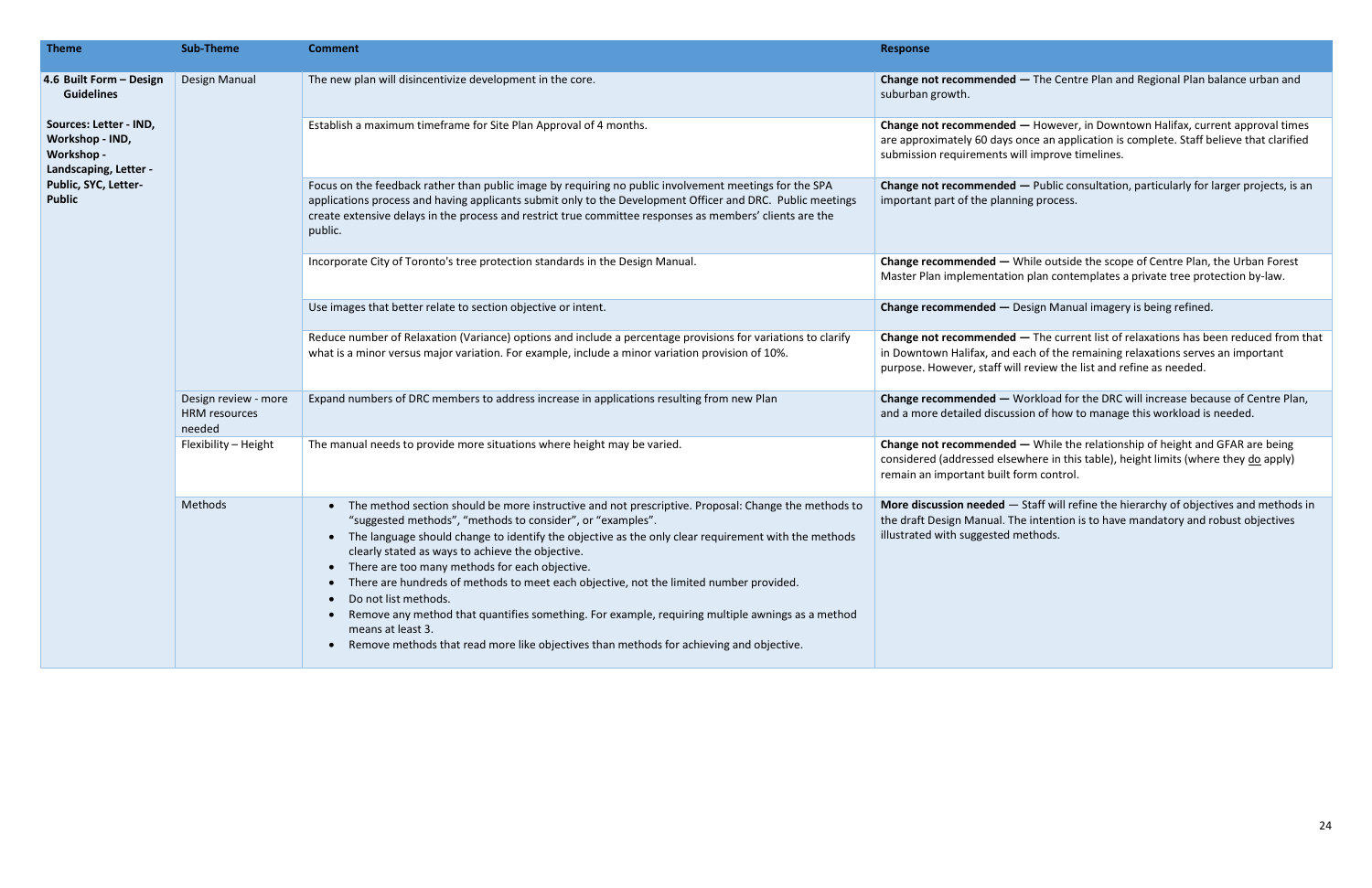25

## 5.Built Form – Site Design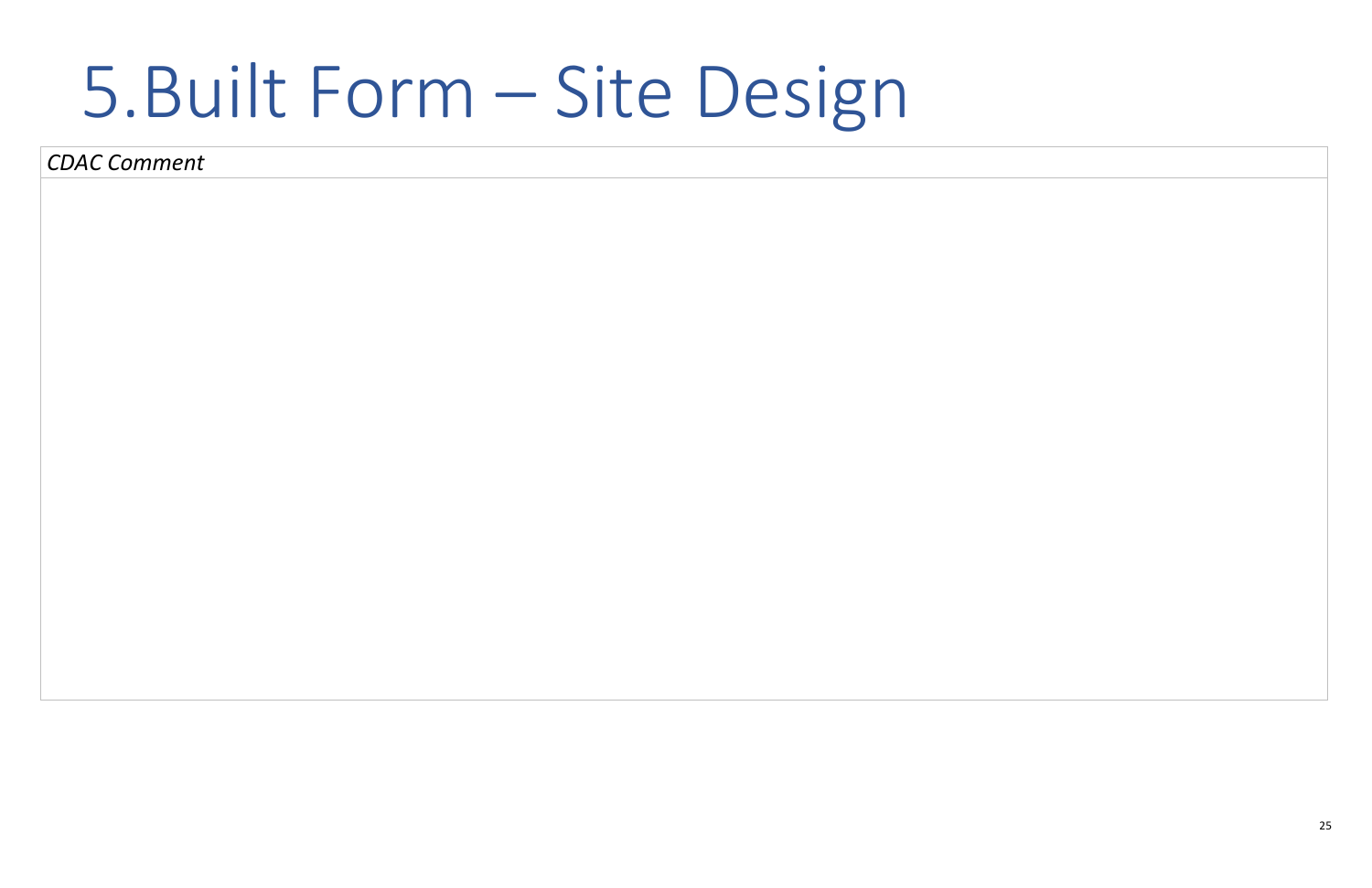| Code                                                | Sub-Theme              | <b>Comment</b>                                                                                                                                                                                                                                                                                                                                                                                                            | <b>Response</b>                                        |
|-----------------------------------------------------|------------------------|---------------------------------------------------------------------------------------------------------------------------------------------------------------------------------------------------------------------------------------------------------------------------------------------------------------------------------------------------------------------------------------------------------------------------|--------------------------------------------------------|
| <b>Theme</b>                                        |                        |                                                                                                                                                                                                                                                                                                                                                                                                                           |                                                        |
| <b>Sources</b>                                      |                        |                                                                                                                                                                                                                                                                                                                                                                                                                           |                                                        |
| 5.1 Amenity Space                                   | Amenities for families | Multi-unit residential buildings should be required to provide indoor, family-friendly amenity spaces such as<br>playrooms and stroller parking                                                                                                                                                                                                                                                                           | <b>Change not recommende</b><br>spaces are recommended |
| Sources: Letter - IND,<br>Letter - Public, Letter - |                        |                                                                                                                                                                                                                                                                                                                                                                                                                           |                                                        |
| <b>COM</b>                                          | Green amenity space    | Cities need lots of green space and this should be required as an amenity for the neighbourhood. Great streets<br>usually include great landscaping, with places to rest and gather. Also, development affects the urban forest,<br>and more emphasis should be placed on preserving mature trees (not just chopping them down and replacing<br>them with new baby trees) and increasing the total amount of tree canopy. | More discussion needed -<br>providing equitable access |

| <b>Theme</b>                                                    | <b>Sub-Theme</b>                    | <b>Comment</b>                                                                                                                                                                                                                                                                                                                                                                                                                                                                     | <b>Response</b>                                                                                                                             |
|-----------------------------------------------------------------|-------------------------------------|------------------------------------------------------------------------------------------------------------------------------------------------------------------------------------------------------------------------------------------------------------------------------------------------------------------------------------------------------------------------------------------------------------------------------------------------------------------------------------|---------------------------------------------------------------------------------------------------------------------------------------------|
| <b>5.2 Site conditions</b><br>Sources: Letter - IND,            | Circulation                         | Large parcels should be required to support pedestrian movement with paths between buildings, adjacent<br>properties, and public sidewalks.                                                                                                                                                                                                                                                                                                                                        | Change recommended -<br>future growth nodes supp                                                                                            |
| SYC, Letter - COM,<br>Letter - Public,<br><b>Workshop - IND</b> | Corridor lot depth                  | Corridors that are one lot deep will be difficult to develop, and may also pose access issues.                                                                                                                                                                                                                                                                                                                                                                                     | More discussion needed.<br>and preserve the establish<br>Maintain 1 lot dee<br>Allow 2 lots deep<br>Evaluate site spec<br>Lot consolidation |
|                                                                 | Drive-throughs                      | Drive-throughs promote unhealthy behaviour and eating habits                                                                                                                                                                                                                                                                                                                                                                                                                       | Change recommended -                                                                                                                        |
|                                                                 | Servicing                           | A proliferation of new commercial spaces will require areas designated for the unloading of transport trucks.                                                                                                                                                                                                                                                                                                                                                                      | More discussion needed<br>street loading spaces. Ad<br>environment. On-street                                                               |
|                                                                 | Sloping sites                       | The built form requirements favour flat, squarish parcels of land, and many requirements will be difficult to<br>achieve on sloping sites, e.g.:<br>1. Requirement to keep underground parking garages below an elevation of 0.25 metres relative to the<br>streetline grade<br>2. Requirement to calculate the streetwall height in 8.0-metre increments will compromise commercial<br>floorplates<br>Allowing more variances/flexibility will help to address unique situations. | More discussion needed                                                                                                                      |
|                                                                 | Overly prescriptive<br>requirements | Some built form requirements, such as requiring all grade-related units to be 0.25 metres above grade, are<br>unnecessarily prescriptive.                                                                                                                                                                                                                                                                                                                                          | More discussion needed                                                                                                                      |

**Change 3** Amenity space is required, but specific types of amenity I to be driven by market needs.

**—** We need to be more coordinated in monitoring and ss to green space based on growth and other needs.

**-** Draft policy for development agreement on large sites and ports connectivity.

**Porthum** Corridors that difficult and may also pose allowing for development, and may all may allow may allow may a shed community behind the corridor. Options: eep

cific conditions I policy to allow change of boundary

- Not permitted in Package A zones.

 $I -$  Certain threshold of development already requires offdditional requirements may impact affordability and pedestrian t loading spaces also regulated by TPW.

**More 2** Conflicting feedback has been received.

**M** — This minimum requirement is provided for privacy reasons.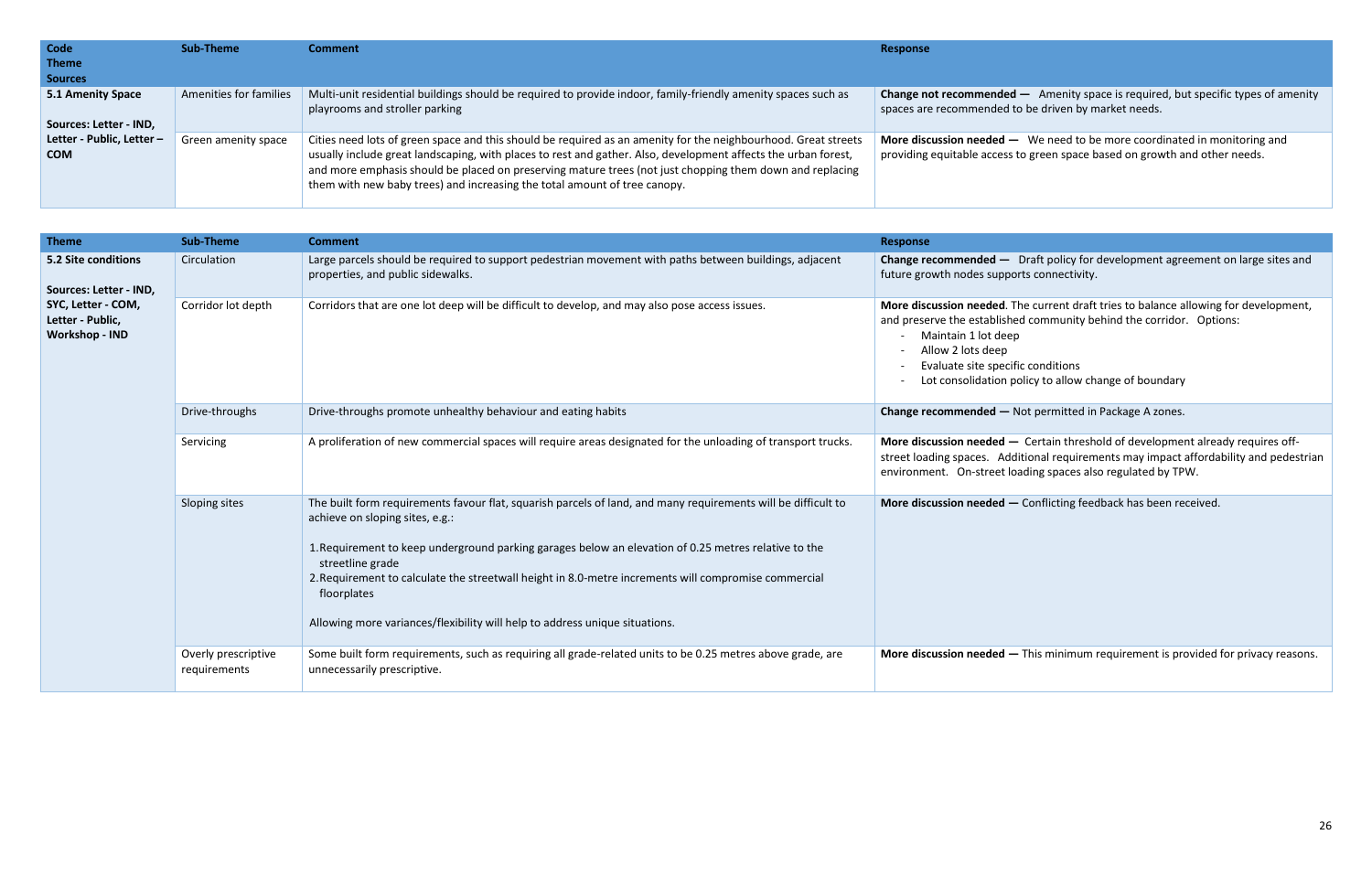**Change recommended —** Staff are evaluating requirements.

**Led —** The general removal of parking requirements is intended of parking, and allowing the market to drive decisions.

**-** Staff are re-evaluating this requirement.

Public Parating Tenstion more retails ween the public rently being considered in the Parking Strategy.

 $I -$  Staff will work with compliance to understand how this ere to be enacted.

**H** - Parking requirements for HR areas are being evaluated.

**Led** — Removal of parking requirements is a key concept of the te transit and active transportation and reduce the cost of

**-** Staff will evaluate the removal of parking requirements for lings or sites containing such buildings.

largely Package B, but parking requirements for HR areas are

| <b>Theme</b>                                                                         | <b>Sub-Theme</b>                                                                                  | <b>Comment</b>                                                                                                                                                                                                                                                                                                                                                                                                                             | <b>Response</b>                                                           |
|--------------------------------------------------------------------------------------|---------------------------------------------------------------------------------------------------|--------------------------------------------------------------------------------------------------------------------------------------------------------------------------------------------------------------------------------------------------------------------------------------------------------------------------------------------------------------------------------------------------------------------------------------------|---------------------------------------------------------------------------|
| 5.3 Parking<br><b>Requirements</b><br>Sources: Letter - IND,<br>SYC, Workshop - COM, | Bike Parking - Cycling<br>Infrastructure in ROW                                                   | Policy 96 of the MPS should be amended to prioritize ensuring that cyclists have the infrastructure they require<br>in a network of separated cycling facilities. Consideration should be given to adding a minimum standard of<br>cycling facilities that are required within a relatively short timeframe to deliver this infrastructure in a<br>concerted way.                                                                          | Out of scope. This level of                                               |
| Workshop - IND, Letter<br>- Public, Social Media,<br>Letter - COM,                   | <b>Bike Parking</b><br>Requirements                                                               | Section 169 of the LUB has a requirement for shower facilities that represents an overbuilding of such facilities<br>(one for every ten Class A bicycle parking spaces).                                                                                                                                                                                                                                                                   | Change recommended -                                                      |
| Workshop -<br>Landscaping                                                            | <b>Parking Maximums</b>                                                                           | Parking maximums should be considered under the Centre Plan. The cap could be based per lot, or on the type<br>of use.                                                                                                                                                                                                                                                                                                                     | Change not recommende<br>to prevent over-building                         |
|                                                                                      | Parking - Low-Density<br><b>Residential Uses</b>                                                  | Amend Section 152 of LUB to remove requirement of providing vehicular parking on four or less unit dwellings<br>in Corridors. By exempting multi-unit dwellings in Corridors from providing parking, but requiring up to three<br>spaces for low-density dwellings, it helps to incentivize the demolition of low-density dwellings. Also consider<br>not requiring parking for low-density dwellings in other zones where it is required. | Change recommended -                                                      |
|                                                                                      | <b>Public Parking</b>                                                                             | Need for more public parking.                                                                                                                                                                                                                                                                                                                                                                                                              | Out of scope. This is curr                                                |
|                                                                                      | Parking in Backyards<br>Along Corridors                                                           | Parking should not be allowed/supported in back yards along corridors.                                                                                                                                                                                                                                                                                                                                                                     | More discussion needed<br>could be enforced if it we                      |
|                                                                                      | <b>Remove Parking</b><br>Requirements for<br><b>Small Sites</b>                                   | Consider removing vehicular parking requirements for small sites (e.g. sites under 15,000 square feet).                                                                                                                                                                                                                                                                                                                                    | More discussion needed                                                    |
|                                                                                      | Lack of Parking<br><b>Requirements Along</b><br>Corridors                                         | Concerned that the lack of parking requirements for multi-unit dwellings and some commercial uses along<br>corridors will push the parking burden to adjacent residential streets.                                                                                                                                                                                                                                                         | <b>Change not recommende</b><br>Plan, intended to promot<br>developments. |
|                                                                                      | Remove or Reduce<br><b>Parking Requirements</b><br>for Heritage<br>Properties                     | Since it is difficult to create new parking under an existing registered building, parking requirements can<br>negatively impact the potential for internal conversions of heritage properties.                                                                                                                                                                                                                                            | Change recommended -<br>registered heritage buildi                        |
|                                                                                      | Remove or Reduce<br><b>Parking Requirements</b><br>in the Northern<br>Portion of the<br>Peninsula | The parking requirements in the northern portion of the Peninsula should be lessen or removed entirely, as<br>they could dis-incentivize internal conversions.                                                                                                                                                                                                                                                                             | More discussion. This is<br>being evaluated.                              |

of detail is contained in the Active Transportation Plan.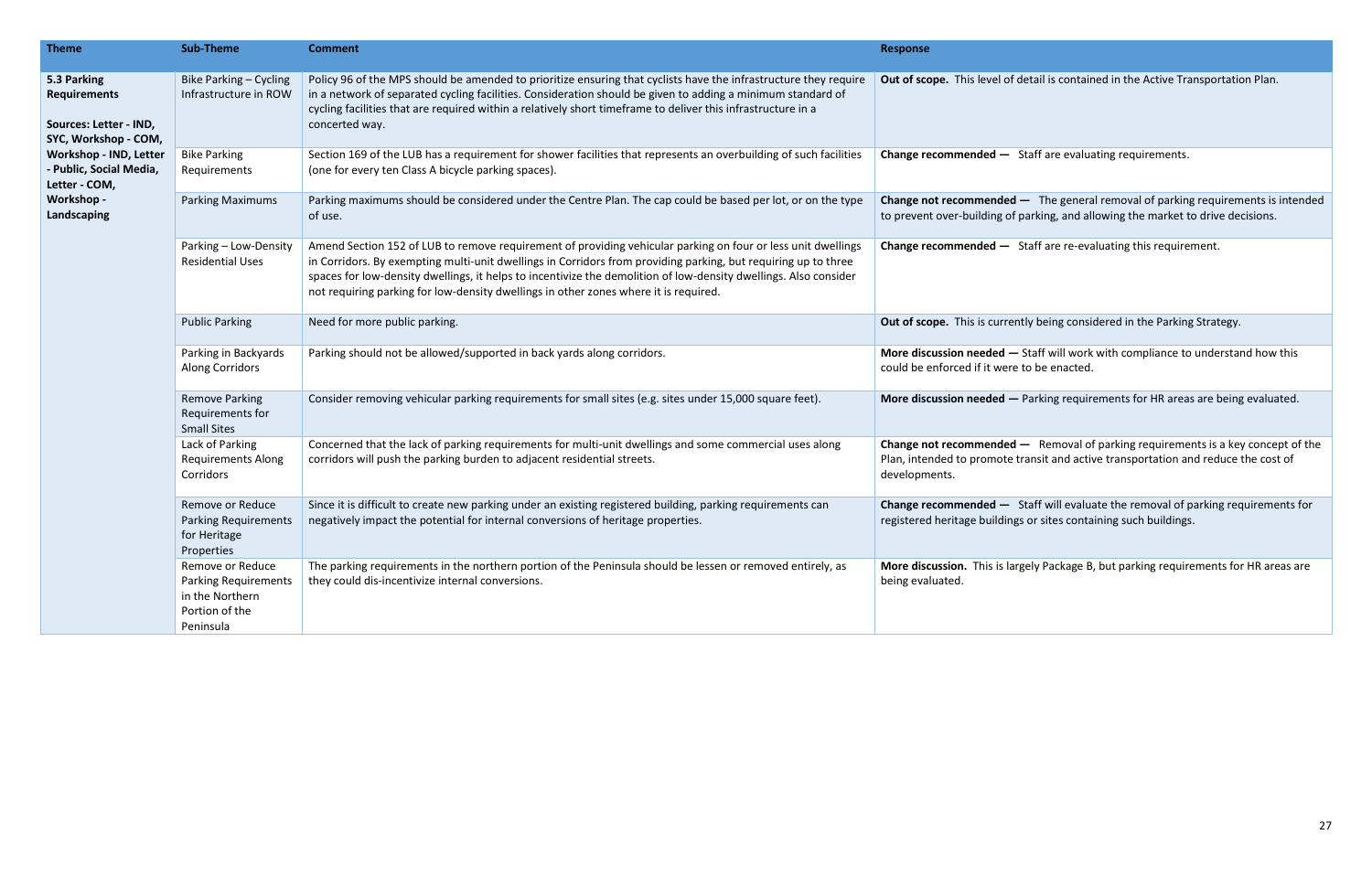# 6.Density Bonusing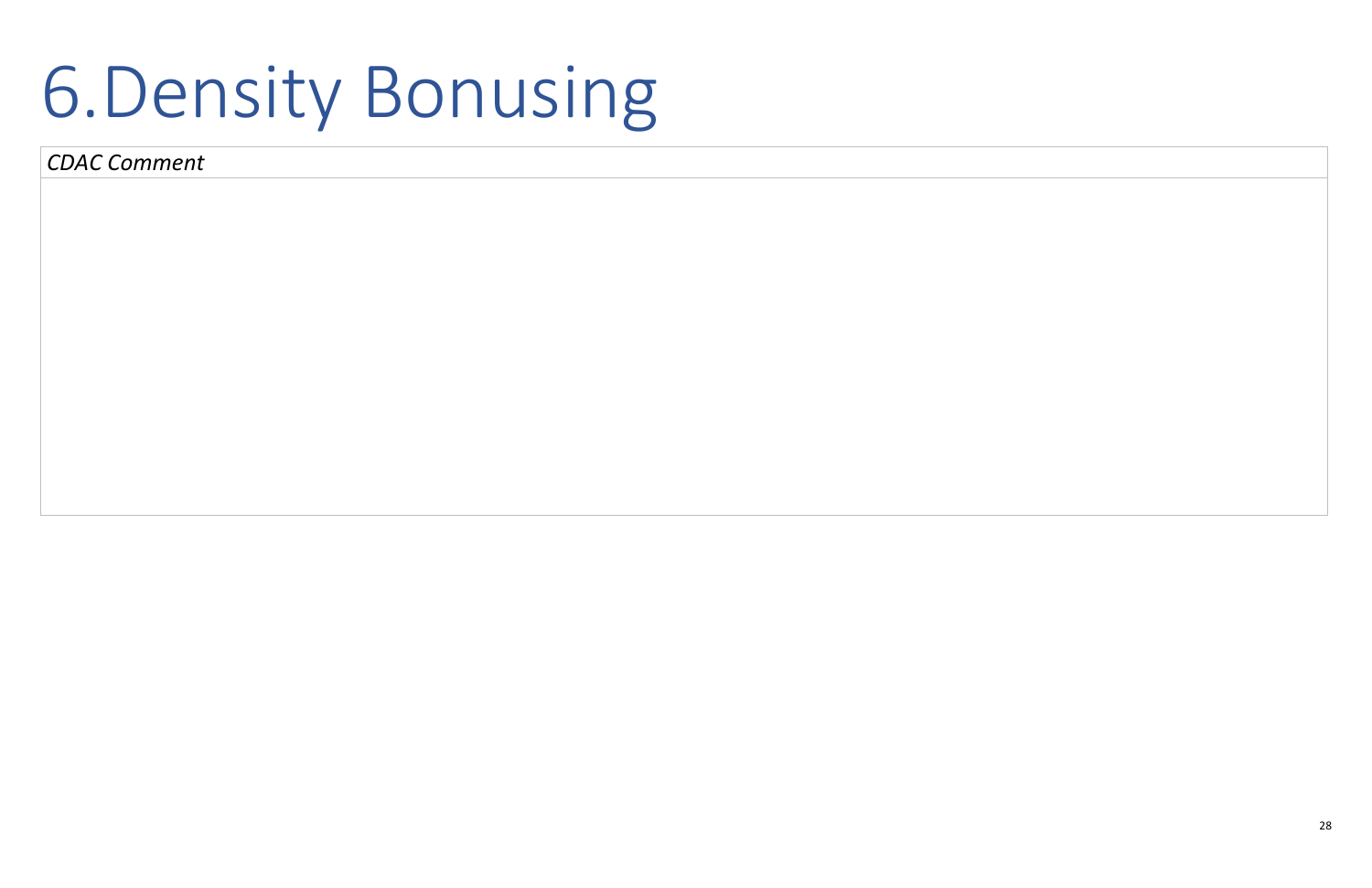**Change recommended —** Existing stock will continue to be more affordable then new ue in having mixed communities of affordability in new

 $-$  there is an opportunity to reassess the bonusing impact across more developments. It is unlikely that we : tax.

 $-$  not all amenities can be achieved through the CDD may be best achieved through a bonusing system. If all resultant from a Density Bonusing program can be achieved ugh the CDD process we can entertain this approach.

| <b>Theme</b>                                                                                                                | <b>Sub-Theme</b>                        | <b>Comment</b>                                                                                                                                                                                                                                                                                                                                                                                                                                                                                              | <b>Response</b>                                                                                          |
|-----------------------------------------------------------------------------------------------------------------------------|-----------------------------------------|-------------------------------------------------------------------------------------------------------------------------------------------------------------------------------------------------------------------------------------------------------------------------------------------------------------------------------------------------------------------------------------------------------------------------------------------------------------------------------------------------------------|----------------------------------------------------------------------------------------------------------|
| 6.1 Framework &<br><b>Economics</b>                                                                                         | Framework -start at<br>max GFAR         | Change process and assigned GFARs so that the bonus starts after the maximum prescribed GFAR per site.                                                                                                                                                                                                                                                                                                                                                                                                      | <b>Change not recommend</b><br>absolute maximum, and<br>to a site in the future.                         |
| Sources Letter - IND,<br>Letter - COM, Letter -<br>Public, Workshop - IND,<br>SYC, Workshop - COM,<br>Social Media, Letter- | Framework - capture<br>rate             | Reduce framework Capture rate from 66% to 25%. The rate is seen as a tax to develop the site and<br>fundamentally changes the financials of development and viability.                                                                                                                                                                                                                                                                                                                                      | More discussion needed<br>feedback. We will be inv<br>may be increase the pre-                           |
| Public, Workshop -<br>Landscaping, Letter -<br>POL, Letter - RES                                                            | Framework - true<br>incentive           | Careful economic analysis and detailed neighbourhood-based needs assessments should be undertaken to<br>support the viability of integrating affordable housing into new projects over a certain scale. Consider<br>alternative approaches for density bonussing wherein the developer sees enough value creation to be<br>incentivized to build the additional units.                                                                                                                                      | <b>Change not recommend</b><br>reduced rent levels throu<br>based approach to ensur<br>communities.      |
|                                                                                                                             | Framework - value<br>areas              | Investigate the implications of the proposed density bonussing requirements on a site by site basis to better<br>understand the broader implications. Undertake this process in a collaborative partnership with the<br>Municipality, industry and CMHC, to identify necessary refinements, and make this analysis available to the<br>public to clarify the process and requirements.                                                                                                                      | More discussion needed<br>defined and will do addit                                                      |
|                                                                                                                             | Negative impacts -<br>growth and supply | The proposed program will lead to less affordable housing than hoped, as most developers will choose not to<br>bonus and instead develop only low-rise buildings of 6 floors or less. This will waste development and<br>population capacities in Corridors and Centres, and HRM will not meet its urban core growth targets or be<br>able to provide substantial amounts of affordable housing.                                                                                                            | <b>Change not recommend</b><br>development will take pl<br>the site.                                     |
|                                                                                                                             | Expand Areas / GFAR                     | Lower the bonus GFAR threshold from 3.5 to 2.5.                                                                                                                                                                                                                                                                                                                                                                                                                                                             | More discussion needed<br>framework to spread the<br>threshold may be warrar                             |
|                                                                                                                             | Expand Areas / GFAR                     | Generate more community benefit across a much greater number of sites by using a threshold of units rather<br>than a GFAR of 3.5. As an example, the base pre-bonus threshold could be set at 24 units, regardless of<br>height. If you wish to exceed that scale of building, regardless of height, then you must provide affordable<br>housing at a certain rate, such as 1 affordable unit per 10 units. The Provincial requirement for accessible<br>units is an example which requires 1 per 20 units. | <b>Change not recommend</b><br>framework to spread the<br>uses GFAR thresholds rat                       |
|                                                                                                                             | Negative impacts - rents                | Provide more affordable housing by using older stock of apartments with a significantly less average cost of<br>900-1000 per month rather than new building prices of 1900-2100 per month. Using new building prices will<br>result in higher priced units as the developer will offload the cost of bonussing to the residents. The city could<br>provide twice as much affordable housing with a better approach.                                                                                         | Change recommended -<br>builds, but there is a valu<br>buildings.                                        |
|                                                                                                                             | Negative impacts - tax                  | Charge a fair and clearly-stated per-unit tax for all new housing that is then directed to rent subsidies and<br>capital grants for new construction through a rational and coordinated program involving other levels of<br>government and non-profit agencies. The burden would then be spread across all development forms and<br>enable a stronger program that can actually achieve its goals.                                                                                                         | More discussion needed<br>framework to spread the<br>introduce a new per-unit                            |
|                                                                                                                             | Framework - FGN Sites                   | Do not assign density bonusing to Future Growth Nodes. As comprehensive developments they provide<br>community amenities through the CDD.                                                                                                                                                                                                                                                                                                                                                                   | More discussion needed<br>process, some amenities<br>amenities that would be<br>to the same quality thro |

**Change 3** and as the math to the community to know an reduces the risk of unknown building volume being assigned

 $-$  staff are considering a change to the percentage based on restigating the impact of the distinct options. Another option bonus GFAR.

**Led** — in an area of 33 square kilometers there is a benefit to ughout all communities. The Centre Plan is taking a values ing reduced rent opportunities are available in all

**Morth 3rd indeptify discussion and Hore is also inverting** as tional analysis to test the framework against these inputs.

**Led** — with refinements to the program it will be assured that lace using the incentives provided through increased GFAR on

I – there is an opportunity to reassess the bonusing framework to spread the impact simpact across more developments. A different pre-bonus nted for Centres, vs. Corridors and HOR sites.

**Change 1** there is an opportunity to reassess the bonusing in mpact across more developments. The proposed system ther than locking owners into any particular number of units.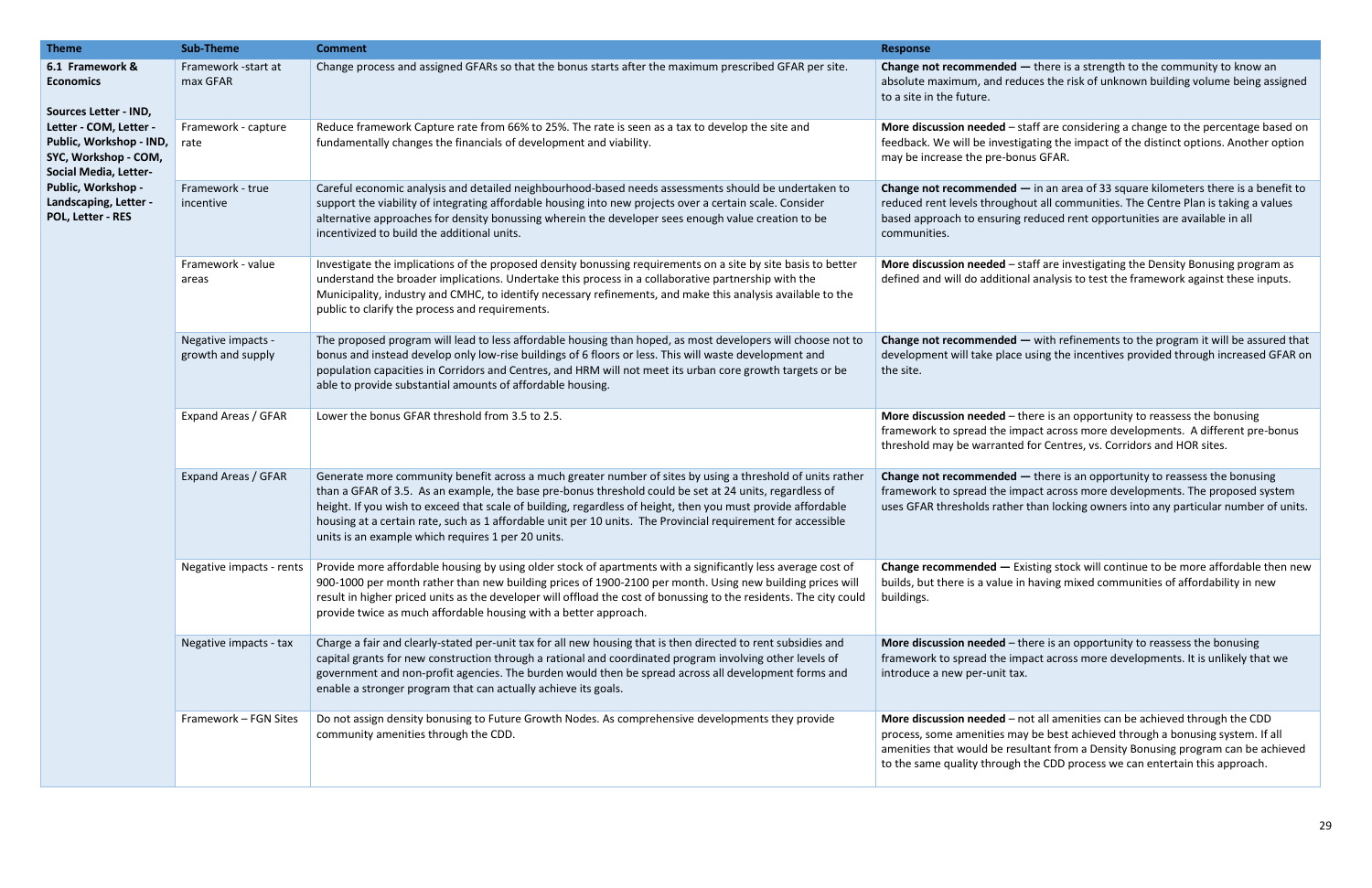**Discussion needed.** Would require changes to the HRM Charter to enable ncil requested this authority in 2016.

**-** Option exists through cash-in-lieu. Units in another on. Need to maintain proximity to development, at a

discount is from HRM average market rents. Council 6 to target low to moderate income households, not those in

rently program would accept 1 bedroom or larger units. warranted.

**Change recommended —** Staff feel that the proposed Plan and LUB provide for and help eliminate stigma in current documents.

| <b>Theme</b>                                                                                         | <b>Sub-theme</b>                                                  | <b>Comment</b>                                                                                                                                                                                                                                                                                                                                                                                                                                                                                             | <b>Response</b>                                                                                                                                                                       |
|------------------------------------------------------------------------------------------------------|-------------------------------------------------------------------|------------------------------------------------------------------------------------------------------------------------------------------------------------------------------------------------------------------------------------------------------------------------------------------------------------------------------------------------------------------------------------------------------------------------------------------------------------------------------------------------------------|---------------------------------------------------------------------------------------------------------------------------------------------------------------------------------------|
| <b>6.2 Affordable Housing</b><br>Sources: Letter - COM,<br>Workshop - COM,<br>Letter - IND, Workshop | Affordability period                                              | The minimum affordability period (15 years) is too short. It is unsuitable for families and simply postpones the<br>problem. "Permanent" units could be managed by a non-profit entity and leveraged to create more units in<br>the future.                                                                                                                                                                                                                                                                | Change recommended -<br>Extend timeframe t<br>Perpetuity<br>Cash                                                                                                                      |
| - IND, SYC, Letter -<br><b>Public, Social Media</b>                                                  | Surplus municipal land                                            | HRM's surplus municipal lands are an ideal way to augment Halifax's affordable housing stock, and this use<br>should be considered first before any further disposition efforts - at least until HRM achieves its affordable<br>housing target. Before selling its land, HRM could impose a covenant that requires a certain amount of<br>affordable housing. Proceeds from land sales should be used to develop affordable housing, too.                                                                  | Change recommended -<br>other investments. Other o<br>May require change<br>May require setting<br>from the sale of lar<br>Staff are currently preparin<br>Partnership Affordable Hou |
|                                                                                                      | Affordable housing<br>policy                                      | In anticipation of forthcoming federal funding, HRM should adopt a much stronger and more prescriptive<br>approach to preserving and constructing affordable housing, including a requirement to replace any rental<br>units lost during redevelopment. Key sites - such as larger properties and sites near amenities, schools, and<br>transit stations — should be identified, prioritized, and incentivized for affordable housing construction and<br>partnerships. Rent control should be considered. | Discussion needed. Would<br>rent control. The incorpora<br>loss of affordable units.                                                                                                  |
|                                                                                                      |                                                                   | Provide incentives for the creation of affordable housing other than density bonusing being achieved through<br>direct contribution by the developer.                                                                                                                                                                                                                                                                                                                                                      | Change recommended $-$ v<br>profits providing affordable<br>will also provide incentives<br>Staff are currently preparin<br>Partnership Affordable Hou                                |
|                                                                                                      | Requirement to provide<br>affordable housing/<br>inclusive zoning | There should be a requirement, separate from that attached to density bonusing, for developers to construct a<br>certain number/percentage of affordable housing units in new developments.                                                                                                                                                                                                                                                                                                                | Discussion needed. Would<br>inclusionary zoning. Counci                                                                                                                               |
|                                                                                                      | As a density bonusing<br>benefit                                  | The affordable housing public benefit should be permitted to be built off-site (but within the same<br>community), and/or HRM should be willing to accept cash-in-lieu and establish an affordable housing trust.                                                                                                                                                                                                                                                                                          | Change recommended -<br>buildings needs discussion.<br>minimum Regional Centre.                                                                                                       |
|                                                                                                      | Definition                                                        | In a new building, even a 40% rent discount is not really "affordable".                                                                                                                                                                                                                                                                                                                                                                                                                                    | Discussion needed. The dis<br>provided direction in 2016<br>core housing need.                                                                                                        |
|                                                                                                      | Unit types                                                        | Housing Nova Scotia wants smaller units built, while the draft Centre Plan requires units of similar size to the<br>rest of those in the development.                                                                                                                                                                                                                                                                                                                                                      | Discussion needed. Currer<br>Studio/bachelors may be w                                                                                                                                |
|                                                                                                      | Monitoring                                                        | While the densification encouraged by Centre Plan is desirable, the Regional Centre's increasing attractiveness<br>carries a risk of pricing lower-income individuals out of the market. A well-defined monitoring plan is needed,<br>as well as controls for ensuring affordable housing supply.                                                                                                                                                                                                          | Change recommended -                                                                                                                                                                  |
|                                                                                                      | Other forms of<br>affordable housing                              | The need for more affordable housing in HRM is acute. It is a positive step to remove impediments to<br>backyard/secondary suites, rooming houses, and supportive housing, but more can be done to encourage<br>these (e.g., waiving fees, streamlining approvals). Also, revisit definitions and policies to ensure they do not<br>perpetuate past stigmas.                                                                                                                                               | Change recommended -<br>diverse forms of housing ar                                                                                                                                   |

### **C** Options: e to 20 years

**-** Policy support for use of municipal land exists to leverage r options may include:

nges to AO50.

ing up an additional fund earmarked for affordable housing lands.

ring a workplan to respond to Housing and Homelessness Iousing Targets endorsed by Regional Council in 2016.

Id require changes to the HRM Charter to control tenure and oration of reduced rent units can to some extent mitigate the

- we currently have building permit fee waivers for nonble housing. New Housing Strategy implemented via CMHC es for affordable housing.

ring a workplan to respond to Housing and Homelessness Iousing Targets endorsed by Regional Council in 2016.

**Change recommended —** Policy support for monitoring exists.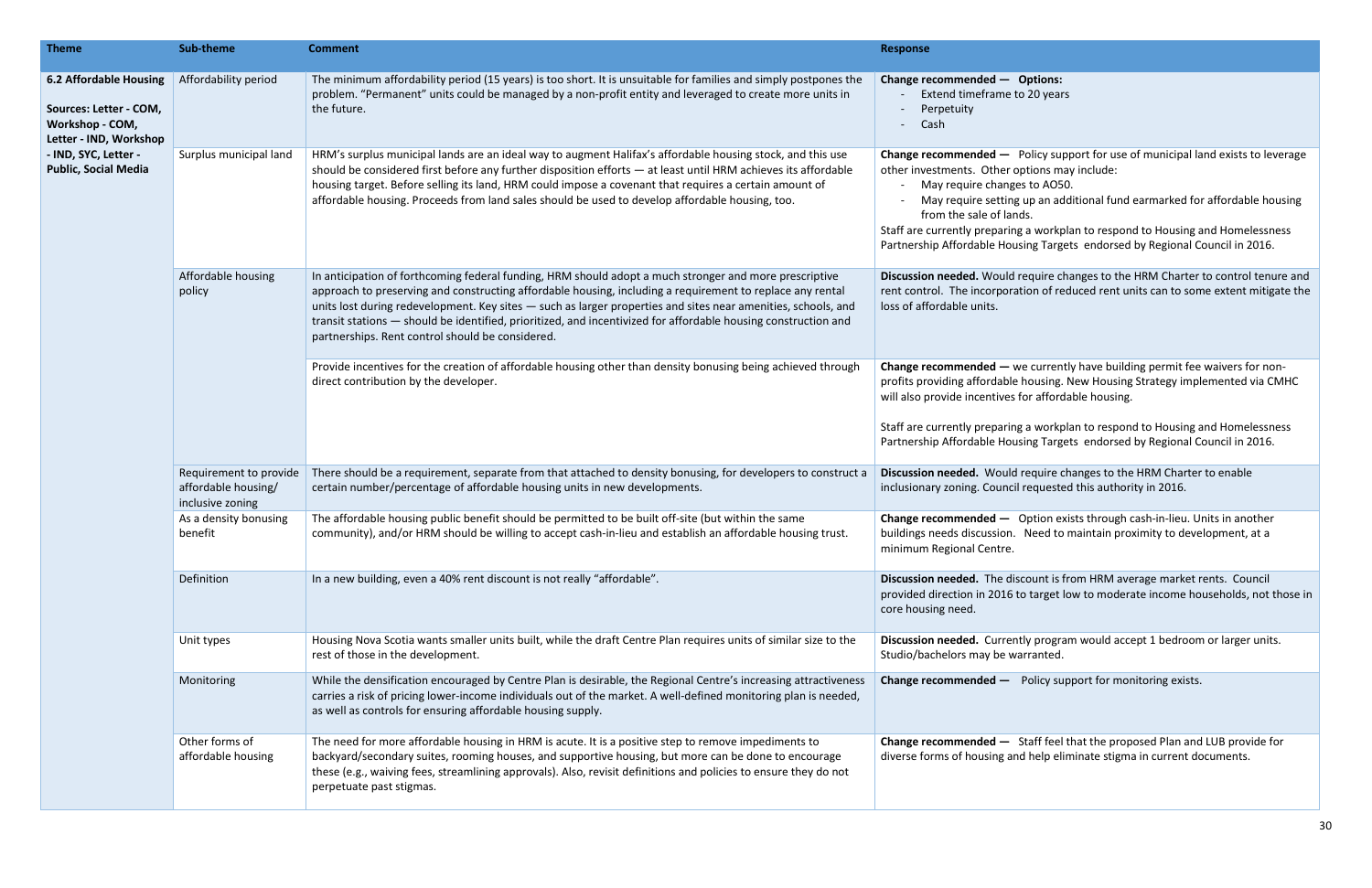| Costs of development       | Development and other fees are passed onto tenants, as are the costs of meeting any other requirements<br>(such as built form, design, etc.). Be careful when imposing too many requirements that may be antithetical to<br>affordability.        | Change recommended -<br>goal of the Plan is to impro<br>either borne by individual |
|----------------------------|---------------------------------------------------------------------------------------------------------------------------------------------------------------------------------------------------------------------------------------------------|------------------------------------------------------------------------------------|
| Supply and demand          | In general, ensuring a good supply of housing, sufficient to meet demand, is key to keeping prices down.                                                                                                                                          | Change recommended $-$                                                             |
|                            | Consider allowing residents living in affordable units to renew their lease (after their current lease period is<br>over) for up to twelve additional months after they no longer meet the requirements of the initial household<br>income limit. | More discussion needed -<br><b>Density Bonusing Agreeme</b>                        |
| <b>Future Growth Nodes</b> | Provide greater detail in policy respecting how density bonusing will be used in the Future Growth Node<br>context and how pre-bonus/post-bonus thresholds will be established.                                                                   | Change recommended $-$                                                             |

**Change recommended —** we can add this to the Public Consultation program for ugh site plana approval.

not able to procure right of way improvements through the

**ed** – cash in lieu can leverage other investments but would nt of new program.

**ded** — preference for Density Bonusing program is to ite, where cash in lieu is collected it will be for uses across the

**ed** – there is an opportunity to reassess the bonusing he impact across more developments. Reduced allocation to

| <b>Theme</b><br><b>Sources</b>                                | <b>Sub-Theme</b>                            | <b>Comment</b>                                                                                                                                                                                                                                                                                                    | <b>Response</b>                                                                              |
|---------------------------------------------------------------|---------------------------------------------|-------------------------------------------------------------------------------------------------------------------------------------------------------------------------------------------------------------------------------------------------------------------------------------------------------------------|----------------------------------------------------------------------------------------------|
| <b>6.3 Other Public</b><br><b>Benefits</b><br>Workshop - IND, | Community benefits -<br>public art          | To begin investing in, and developing, a substantial public gallery of art, require 1% of capital construction costs<br>to be allocated to public art on all projects over a certain scale.                                                                                                                       | More discussion needed $-$ this is r                                                         |
| Letter - IND,<br>Workshop - COM,                              |                                             | Remove public art as a benefit option because it becomes more of a benefit for the developer than the public.<br>Fund public art in other ways.                                                                                                                                                                   | Change not recommended - all b<br>publicly accessible.                                       |
| Letter - COM, SYC                                             |                                             | Establish a small, council-endorsed group of curators to endorsing locations for public art, artists, and pieces.                                                                                                                                                                                                 | Change recommended - we have<br>and selection. We could tighten th<br>over a certain amount. |
|                                                               | Community benefits -<br>add food systems    | Include the following to the list of eligible density bonusing choices:<br>community gardens,<br>greenhouses, and<br>community kitchens.                                                                                                                                                                          | Change not recommended $-$ the<br>of the Draft Density Bonusing prog<br>space).              |
|                                                               |                                             | street improvements including rerouting, traffic calming measures and bike lane development<br>streetscape improvements<br>contributions to public transit initiatives or elements                                                                                                                                | The street improvements and tran<br>Density Bonusing tool as they are                        |
|                                                               | Community benefits -<br>area needs          | Garner local support for density bonusing by linking Bonusing to Local Amenities. Achieve this by establishing a<br>process where the immediate community is consulted on what they would want (for the non-affordable<br>housing portion) of the density bonus and negotiate with the developer in this respect. | Change recommended - we can<br>individual projects through site pla                          |
|                                                               | Community benefits - art<br>& streetscaping | Enable additional Art/streetscaping outside of a density bonusing projects.                                                                                                                                                                                                                                       | Out of scope - we are not able to<br>SMPS & land use by-law.                                 |
|                                                               | Community benefits -<br>cash                | Increase affordable housing availability by using open process, cash-in-lieu program that direct the funds into<br>non-profit housing.                                                                                                                                                                            | More discussion needed $-$ cash in<br>require the development of new p                       |
|                                                               |                                             | Introduce a pot of "Cash-in-Lieu" contributions for each Centre to be disseminated based on public<br>engagement and evaluation of amenity gaps, every (x) number of years that a Committee of Council to<br>manage.                                                                                              | Change not recommended - pret<br>procure amenities on site, where o<br>Regional Centre.      |
|                                                               | Community benefits -<br>culture & heritage  | Allocate 50% of density bonussing funds to affordable housing with the remainder divided equally between<br>cultural infrastructure, public art and green space.                                                                                                                                                  | More discussion needed - there is<br>framework to spread the impact a                        |

Cumulative impacts of fees needs to be monitored but the ove quality of developments and costs of development are developments, or tax payers at large.

Centre Plan is increasing supply in strategic locations.

- could be included as part of the monitoring defined in the ent.

Policy can provide a greater detail.

**ed** – this is not a program that has been contemplated.

**ded** — all benefits from the bonusing program will be

- we have a public art policy that includes details on jury d tighten the link to this policy in the draft SMPS & LUB for art

**ded** — the garden & kitchen options fit within the definitions nusing program (public accessible open space, community

Its and transit improvements can't be funded through the as they are off-site.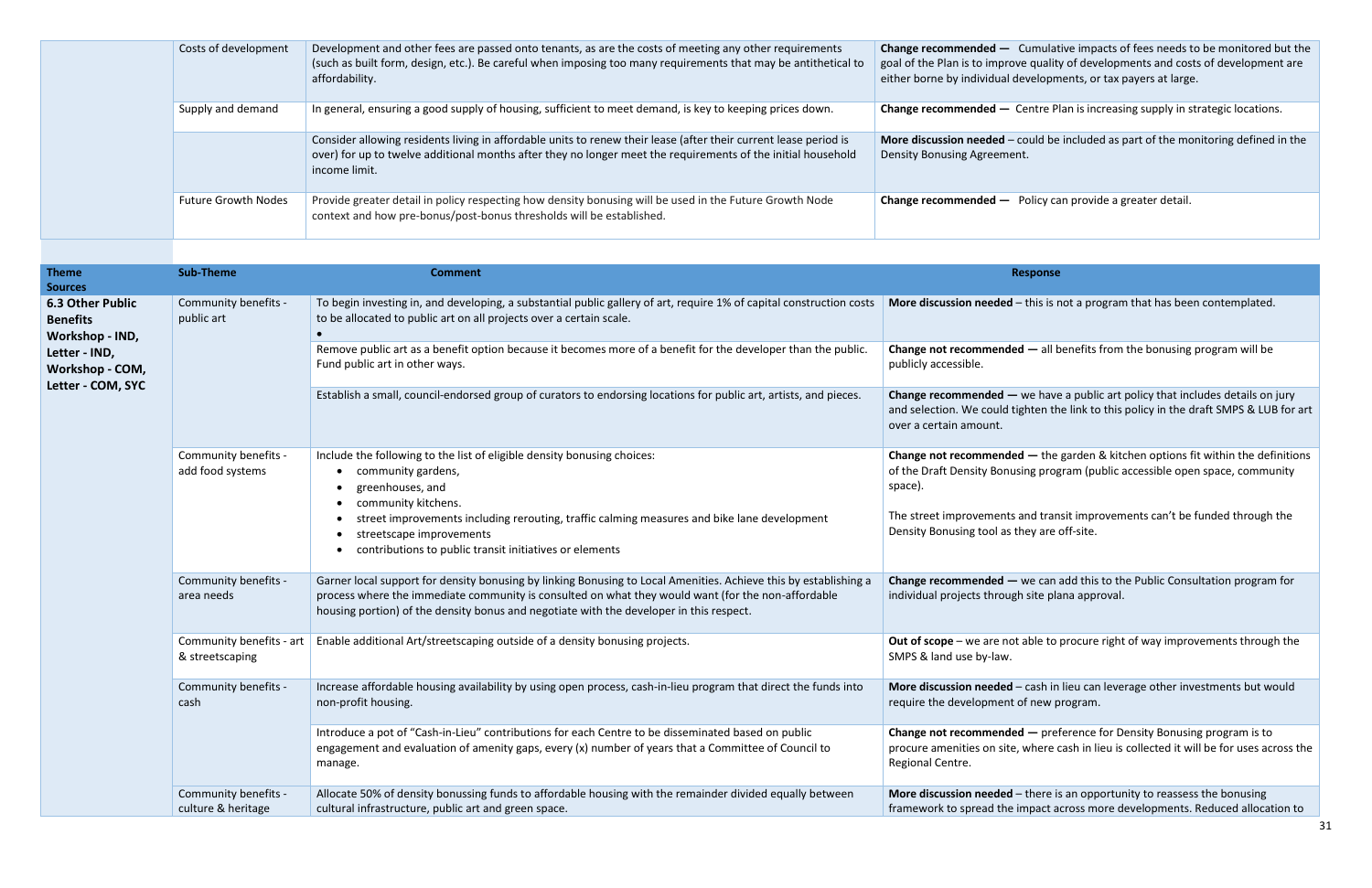|                                            |                                                                                                                                                                                            | housing may make the p<br>introduced.                   |
|--------------------------------------------|--------------------------------------------------------------------------------------------------------------------------------------------------------------------------------------------|---------------------------------------------------------|
| Community benefits -<br>Parks & open space | Include the following to the list of eligible density bonusing choices:<br>• public park or green space development; e.g., parkette within 500 m of site.<br>Public playground development | <b>Change not recommend</b><br>Density Bonusing tool as |
|                                            | Allocate 25% of density bonusing funds for Park purposes.                                                                                                                                  | <b>Change not recommend</b><br>than Affordable Housing  |
|                                            | Consider amending, or adding, criteria with respect to the quality and the character of publicly accessible<br>amenity space.                                                              | Change recommended -<br>be reviewed.                    |
|                                            |                                                                                                                                                                                            |                                                         |

program less effective, if other changes to the framework are

**ded** - The park improvements can't be funded through the  $s$  they are off-site.

**ded** — Currently 25% of amenities can be something other g. This could be for public accessible open spaces.

**Change recommended** — Criteria under section 200 of the draft Land Use Bylaw can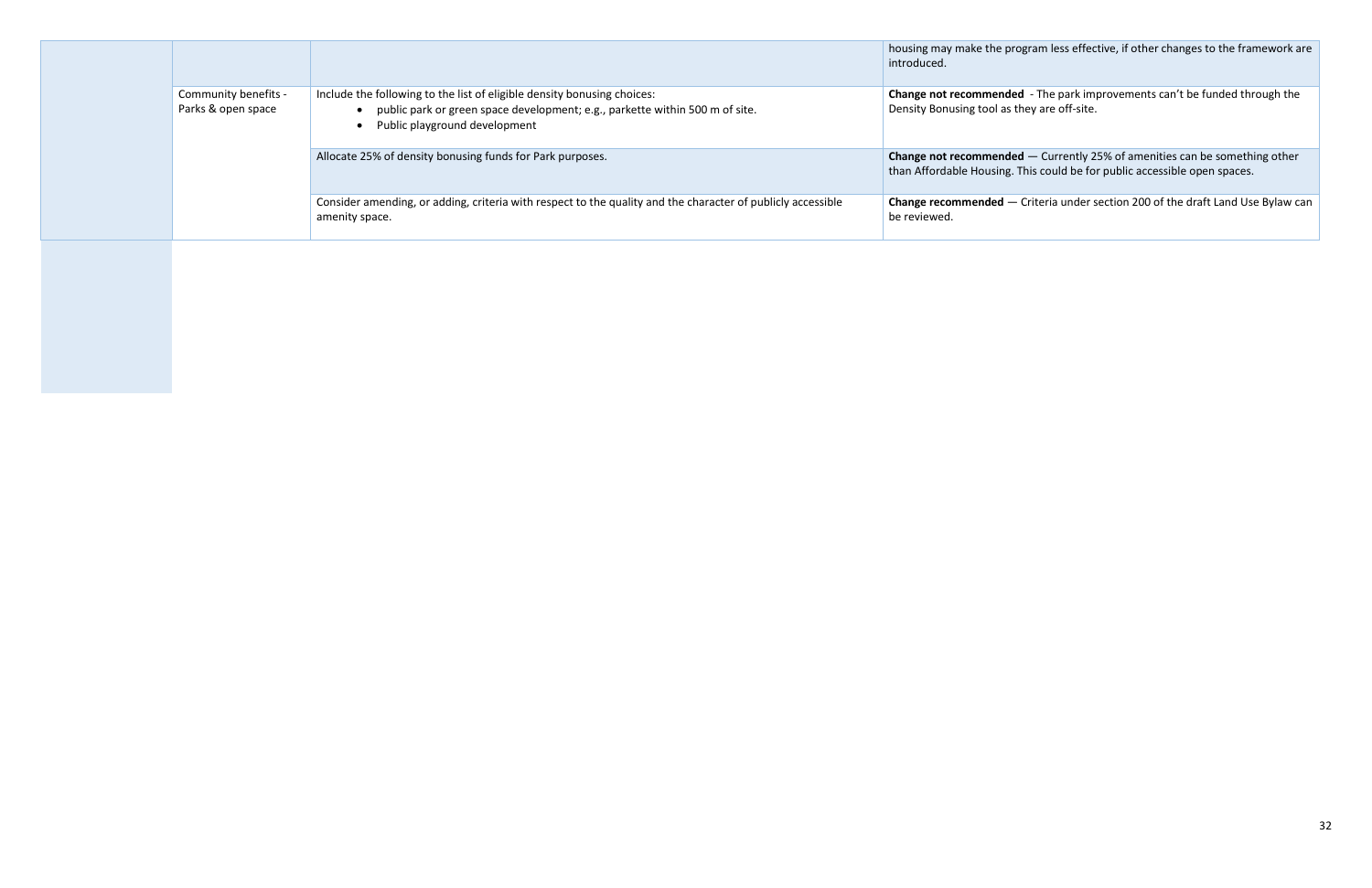33

# 7.Land Use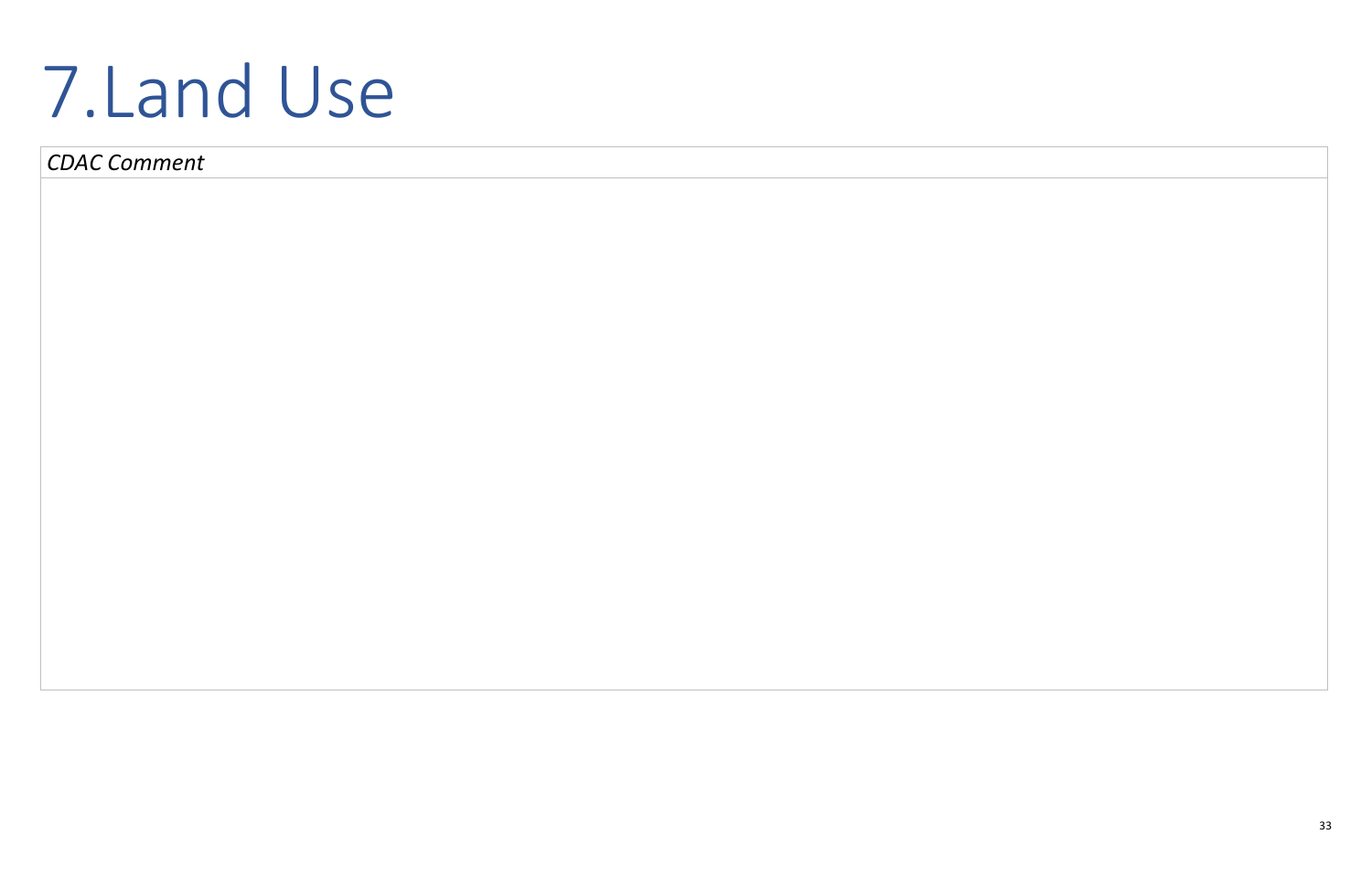**Change not recommended —** Density bonusing was envisioned to be applied to FGNs, rmit a broad range of housing options.

an exclusion of the term would risk the exclusion of shared ot meet the definition of a dwelling unit. The intent behind supportive and shared forms of housing.

 $-$  Centre Plan permits a wide range of local commercial and mits drive-throughs.

retail uses licensed by the Province.

A minimum of 2 beehives may be required and the LUB can be permitted in low density dwellings in Package B areas, ed in low density dwellings in Package A areas.

**Change not recommended —** Policies, regulations and Design Guidelines did consider artmouth s changing and can support good urban design. The ented development is not supported by the Plan. Graham's further evaluated for local area character but the intent is not Staff do not believe that auto oriented uses in Corridors do ented uses but staff will consider it in the Dartmouth context.

**Change not recommended —** a Corridor designation does require retail uses on the inot designated as Pedestrian Oriented Commercial Street. ements are intended to encourage a transition to more

Staff will evaluate additional uses against the overall intent of

**Chalange Figs** is staff are reassessing the uses for each designation.

**-** The intent of CEN-1 is to transition from the Higher intensity checases and range of uses. Staff are reassessing the uses for

| <b>Theme</b>                                                             | <b>Sub-Theme</b>                             | <b>Comment</b>                                                                                                                                                                                                                                                                                                                                                                                                                                                                                                                                                                                                                                                                                                                        | <b>Response</b>                                                                                                                                                                        |
|--------------------------------------------------------------------------|----------------------------------------------|---------------------------------------------------------------------------------------------------------------------------------------------------------------------------------------------------------------------------------------------------------------------------------------------------------------------------------------------------------------------------------------------------------------------------------------------------------------------------------------------------------------------------------------------------------------------------------------------------------------------------------------------------------------------------------------------------------------------------------------|----------------------------------------------------------------------------------------------------------------------------------------------------------------------------------------|
| 7.1 Land Use -<br><b>Permissions</b><br>Sources: Letter -                | Unit Types                                   | Incentives should be put in place to enable additional larger sized units at an affordable price point to ensure access<br>to multi-unit housing for families.                                                                                                                                                                                                                                                                                                                                                                                                                                                                                                                                                                        | <b>Change not recommended</b><br>rent affordable units, and a<br>changing sizes of families.                                                                                           |
| COM, Letter - IND,<br>SYC, Workshop -<br>IND, Workshop-                  | Affordability                                | The only MPS comment related to affordable housing in the FGN's is Policy 49 k. (p. 51) which allows for bonus<br>zoning agreements. Ultimately, there are absolutely no assurances that Future Growth Node developments will<br>include any affordable housing opportunities.                                                                                                                                                                                                                                                                                                                                                                                                                                                        | <b>Change not recommended</b><br>along with a zones that per                                                                                                                           |
| <b>COM</b><br>Letter - COM,<br>Workshop - COM,<br>Letter - IND, Letter - | <b>Supportive Housing</b>                    | Supportive housing should not be a planning issue, why do we need to single it out through zoning?                                                                                                                                                                                                                                                                                                                                                                                                                                                                                                                                                                                                                                    | More discussion needed -<br>forms of housing that do no<br>the definition is to permit s                                                                                               |
| POL, SYC, Letter -<br>Public, Letter - RES,<br>Workshop -<br>Landscaping | <b>Food Security</b>                         | Consider including a policy that restricts developments that would create food deserts (limited food access) or food<br>swamps (limited healthy food access, high density of fast foods) as poor health outcomes are linked to poor food<br>access environments (HIA).                                                                                                                                                                                                                                                                                                                                                                                                                                                                | <b>Change not recommended</b><br>grocery stores. The LUB lin                                                                                                                           |
|                                                                          | Cannabis/Alcohol<br>retail                   | To protect children and youth, we encourage the city to look for opportunities within Centre Plan Package A to<br>determine where alcohol and cannabis establishments can and cannot be permitted.                                                                                                                                                                                                                                                                                                                                                                                                                                                                                                                                    | Out of scope - These are r                                                                                                                                                             |
|                                                                          | Urban Agriculture                            | The limitation to one bee hive for properties smaller than 2,000 square metres is too restrictive. HRM staff<br>1.<br>should consult with the Halifax Honeybee Society to determine the ideal number of bee hives that should<br>be allowed on properties.<br>The keeping of chickens should be allowed in the Centres, Corridors, and Higher-Order Residential zones.<br>2.                                                                                                                                                                                                                                                                                                                                                          | Change recommended $-$ /<br>amended to reflect this. If<br>chickens could be permitte                                                                                                  |
|                                                                          | <b>Community Specific</b><br>Policy/Land Use | The details ignore Dartmouth and need to be replaced or scaled to recognize Dartmouth.<br>Dartmouth commercial \$80-240/sqm economic range, need for parking spaces, "Strip Pattern" instead of a<br>2.<br>"Grid Pattern" for our Corridors - Automobile oriented, allowing for expansion and renovation for existing<br>uses (not just grandfathering, but growth oriented), add Broadcast use to all zones (this is federal<br>jurisdiction and cannot be restricted by Municipality), remove Pawn Shop from permitted uses at Grahams<br>Corner - highlights the need to custom differentiate character and strengths for each Corridor, and ensure<br>Wholesale and Auto Repair are permitted for Graham's Corner anchor tenants. | <b>Change not recommended</b><br>the Dartmouth context. Da<br>strip patterns and auto-orie<br>Corner is a Corridor can be<br>to add multiple new zones.<br>not support pedestrian orie |
|                                                                          | <b>Corridor Land Uses</b>                    | Pleasant Street as a Corridor will create a thoroughfare. This makes it challenging to also be a neighbourhood. We<br>would suggest a change to will equally encourage new development that is residential in nature not residential and<br>commercial together. Planning rules and GFAR values should therefor encourage some infill that is residential only<br>allowing developers to add buildings with fewer floors.                                                                                                                                                                                                                                                                                                             | <b>Change not recommended</b><br>ground floor if the street is<br>Ground floor height require<br>commercial uses.                                                                      |
|                                                                          |                                              | From the Neighbourhood Design Guidelines for the Shannon Park Lands, Part 1.2(b) (Neighbourhood Form), should<br>provide for employment uses including office, commercial service, professional service and a range of commercial<br>uses in addition to "local commercial" use. Commercial and employment uses have been identified as being<br>appropriate adjacent to the bridge/Hwy.111 as well as adjacent to the existing CN rail right-of-way. Commercial and<br>employment uses, as well as high density residential forms, in these areas can assist in transitioning from the<br>adjacent non-residential uses/areas to the residential neighbourhood identified for the interior of the site.                              | <b>More discussion Needed -</b><br>the Plan.                                                                                                                                           |
|                                                                          | CEN-1 Uses                                   | Office uses should be permitted in Cen-1, in consideration built form limits it would stay in scale with the Cen-1<br>neighbourhood.                                                                                                                                                                                                                                                                                                                                                                                                                                                                                                                                                                                                  | <b>Change recommended - S</b>                                                                                                                                                          |
|                                                                          |                                              | We have great concerns with the proposed list of permitted uses in the CEN-1 zone proposed for the south's side of<br>Yale. These proposed uses are not suitable: (1) up to 12 apt. units; (2) drinking establishments; (3) restaurants; (4)<br>fabrication uses; (5) local commercial uses; (6) personal services uses; (7) wholesale food production; (8) club<br>recreation uses; and (9) community recreation uses. The above uses overtly encourage the rapid elimination of our                                                                                                                                                                                                                                                 | More discussion needed -<br>CEN-2 to other less intense<br>each designation.                                                                                                           |

 $-$  Staff believe that incentives are better directed at reduced allowing the market to cater to local housing needs and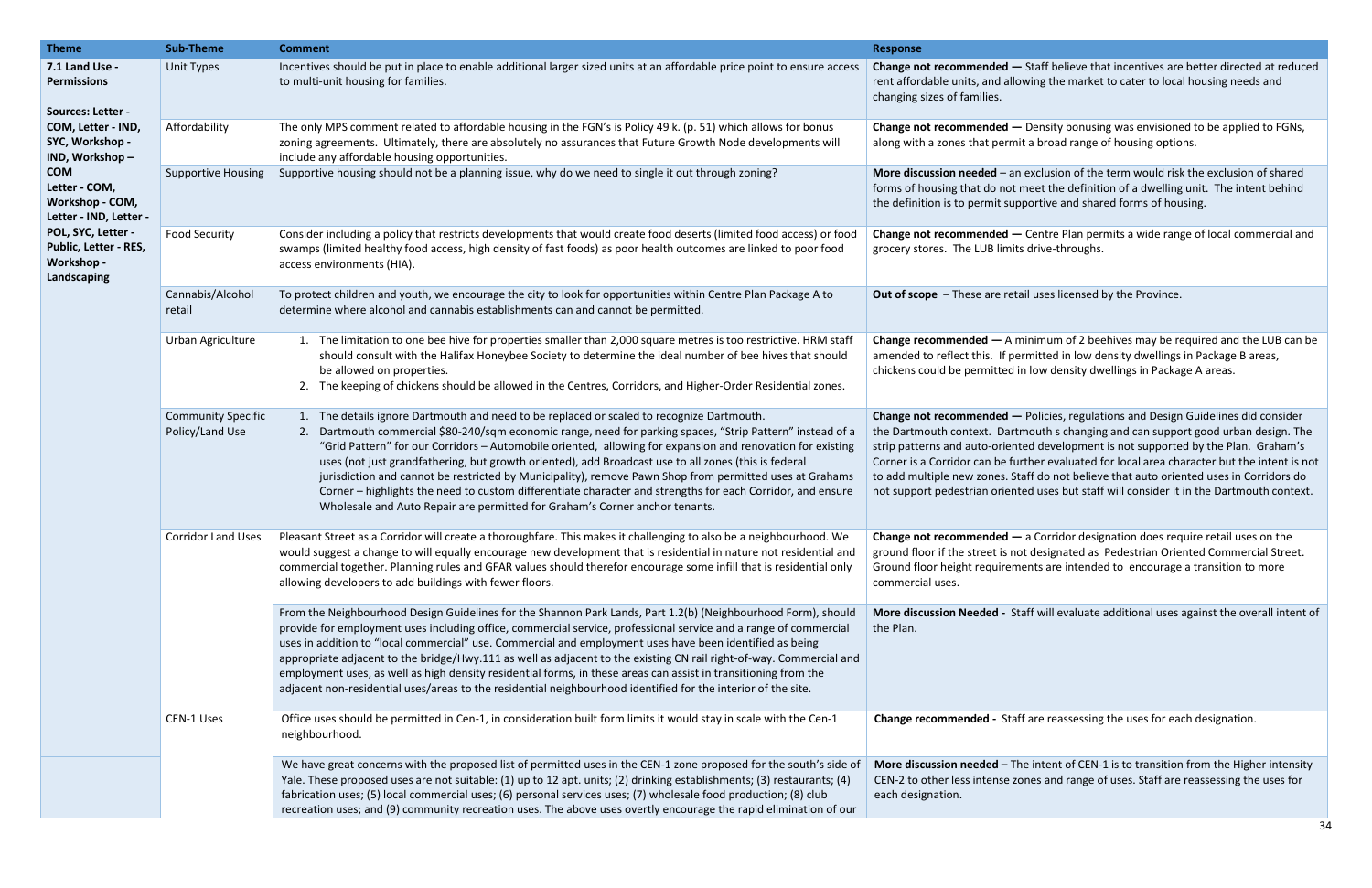**Change not recommended —** while tenures vary, the intent is for emergency shelters to modation. Staff may tweak the definition but it is important to mit the use.

- staff are still completing a separate review of supportive and M. Centre Plan will incorporate the results when they are

Provided that size constraints continue to apply, a wider range ould be appropriate in residential neighbourhoods.

|                           | existing or future lower density residential uses on the south side of Yale in favour of commercial uses, and also will<br>dramatically impact the quiet enjoyment of residential properties on the north side of the street. Uses such as<br>single unit, two-unit, townhouses and similar uses are appropriate for Cen-1.                                                                                                                                                                                                                                                                                             |                                                                                              |
|---------------------------|-------------------------------------------------------------------------------------------------------------------------------------------------------------------------------------------------------------------------------------------------------------------------------------------------------------------------------------------------------------------------------------------------------------------------------------------------------------------------------------------------------------------------------------------------------------------------------------------------------------------------|----------------------------------------------------------------------------------------------|
| Mixed use                 | The Centre Plan SMPS and LUB do not specifically state that stand-alone commercial buildings are not permitted in<br>the HR zones. A developer has commented that it appears that commercial-only buildings can therefore be built in<br>HR zones. Add language that ensures that in a mixed use building the residential use is the dominant use and limit<br>any commercial use floor area to the lower two storeys and no greater than a maximum of 33% of the total floor<br>area of the building (similar to section 60 in language). Also, state that all buildings in HR zones must include<br>residential uses. | Change recommended - I<br>that residential will be the                                       |
| Commercial uses           | Enable small scale, neighbourhood oriented self-storage facilities. There is growing demand for this use at the<br>neighbourhood level and it can be provided within a mixed-use building without negative visual impacts, as<br>opposed to the larger-scaled business park type storage facility that is typically seen.                                                                                                                                                                                                                                                                                               | <b>Change not recommended</b><br>and is not appropriate in or                                |
| Food production           | Wholesale Food Production Use should include the processing of animals and butcher shops as two exist in the<br>Centre areas in the North End.                                                                                                                                                                                                                                                                                                                                                                                                                                                                          | <b>Change not recommended</b><br>to support local access to n<br>animals is not permitted or |
| Food                      | Broaden the definition of "Farmers Markets" to include dairy products, grain products, meat, poultry and fish to<br>provide opportunities to more local producers and provide access to a variety of healthy foods.                                                                                                                                                                                                                                                                                                                                                                                                     | Change recommended $-$ a<br>definition.                                                      |
| <b>Emergency Shelters</b> | Emergency Shelter means premises providing a person with short-term overnight sleeping accommodations, free of<br>charge. As many individuals end up in shelters for months, if not years at a time due to a lack of alternative<br>affordable and/or supportive housing options this definition is misleading and does not reflect the reality.                                                                                                                                                                                                                                                                        | <b>Change not recommended</b><br>provide short-term accomn<br>retain this definition to per  |
| <b>Supportive Housing</b> | Supportive Housing means a building that has a permitted residential use and is licensed by the Province of Nova<br>Scotia in accordance with the Homes for Special Care Act, and which provides care in accordance with the license.<br>In many circumstances the term "Supportive Housing" has taken on a negative stigma, resulting in discrimination.<br>We ask that the Municipality be mindful of this in defining and using the term.                                                                                                                                                                            | More discussion needed -<br>shared housing uses in HRN<br>available.                         |
| <b>Local Commercial</b>   | Definition of "Local Commercial" should be changed/clarified so that office and fitness centres, yoga studios, and<br>other small scale uses are included.                                                                                                                                                                                                                                                                                                                                                                                                                                                              | Change recommended - F<br>of local commercial uses we                                        |

Respecting HR, staff will be evaluating the standards to ensure dominant use in each building.

**Fhange 1 —** This use has been appropriately provided for in Package B r immediately adjacent areas permitting residential uses.

**Change 1** We have allowed for butcher shops in the regional centre meat products, however, commercial scale processing of supported.

a broad definition was always the intent; staff will review the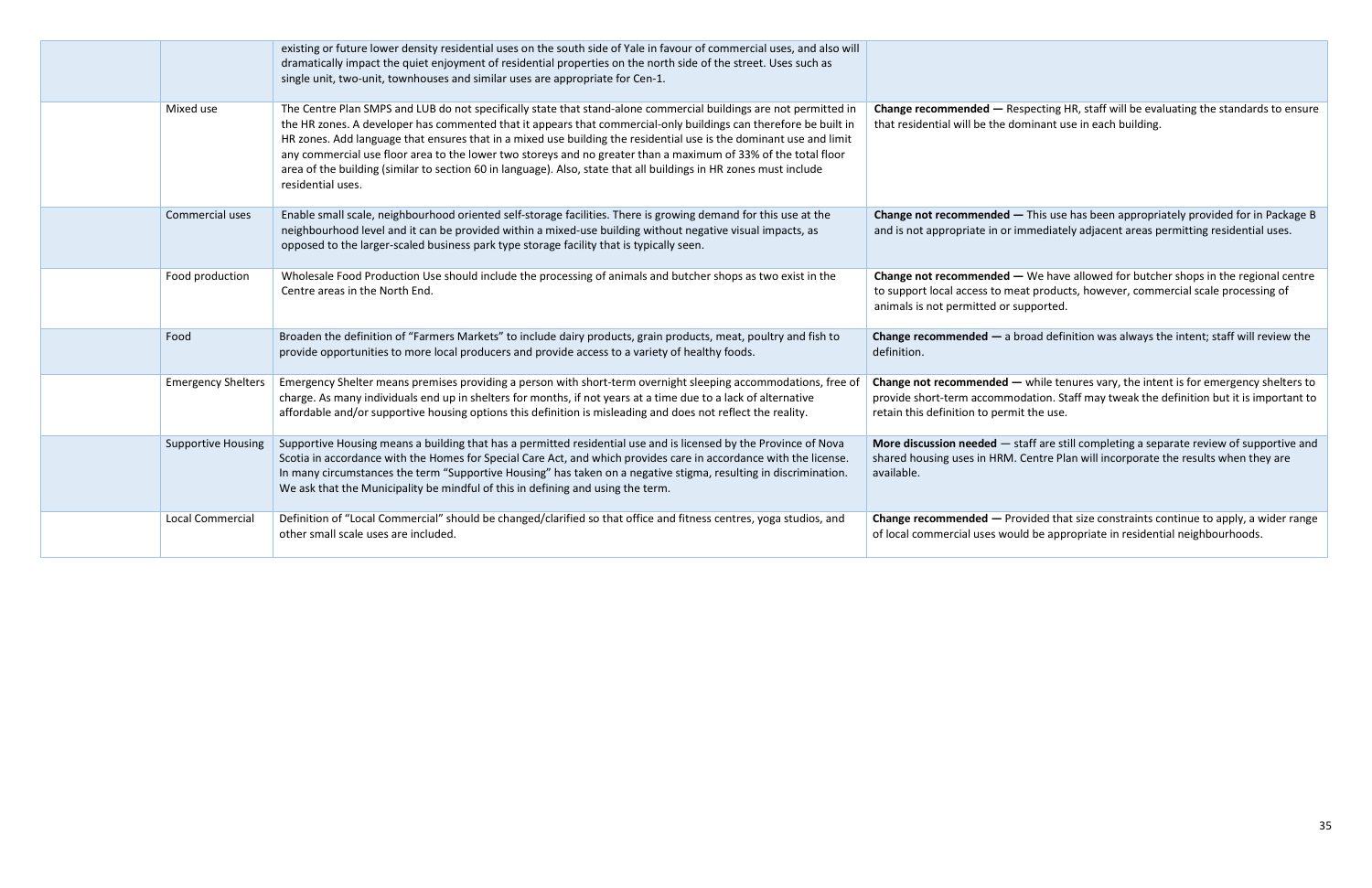### 8.Development Review Process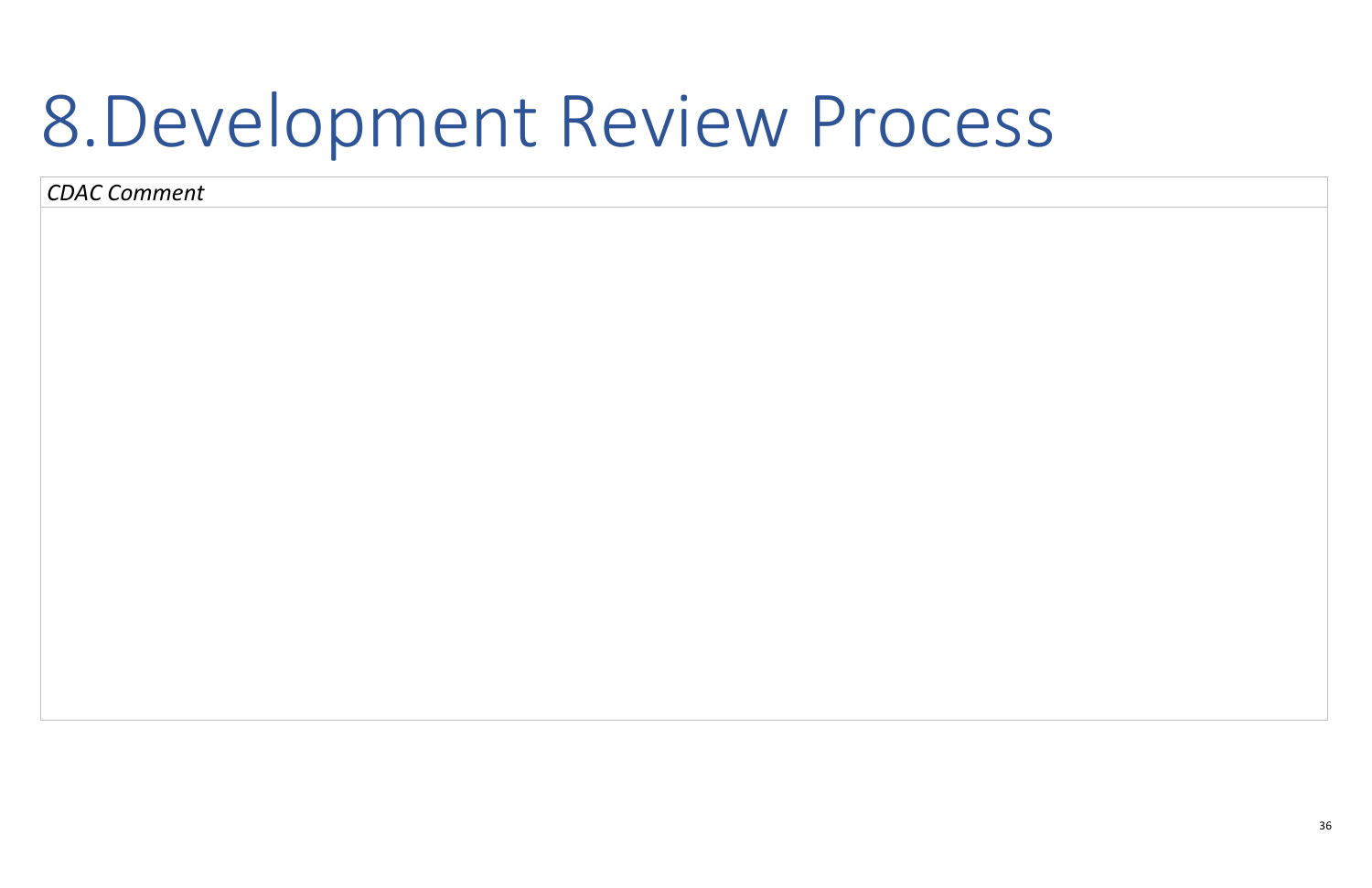**Change recommended —** While small projects in Package A areas are already Approval, the current documents do not specify two tiers of , non-substantive and substantive). Staff will explore ways to s from the full Site Plan Approval process.

**M** - 1,000 square metres is roughly a four-storey building. Ier it is appropriate to exclude even larger buildings from the Plan Approval.

 $-$  Staff will refine the application submission requirements. submission requirements will need to be balanced with fy relaxations.

**Change recommended —** The draft Land Use By-law has proposed some changes to rence, but further refinements are required. Staff support a ee's role from approval to advisory. Staff can work to recruit demic sector.

**d** - Council may consider this, but this will have budget

 $-$  The intention of the one-hectare lot policy was to hile enabling comprehensive planning. Staff can refine the policy to improve its flexibility.

bility in built form regulations beyond density

- ions (e.g., modest expansion of current uses)
- p heights on one-hectare sites
- modate new infrastructure (if needed), e.g., necessary reviews connectivity
- amendments for future assemblies and consideration by DA.

| <b>Theme</b>                                                                                                                                                                                            | <b>Sub-Theme</b>            | <b>Comment</b>                                                                                                                                                                                                                                                                                                                                                                                                                 | <b>Response</b>                                                                                                                                                                                   |
|---------------------------------------------------------------------------------------------------------------------------------------------------------------------------------------------------------|-----------------------------|--------------------------------------------------------------------------------------------------------------------------------------------------------------------------------------------------------------------------------------------------------------------------------------------------------------------------------------------------------------------------------------------------------------------------------|---------------------------------------------------------------------------------------------------------------------------------------------------------------------------------------------------|
| 8.1<br><b>Planning Application</b><br><b>Review &amp; Processing</b><br>Letter - COM, Letter -<br>IND, Letter - Public,<br>SYC, Letter - POL, Letter<br>- RES, Workshop - IND,<br><b>Workshop - COM</b> | Site Plan Appeals           | As written, appeals can be received on all matters related to the development, not just design aspects. The<br>number of appeals could be a heavy responsibility for community councils.                                                                                                                                                                                                                                       | <b>Change recommended</b><br>the draft documents. To<br>specify matters that are<br>only property owners w<br>In the absence of Regio<br>heard by a joint meeting<br><b>Community Councils to</b> |
|                                                                                                                                                                                                         | Approval timelines          | Can smaller projects be approved in less than 60 days? Carrying debt is very expensive for small developers.                                                                                                                                                                                                                                                                                                                   | <b>Change recommended</b>                                                                                                                                                                         |
|                                                                                                                                                                                                         | <b>Approval Process</b>     | There is a concern that Site Plan Approval, while an improvement over the Development Agreement Process, is<br>still too onerous as nearly every project in the Regional Centre Package "A" area will need to go through this.<br>There is a desire for some development to proceed through an as-of-right process, especially in the lower<br>density areas of Package "A".                                                   | <b>Change recommended</b><br>exempt from Site Plan A<br>Site Plan Approval (e.g.,<br>exempt smaller projects                                                                                      |
|                                                                                                                                                                                                         | <b>Site Plan Exemptions</b> | The 1,000-square-metre figure provided as the limit for exemptions for SPA was questioned in comments<br>throughout.                                                                                                                                                                                                                                                                                                           | More discussion neede<br>Staff will explore wheth<br>design oversight of Site                                                                                                                     |
|                                                                                                                                                                                                         | Pre-application             | There is a concern that too much detail is required at pre-application. The industry feedback that it is difficult to<br>remain open to large changes in design if they've had to spend time and money completing the design just to<br>get to the pre-application stage.                                                                                                                                                      | <b>Change recommended</b><br>Simplified preliminary s<br>enough detail to identif                                                                                                                 |
|                                                                                                                                                                                                         | Design Review<br>Committee  | The Design Review Committee requires an overhaul, such as removing approval authority and recruiting<br>academics.                                                                                                                                                                                                                                                                                                             | <b>Change recommended</b><br>the DRC's terms of refer<br>change in the committe<br>members from the acad                                                                                          |
|                                                                                                                                                                                                         |                             | Recruit designers from out of town and reimbursing members for their time.                                                                                                                                                                                                                                                                                                                                                     | More discussion neede<br>implications                                                                                                                                                             |
|                                                                                                                                                                                                         | 1 Hectare lots              | The assembly of 1 hectare lots prior to adoption may be unnecessarily onerous. A desire to include contiguous<br>properties under common ownership was suggested. Regarding lot size on adoption, there was additional<br>concern about interim rights on large parcels prior to a Development Agreement.<br>It was suggested that the draft policy is not clear if the DA process would allow projects to be exempt from also | <b>Change recommended</b><br>discourage assembly wh<br>policy to improve its fle:<br>Considerations include:                                                                                      |
|                                                                                                                                                                                                         |                             | needing site plan approval or quantitative aspects of the Land Use By-Law.<br>Finally, it was suggested that the heights map be altered to not suggest a height for any 1 hectare lot that is<br>currently in existence.                                                                                                                                                                                                       | Degree of flexib<br>1.<br>2. As-of-right option<br>Whether to may<br>4. How to accomm<br>and criteria for<br>5. Criteria for plan                                                                 |

 $-$  Staff will continue to refine how appeals are addressed in o reduce the number of appeals, the Land Use By-law may e not subject to appeal. Moreover, in the draft documents, vithin 30 metres are notified and permitted to appeal.

In the Community Council, appeals may have to be gs of the Halifax and West and Harbour East Marine Drive ensure consistent decisions.

 $-$  Smaller projects are exempt from site plan approval.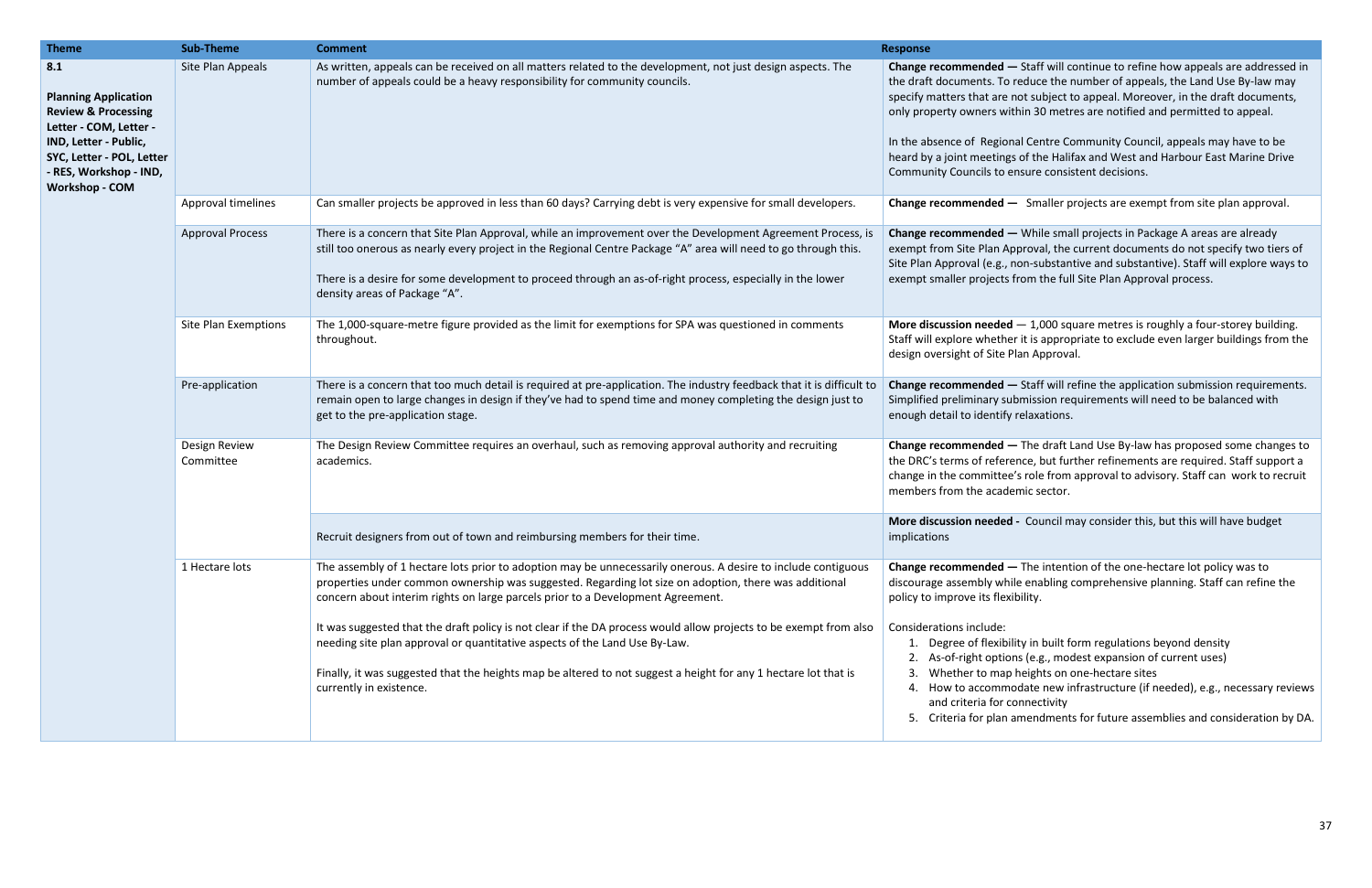38

# 9.Implementation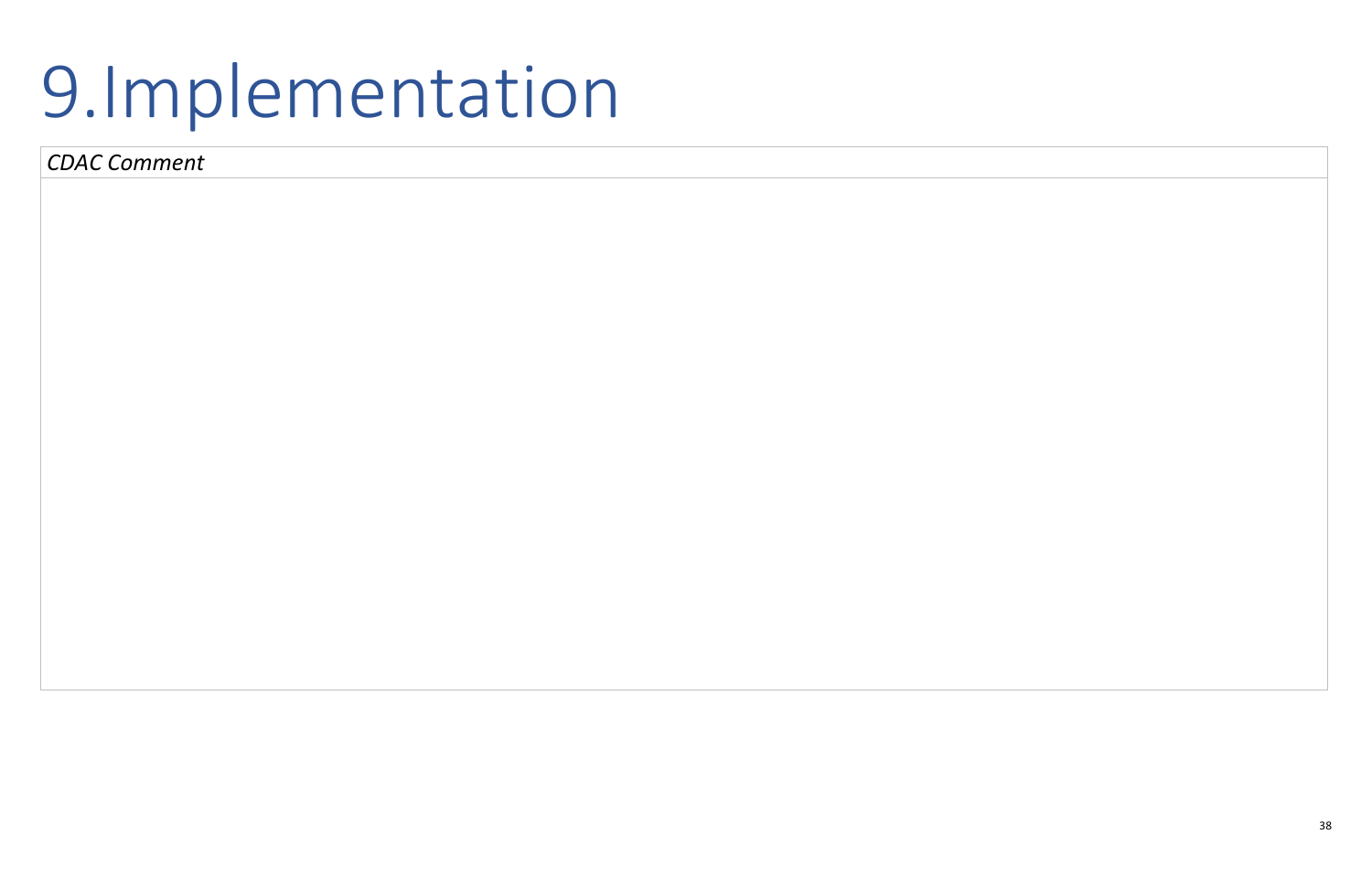| <b>Theme</b>                                                                                           | <b>Sub-Theme</b>             | <b>Comment</b>                                                                                                                                                                                                                                                                                                                                                                                                                                                                                                                                                                                                                                               | <b>Response</b>                                   |
|--------------------------------------------------------------------------------------------------------|------------------------------|--------------------------------------------------------------------------------------------------------------------------------------------------------------------------------------------------------------------------------------------------------------------------------------------------------------------------------------------------------------------------------------------------------------------------------------------------------------------------------------------------------------------------------------------------------------------------------------------------------------------------------------------------------------|---------------------------------------------------|
| 9.1 Implementation<br>Sources: SYC, Letter -                                                           | Plan review                  | Require a five-year review with interim reviews.                                                                                                                                                                                                                                                                                                                                                                                                                                                                                                                                                                                                             | <b>Change recom</b><br>through the ne             |
| COM, Workshop - COM,<br>Letter - IND, Workshop<br>- IND, Letter - Public,<br>Workshop -<br>Landscaping | Infrastructure /<br>Services | For a complete streets approach, a street classification system needs to be established that incorporates both the<br>importance of context and transportation function of the street.<br>In addition, a clear vision for each street (beyond current conditions) needs to be determined in order to inform retrofit<br>designs.                                                                                                                                                                                                                                                                                                                             | <b>Change recom</b><br>Centre Plan wi             |
|                                                                                                        |                              | Require Infrastructure Plans within HRM divisions to align with anticipated redevelopment areas. Incentivize development<br>in areas that have infrastructure capacity.                                                                                                                                                                                                                                                                                                                                                                                                                                                                                      | <b>Change recom</b><br>incentivize gro            |
|                                                                                                        |                              | Make sure that there is adequate fire, emergency services including staffing levels for areas that are being considered for<br>high density living areas.                                                                                                                                                                                                                                                                                                                                                                                                                                                                                                    | More discussi<br>potential chan                   |
|                                                                                                        |                              | Reconnecting the street grids of the FGN are crucial and must be executed fully and properly.                                                                                                                                                                                                                                                                                                                                                                                                                                                                                                                                                                | <b>Change recom</b>                               |
|                                                                                                        | Public<br>Amenity/Recreation | 1. How will the Centre Plan will be implemented to align with other documents that have a role in promoting active<br>living and access to community spaces and places. This can increase the likelihood of achieving complete<br>communities.<br>2. We need a map showing where new parks are wanted, even if it's general.<br>While the number of housing units within 400m of a public park will be tracked, the plan does not identify any<br>targets.<br>Enable opportunities for public art and streetscaping at as percentage of costs, like HRM capital projects, and put<br>4.<br>money into a pool, that could be used for art hubs, maker spaces. | Change recom<br>and staff will e                  |
|                                                                                                        | Community land trusts        | Are there plans for Community Land trusts?                                                                                                                                                                                                                                                                                                                                                                                                                                                                                                                                                                                                                   | The Plan does                                     |
|                                                                                                        | Staff / Process              | Hire a city architect and reduce the reliance on design review. This will speed things up, and reduce the number of<br>decisions that can be appealed to council.                                                                                                                                                                                                                                                                                                                                                                                                                                                                                            | Change not re<br>decision makin<br>issue of appea |

| <b>Theme</b>                                              |                            | Sub-<br><b>Comment</b><br><b>Theme</b>                                                                                                                                                                                                                                                                                                                          | <b>Response</b>                                        |
|-----------------------------------------------------------|----------------------------|-----------------------------------------------------------------------------------------------------------------------------------------------------------------------------------------------------------------------------------------------------------------------------------------------------------------------------------------------------------------|--------------------------------------------------------|
| 9.2 Mobility<br>Sources: Letter - COM,<br>Workshop - COM, | Congestion                 | Many main streets in the Regional Centre are already quite congested, so won't adding more people simply exacerbate this<br>congestion? Can HRM look at other ways to encourage people to abandon their single-occupancy vehicles? Increasing<br>traffic works at cross-purposes with trying to become "pedestrian-first".                                      | Change not rec                                         |
| Letter - IND, Letter -<br><b>Public, SYC</b>              | Parking                    | Every new unit should have a parking spot so that there is no spillover into surrounding areas.                                                                                                                                                                                                                                                                 | Change not rec<br>aligned with tra<br>affordability.   |
|                                                           | <b>Future Growth Nodes</b> | The transit hub should be the first item considered when planning a Future Growth Node. Centre Plan should include a<br>more specific policy requiring a transit hub's location to integrate with the broader transportation network.<br>Also, more consultation is needed before requiring a transit hub as a mandatory component of every Future Growth Node. | More discussio<br>place priority o<br>Draft policy sup |

**nmended** — the review period will be updated in policy ext review.

**nmended** — this is part of implementation of the IMP, the ill not introduce a classification.

**nmended** — HRM needs to be coordinated to support and wth.

**Ion needed** – Staff will ensure Fire Services is aware of the ges to population density & distribution in the Region.

**nmended** - policy support exists in the Plan for this.

**nmended** - HRM needs to be more coordinated on this aspect explore options to strengthen policy with other business units.

not prevent the creation of community land trusts.

**Commended** — a variety of opinions strengthens the quality of ng. New staff, or single point of contact, may not resolve the ils.

 $commoned - This will be addressed by the IMP.$ 

commended  $-$  Sites identified for strategic growth are ansit service. Parking requirements are antithetical to

**on needed** — Each FGN is unique. All FGNs will be required to on transit, but the level of service will depend on density. pports integration with the development. Three have detailed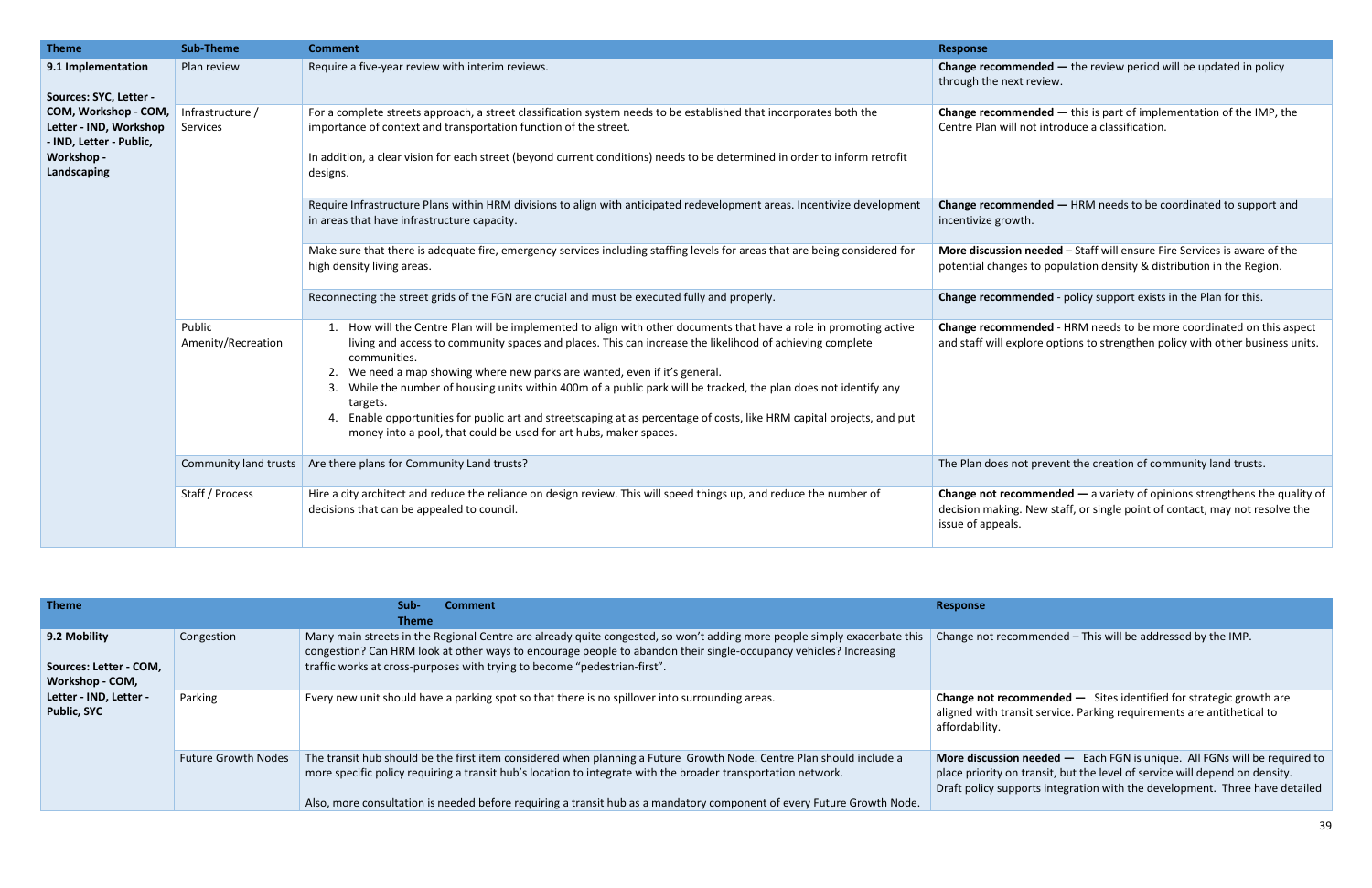|                           |                                                                                                                                                                                                                                                                                                                                                                                                       | design guidelir<br>three.                                                    |
|---------------------------|-------------------------------------------------------------------------------------------------------------------------------------------------------------------------------------------------------------------------------------------------------------------------------------------------------------------------------------------------------------------------------------------------------|------------------------------------------------------------------------------|
| Transportation<br>Reserve | Include a "Transportation Reserve" zone to help implement strategic projects such as those supporting transit and active<br>transportation infrastructure.                                                                                                                                                                                                                                            | <b>Change recom</b>                                                          |
| Transit                   | The inclusion of supportive housing, single-room occupancy, rooming houses, half-way housing, and emergency shelter<br>uses in Package A zones will help facilitate these uses locating near transit and amenities. If these uses are also included in<br>a wide range of Package B zones, the City should explore incentives that will encourage these uses to locate near transit<br>and amenities. | <b>Change recom</b><br>broadly within<br>regulations en<br>as this could lir |
| Active transportation     | Policy 96: Ensure that the policy improves the safety and convenience of active<br>transportation options by changing Policy 96 to include a "shall continue to improve" clause instead of "may".                                                                                                                                                                                                     | <b>Change recom</b><br>with the under<br>Council to a bu                     |
| Transportation            | Policy 97: Reword policy to ensure the Municipality continues to assess traffic situations and engages with the community<br>to find solutions where problems are identified.                                                                                                                                                                                                                         | <b>Change recom</b><br>with the under<br>and not the La                      |
| Transit                   | Policy 99: Ensure that the Municipality considers the Urban Structure Map when updating the Transit Priority Plan by<br>changing Policy 99 to include a "shall consider" clause instead of "may consider" and clarify what is meant by "Transit<br>Priority Plan".                                                                                                                                    | <b>Change recom</b><br>with the under<br>and not the La                      |
|                           | Introduce policy supporting the commuter rail in the Regional Centre                                                                                                                                                                                                                                                                                                                                  | Out of scope.                                                                |
| Mobility                  | Incorporate cross-referencing into the Plan, particularly respecting the policies of the IMP, because the Integrated Mobility<br>Plan identifies the integration of land use planning with transit planning, as a key pillar. Provide direct references to the<br>Complete Streets policies in the Integrated Mobility Plan.                                                                          | <b>Change recom</b>                                                          |

| <b>Theme</b>                                                                         | <b>Sub-Theme</b>  | <b>Comment</b>                                                                                                                                                                                                                                                                                                                                                       | Response                                                                             |
|--------------------------------------------------------------------------------------|-------------------|----------------------------------------------------------------------------------------------------------------------------------------------------------------------------------------------------------------------------------------------------------------------------------------------------------------------------------------------------------------------|--------------------------------------------------------------------------------------|
| 9.3<br><b>Parks and Open Space</b><br>Sources: SYC, Letter -<br>COM, Workshop - COM, | Tree preservation | Require multi-unit developments to preserve existing green spaces, require naturalized areas, landscaped buffers, pocket<br>parks, public art, and plazas, and consider existing vegetation on and around development sites.                                                                                                                                         | <b>Change recom</b><br>new plantings<br>Land Use Bylay<br>standards.                 |
| Letter - Public,<br>Workshop -<br>Landscaping, Letter -<br>IND, Workshop - IND       | Park/Green Space  | Policy 105: To ensure new populations have excellent access to open space, a process must be created in policy to ensure<br>that the open space framework is tied to densification and creating complete communities. An open space network is<br>identified as desired in Policy 105, however, one is not proposed nor is there an outlined process to achieve one. | More discussi<br>Network Plan.<br>space with der                                     |
|                                                                                      |                   | Street tree requirements should be a part of the plan and development process                                                                                                                                                                                                                                                                                        | Out of Scope -<br>street right-of-<br>of Transportat<br>on new streets<br>standards. |
|                                                                                      |                   | Protect existing parks and open spaces (e.g. Halifax Common) and increase the overall amount and variety of green space<br>in the Regional Centre. Does HRM have a plan to buy parkland in the Regional Centre?                                                                                                                                                      | Out of Scope -                                                                       |

nes, and more consultation will be needed for the remaining

**Change 1 A** Zone is created for Package B.

**mended** — the intent of the Plan is to permit these uses Package A areas, as well as Package B areas. The proposed able but not require these uses to be located on transit routs mit location choices.

**nmended** — Staff is open to replacing the language to a "shall" rstanding that a municipal planning strategy cannot commit dgetary decision.

**mended** — Staff is open to replacing the language to a "shall" rstanding that it will be implemented through other programs nd Use By-law.

**Imended** — Staff is open to replacing the language to a "shall" rstanding that it will be implemented through other programs and Use By-law.

This is an issue for regional consideration.

**Imended** — The plan will provide additional cross-referencing.

**nmended** — The Plan provides for preservation of existing and through landscape standards and, amenity space in the draft w. Other items mentioned are addressed through density bonus

**Non needed —** This may be better addressed in the Green . The Municipality needs to coordinate investments in open nsity.

HRM land use bylaws do not regulate development within the way. Street trees on existing streets are under the jurisdiction tion and Public Works and their respective standards, and trees s are addressed through the subdivision process and related

Parks and Open Space will be addressed in Package B.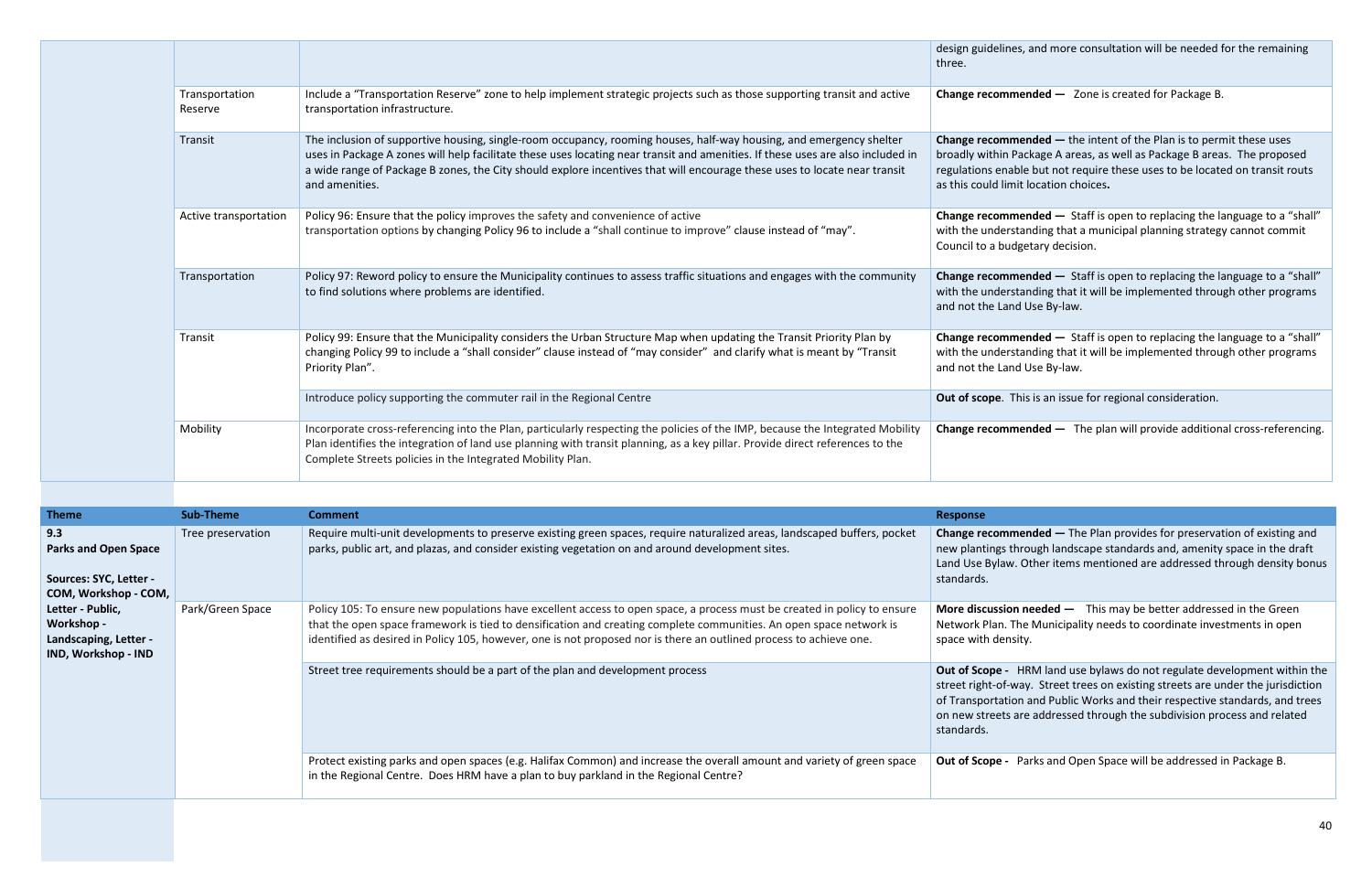|                                          | Indicate on a map where new parks are wanted, even in a general manner, in particular on municipally owned lands such<br>as St. Patrick's High School, Bloomfield. Make explicit and strengthen connections between the Centre Plan and the<br>anticipated Green Network Plan. | <b>More discussic</b><br>explore option<br>draft Green Ne                                 |
|------------------------------------------|--------------------------------------------------------------------------------------------------------------------------------------------------------------------------------------------------------------------------------------------------------------------------------|-------------------------------------------------------------------------------------------|
|                                          | Prepare and embed a detailed parks, open space and city ecology plan into Centre Plan's policies, by-laws and design<br>guidelines.                                                                                                                                            | Out of scope.<br>open space pla                                                           |
|                                          | Future Growth Nodes should require generous parks and open space areas                                                                                                                                                                                                         | <b>Change recom</b><br>a requirement<br>development a                                     |
|                                          | More walkways and bikeway needed; include planned street and active transportation investments in Policy 98 (e.g.<br>Penhorn Transit Terminal to Penhorn Lake; True North Cresc. in Dartmouth North).                                                                          | Change recom<br>respecting dev                                                            |
|                                          | Ensure that yards are landscaped, and not used for parking                                                                                                                                                                                                                     | Change not red<br>reductions in p                                                         |
| Shadow on Parks &<br><b>Pubic Spaces</b> | Policy 64 (shadow on certain parks) needs to be simplified; in Policy 64 ensure that no development will cast a permanent<br>shadow on a park or along any sidewalk. HRM staff should develop a more robust criteria.                                                          | Change not red<br>been establish<br>adjacent to stro<br>tower dimensio<br>shorter duratic |

| Code<br><b>Theme</b>                                                         | Sub-<br><b>Sources</b><br><b>Theme</b>                                     | <b>Comment</b>                                                                                                                                                                                                                                                                                                                                                                    | <b>Response</b>                                     |
|------------------------------------------------------------------------------|----------------------------------------------------------------------------|-----------------------------------------------------------------------------------------------------------------------------------------------------------------------------------------------------------------------------------------------------------------------------------------------------------------------------------------------------------------------------------|-----------------------------------------------------|
| 9.4<br>Sustainability                                                        | <b>Building efficiency</b>                                                 | Remove the requirement for a 1.5 m stepback above the streetwall for low-rise building. It ignores all structural<br>engineering and cost of construction rules.                                                                                                                                                                                                                  | <b>Change recom</b><br>buildings belov              |
| Sources: Letter - IND,<br><b>Workshop - IND, Letter</b><br>- COM, Workshop - | Change needed to Green /<br>Sustainable building and<br>community features | Introduce supportive policies around energy efficiency design and renewable energy generation, including solar<br>panels, wind turbines, and district energy in Centres and Future Growth Nodes. This includes the requirement for<br>new development in areas served by district energy to connect to this system.                                                               | Change recom<br>only be require                     |
| COM, Letter - Public,<br><b>SYC</b>                                          |                                                                            | Policy 103 is limited in scope.<br>Strengthen the language in the plan respecting the promotion of sustainable building and site design practices.<br>Develop a specific policy on this topic and introduce core concepts within the LUB / Design Guidelines.<br>Provide greater detail outlining the role the municipality expects to play in advancing more sustainable design. | Change not red                                      |
|                                                                              | Climate Change                                                             | Introduce policies related to managing impacts on infrastructure and planning for increasing water levels, as a result<br>of rising sea levels, must be added and implications must be considered for new developments and infrastructure<br>investments.                                                                                                                         | <b>Change recom</b><br>area requireme<br>Draft LUB. |
|                                                                              | Water Run-off                                                              | Revise policy respecting run-off and the importance of creating porous surfaces as a part of all new development, to<br>be consistent with the Urban Forest Master Plan. Proposal: Provide incentives, in the form of fee reductions, should be<br>provided for developments that limit non-porous surfaces.                                                                      | Change not red<br>fees based on                     |
|                                                                              | Energy                                                                     | Provide greater detailed requirements for Community Renewable Energy Plans.                                                                                                                                                                                                                                                                                                       | Out of scope.                                       |

**on needed -** HRM needs to be more coordinated and staff will is to strengthen policy with other business units. Connections to etwork Plan can be strengthened once the GNP is released.

While the Plan can provide more support for comprehensive anning, this level of detail is beyond the scope of the Plan.

**Fulture Group** and **nonetal** and **nonetally reprended**  $\frac{1}{2}$  **C** in general, a minimum 10% parkland dedication is for subdivision. Additional parkland may be required under the agreement process.

**mended** — These elements will be considered in review policy relopment agreements for future growth nodes.

commended — The Draft Land Use Bylaw is proposing rarking requirements which will enable reduced paved surfaces.

**commended** — Detailed standards respecting shadows have ed to enable development and support the public realm eetwalls. In addition, upper-storey stepbacks and maximum ions are being proposed to create narrower shadows with ons on adjacent properties, including parks.

**mended** — Staff are considering removing the stepbacks for  $v$  14 m.

**mended** — Achieved under Policy 103. District energy can ed in Cogswell under recent Charter amendments.

**Commended —** Staff believe the policy is broad in scope.

**mended** — The draft materials have watercourse and coastal ents. The Regional Plan direction is implemented through the

commended - Halifax Water has a sliding scale of stormwater performance of new development.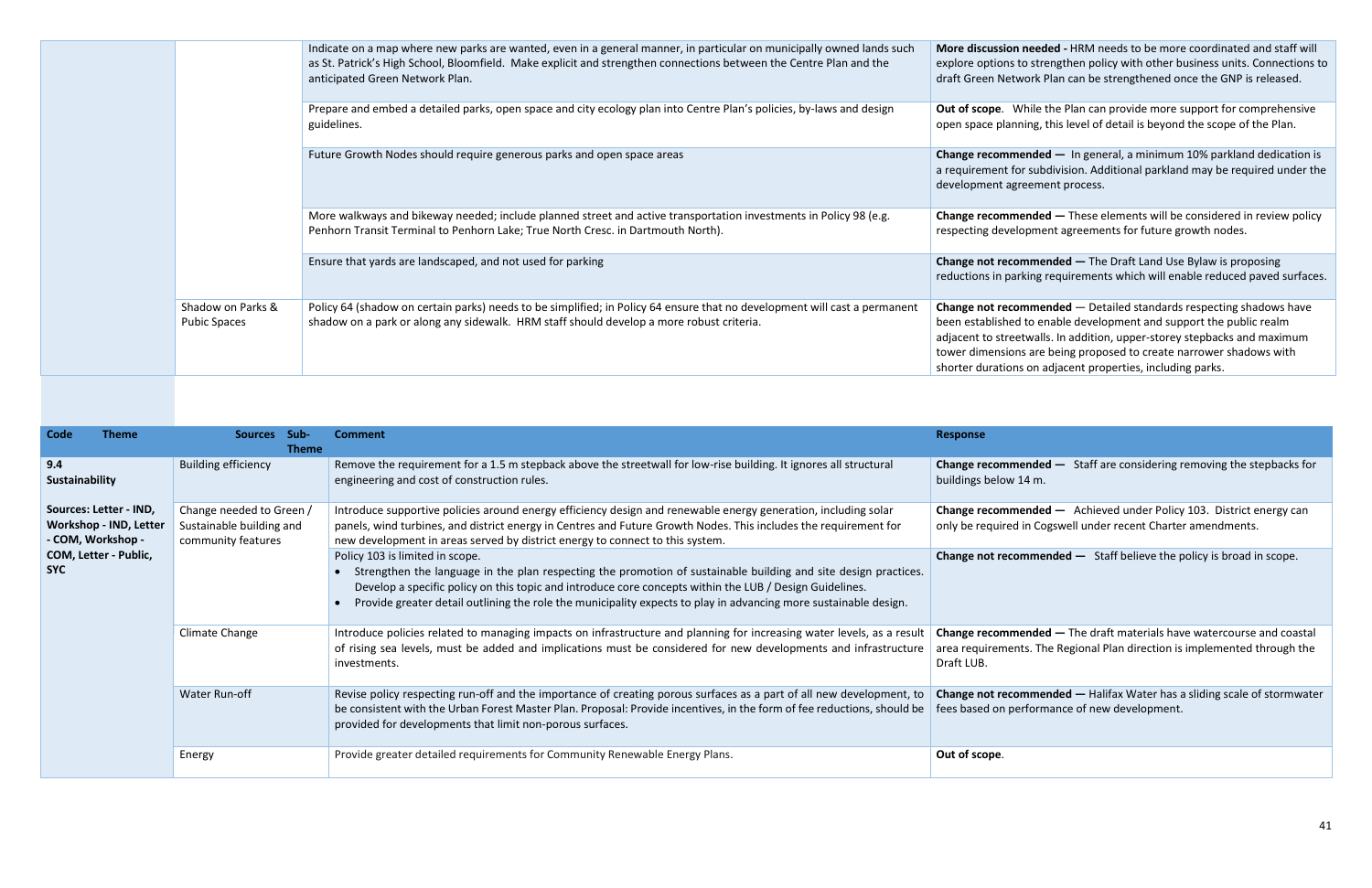|  | Lakes | The Regional Plan does not provide sufficient management or protection of urban lakes. Re-instate Policy 2.7.2. (f) of<br>the Purple Document into the Centre Plan.<br>Policy (f) states: Monitor water quality in all lakes and develop recommendations to maintain water quality,<br>recreational opportunities, and aquatic habitat. | <b>Change recomr</b><br>resource. The p<br>will have opera |
|--|-------|-----------------------------------------------------------------------------------------------------------------------------------------------------------------------------------------------------------------------------------------------------------------------------------------------------------------------------------------|------------------------------------------------------------|
|  |       | Introduce a policy statement for establishing a pilot project for the management of our urban lakes, starting with<br>those in the Regional Centre.                                                                                                                                                                                     | <b>Change recomn</b><br>implement the                      |
|  |       |                                                                                                                                                                                                                                                                                                                                         |                                                            |

**Change recommended —** Urban lakes in the Regional Centre are a valuable resource. The policy can add a provision to support lake monitoring which will have operational implications.

> **Imended —** Policy can support partnership opportunities to e goals of the plan.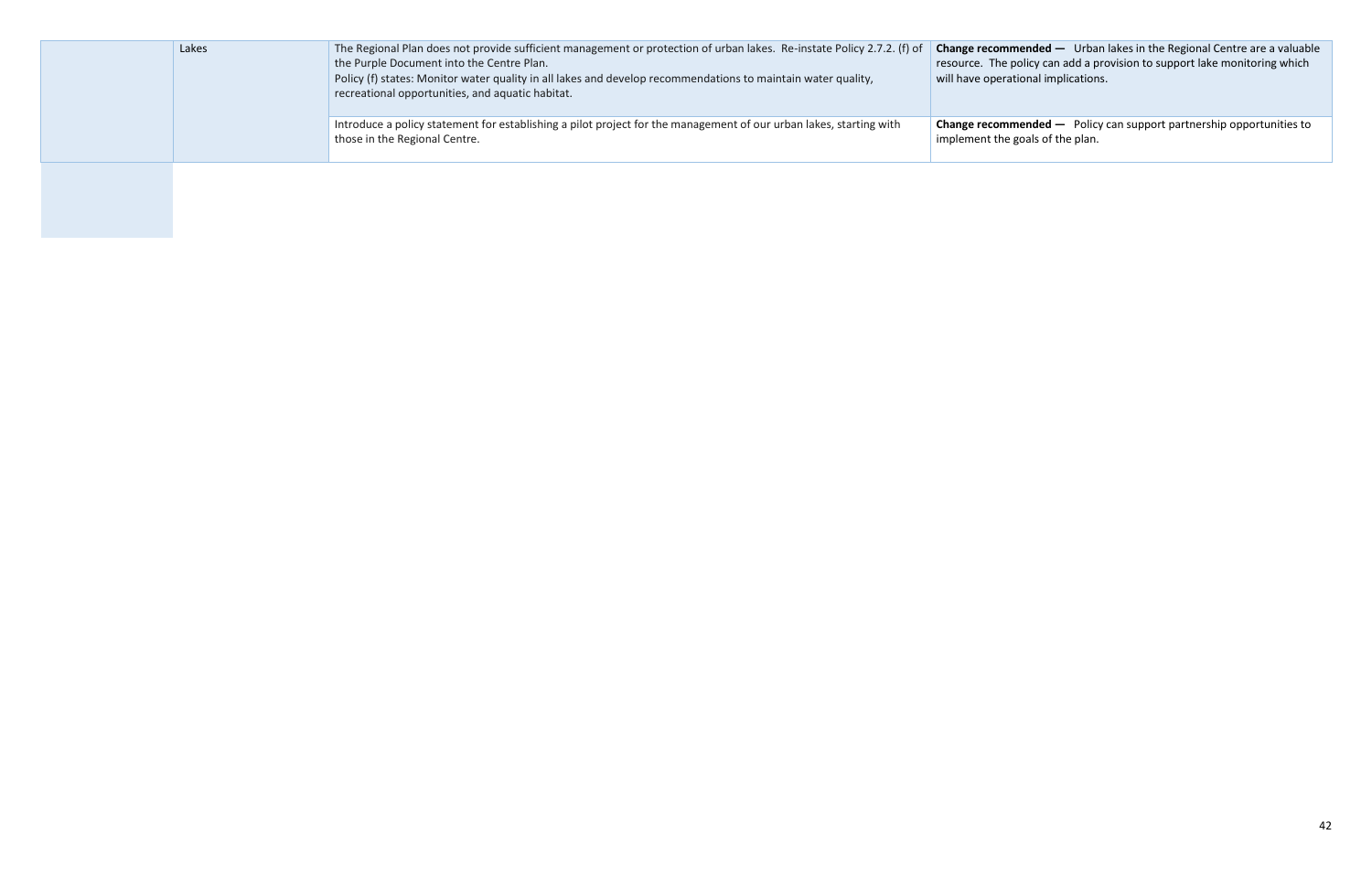43

### 10.Other Issues